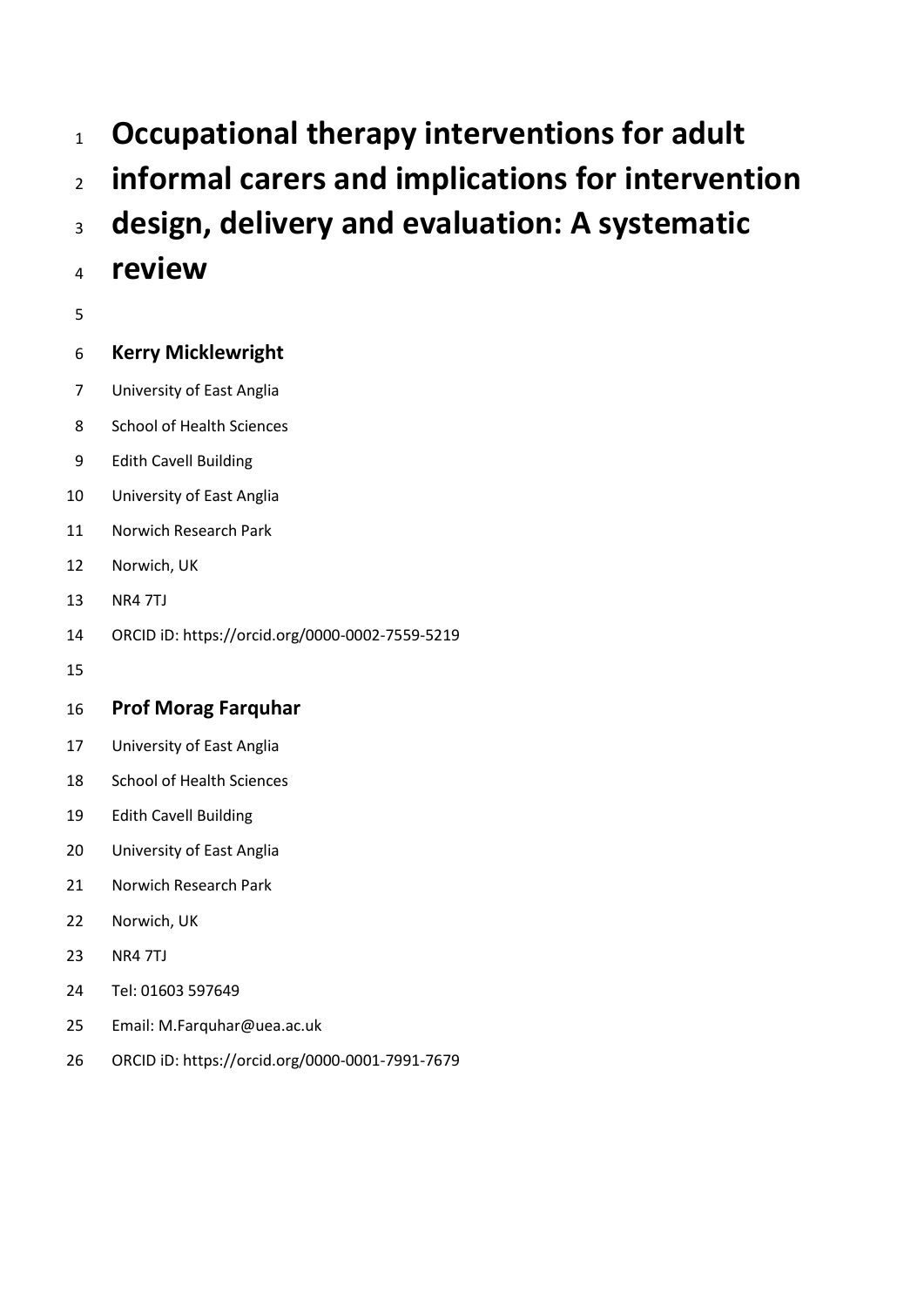# **Abstract**

## *Introduction*

- Informal carers provide vital support for patients, reducing strain on health and social care services.
- However, caring can detrimentally effect carers' health and wellbeing, thus policy advocates for
- improved carer support. Objective: to establish the published international evidence base regarding
- interventions for carers delivered by occupational therapists.

## *Method*

- English language studies published January 2010-January 2021 were identified against
- predetermined inclusion/exclusion criteria via searches of MEDLINE, EMBASE, CINAHL, PsychINFO,
- OTSeeker, Scopus, Web of Science and the Cochrane Library. Supplemental strategies: database
- alerts, hand-searching, searching of included papers' reference lists and citations, and contacting key
- authors. Two reviewers completed critical appraisal and produced a textual narrative synthesis of
- data using a convergent integrated method.

# *Results*

- 38 papers were included, reporting 21 interventions. Most were dyadic, home-based interventions
- for carers of people living with dementia. Common intervention components included: assessment
- and goal setting, skill training, education, coping strategies, equipment provision, environmental
- adaptation, and signposting. Interventions improved outcomes for carers, however intervention
- design and evaluation require careful consideration to maximise carer benefits and capture
- intervention effects.
- *Conclusion*
- 22 Occupational therapist delivered carer interventions enhance support and improve carer outcomes.
- Intervention and evaluation designs should include careful selection of outcome measures,
- avoidance of increased carer burden in dyadic interventions and acknowledgement of known
- barriers and facilitators to both carer and therapist intervention engagement.
- 
- 
- Keywords
- Occupational therapy, caregiver, systematic review, adult, intervention, support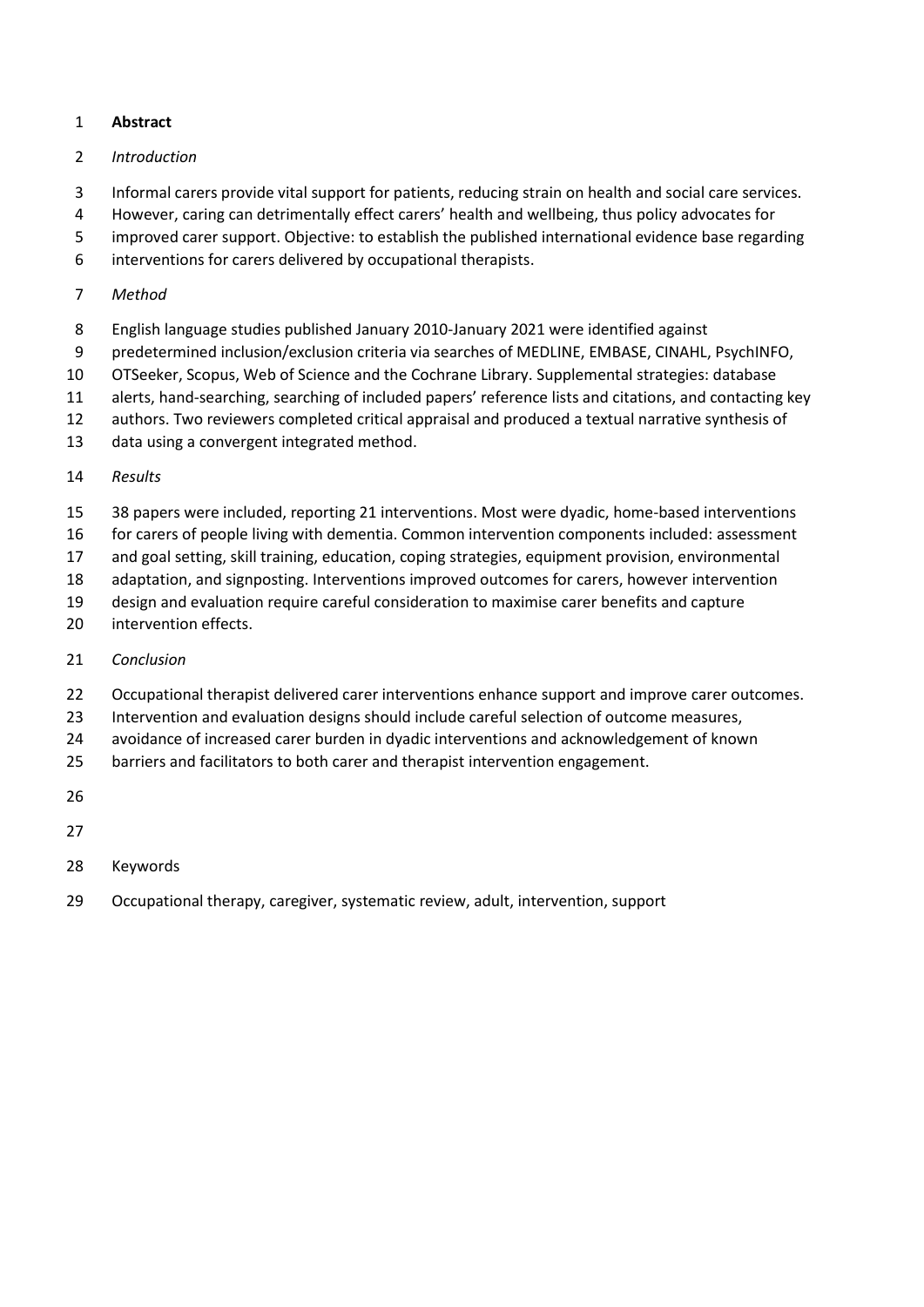## **Introduction**

 Informal carers are unpaid "lay people in a close supportive role who share in the illness experience of the patient and who undertake vital care work and emotion management" (Thomas et al., 2004). The estimated value of informal care significantly outweighed that of formal care provided via health and social services in 2015/6 and was valued at between £57-100 billion a year (Buckner & Yeandle, 2015; Office for National Statistics, 2018). This figure is likely to have increased. Prior to the Covid-19 pandemic, approximately 10% of the UK population – or 6.5 million people (Carers UK, 2019) – were carers. Restrictions introduced to protect those vulnerable to Covid-19, combined with reduced access to formal support, led to an estimated increase of 4.5 million additional informal carers in the UK (Carers Week, 2020). Informal carers play a vital role in facilitating hospital discharges, admission avoidance and enabling patients to remain living at home, thus reducing strain on services. They assist patients in maintaining their independence and wellbeing, provide emotional support and often take on a range of responsibilities including household tasks, meal preparation, managing medical appointments and medication, shopping, financial management and personal care (Carers

UK, 2019).

However, providing this care can have detrimental impacts on carers' health and wellbeing (Foley et

al., 2021). During the Covid-19 pandemic, carers reported worsening mental (64%) and physical

(58%) health (Carers UK, 2020). Alongside financial difficulties, fatigue, stress and problems

balancing caring responsibilities with employment, informal carers also experience reduced

happiness, poorer health and increased loneliness when compared to the general population (Carers

UK, 2019; Foley et al., 2021; NHS 2019). Despite increasing emphasis on carer identification and

support in recent policy, carers continue to report poor health and difficulties accessing support

(Department of Health and Social Care, 2018; NHS 2019). Meeting the needs of carers is essential to

ensure that they can manage their own health and wellbeing whilst also enabling them to provide

care throughout the patient's illness trajectory, and beyond into bereavement.

 Occupational therapists are obligated to contribute to carer support and are well-placed to do so, often working closely with patients' friends and family (RCOT, 2017). However, a lack of published evidence demonstrating the impact of occupational therapy for informal carers has previously been noted (Hall & Skelton, 2012), which may limit opportunities to develop new interventions and the presence of the profession in relation to carer support. Previous reviews have been completed regarding occupational therapy interventions for informal carers, but have either (a) related to support for particular subsets of carers (for example, specific patient diagnosis such as dementia [e.g. Raj et al., 2021]), (b) described potential interventions delivered by other professionals that

could be utilised by occupational therapists (e.g. Hall & Skelton, 2012), or (c) focused on particular

 outcomes (e.g. Abrahams et al., 2018). Whilst these reviews provide valuable insights into the role and efficacy of occupational therapy interventions for informal carers, a comprehensive synthesis of

- 
- published literature has not yet been completed.
- This review's objective is to establish the published international evidence base from the previous

decade regarding interventions for informal carers delivered by occupational therapists. Adult carers

- are the focus as they comprise the majority of the UK informal carer population (Foley et al., 2021).
- The needs of young carers, or parents supporting children, are likely to differ significantly, as are the
- interventions designed to meet these needs; as such, these groups would benefit from separate
- reviews. This review considers the nature and breadth of relevant interventions, reported
- intervention outcomes, quality of eligible studies, barriers and facilitators to carer engagement and
- experiences of occupational therapists in delivering carer-focused interventions.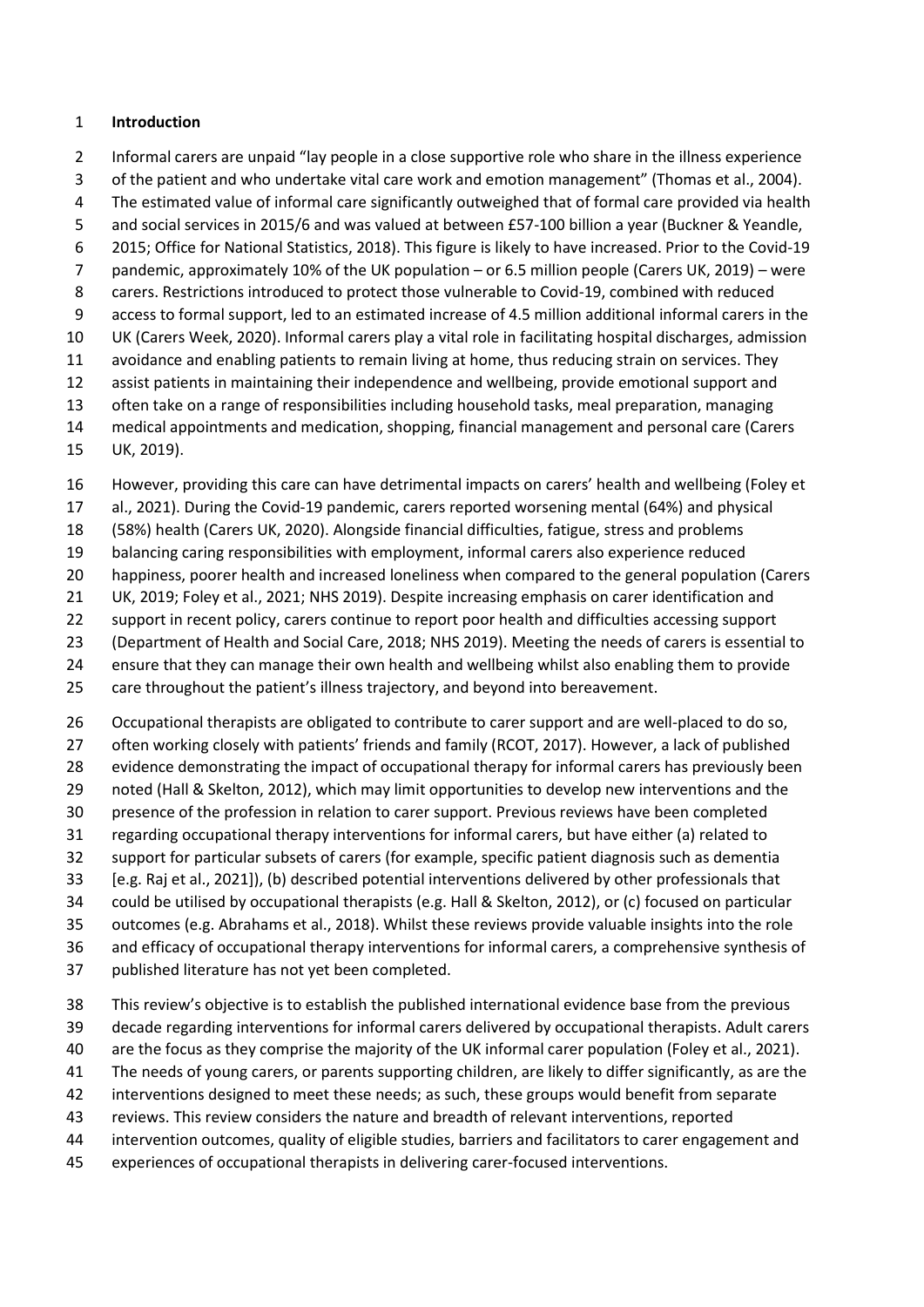## **Methods**

- A systematic search of peer-reviewed English language research literature was completed by two
- reviewers. The protocol was registered (Prospero database: CRD42020203026, accessible at
- [https://www.crd.york.ac.uk/prospero/display\\_record.php?RecordID=203026\)](https://www.crd.york.ac.uk/prospero/display_record.php?RecordID=203026) and the PRISMA
- checklist used to ensure transparency in reporting (Moher et al., 2009).
- 

# *Study identification*

- 8 Initial scoping searches returned interventions addressing carers' physical and/or mental health;
- some related to occupational therapists working independently but some were also working as part

of a multi-disciplinary team (MDT). Thus, papers that included distinct intervention by an

- occupational therapist within a wider group of professionals were considered as long as the
- contribution of the therapist was clearly defined and directly related to carers. As such, databases
- spanning multiple disciplines were searched: MEDLINE, EMBASE, CINAHL, PsychINFO, OTSeeker,
- Scopus, Web of Science and the Cochrane Library. Supplementary strategies included: database
- alerts, hand-searching (The British Journal of Occupational Therapy, January 2010-January 2021) and
- searching reference lists and citations of included papers. Hand-searching was utilised to check
- electronic search terms were comprehensive; results were cross-referenced with papers retrieved
- via database searches. Key authors (five contacted; two responses) were approached via email to
- enquire if further publications relating to eligible interventions were imminent and identify
- 20 additional papers potentially eligible for inclusion. Due to time limitations grey literature was not
- included, however, scoping searches of Open Grey, ProQuest and Ethos returned minimal material.
- Eligible papers were identified against predetermined inclusion/exclusion criteria (detailed in full as
- supplemental material: Appendix 1). Briefly, eligible papers were: related to adult (18+) informal
- carers for adult patients; English-language; empirical research (qualitative, quantitative or mixed
- methods); published between January 2010-January 2021; focused on interventions involving direct
- carer support from an occupational therapist (dyadic papers where occupational therapists directly
- 27 supported patients only were excluded); and reported on intervention efficacy for carers via
- identification (qualitative) or measurement (quantitative) of outcome measures. Lower quality
- evidence such as editorials, opinion pieces, case studies and non-empirical material were excluded
- to increase strength of findings. Where full a randomised controlled trial (RCT) was available,
- associated feasibility or pilot studies were excluded so that the strongest level of evidence was
- included. Where RCTs were not available, feasibility and pilot studies were included to enhance
- comprehensiveness of the review whilst acknowledging their limitations.
- A variety of search terms (see Appendix 1) were used for the term 'carer' as a previous systematic
- search by the reviewers identified a broad range of terms in use in papers (AMENDED FOR
- ANONYMITY, 2020).
- After removal of duplicates, the first reviewer (XX) screened titles and abstracts against the inclusion
- criteria; the full text was read if eligibility was uncertain. If eligibility remained unclear, the paper
- was discussed with the second reviewer (YY) to reach consensus. Reproducibility of screening was
- established via review of a random sample (10%) of potentially eligible papers by the second
- reviewer (YY).
- 
-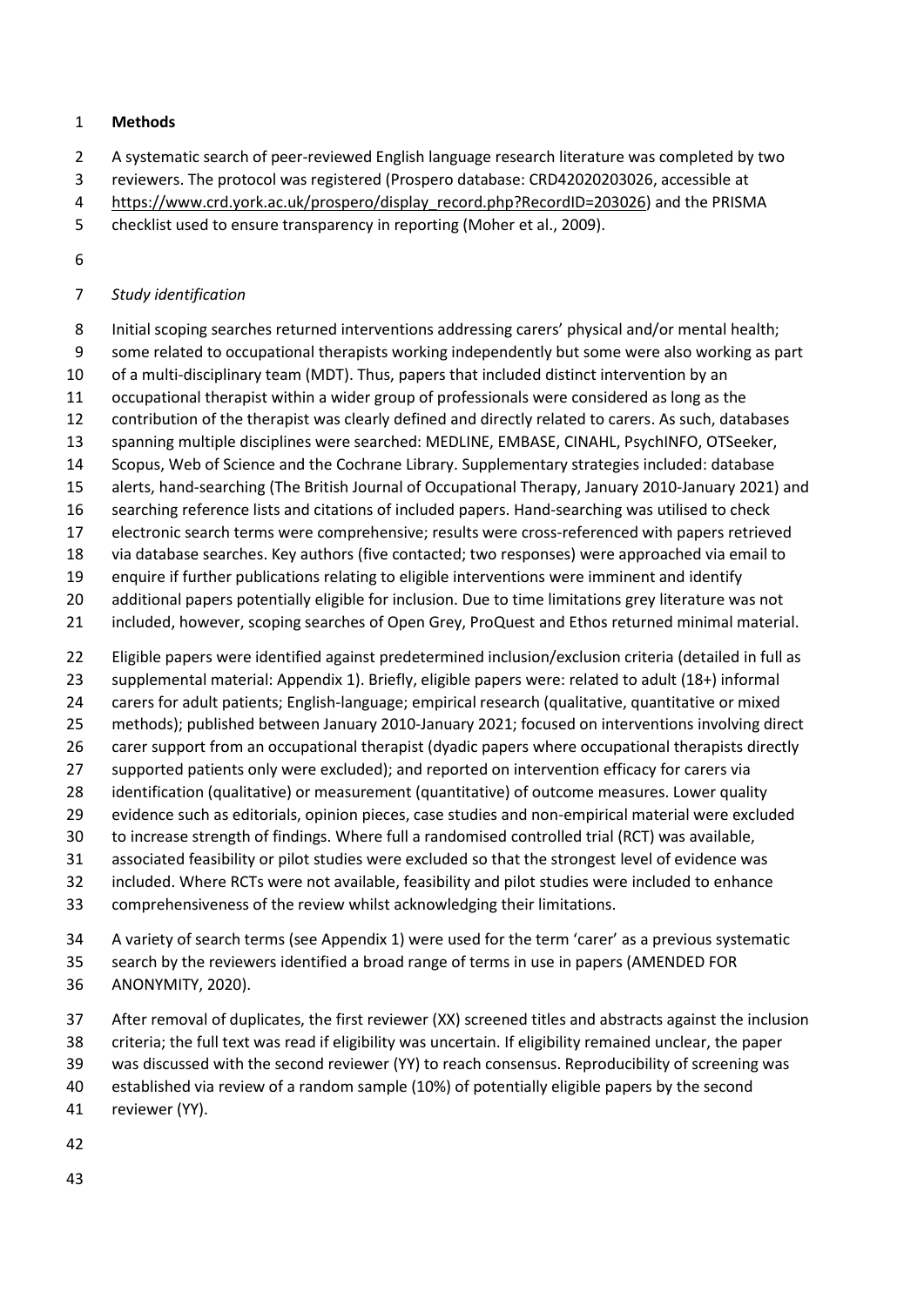## *Data extraction*

- Data was extracted using a bespoke digital data extraction form, modified following successful
- utilisation in a previous systematic review (AMENDED FOR ANONYMITY, 2020). The reviewers
- individually extracted data from six (16%) eligible papers and compared findings to ensure a
- consistent and comprehensive approach. The first reviewer (XX) then completed data extraction for
- the remaining papers.
- 

# *Data synthesis*

- Given the variety of study designs retrieved, a textual narrative synthesis of extracted data was
- completed using a convergent integrated method (Joanna Briggs Institute, 2019). Data were
- subsequently analysed for consistency and divergence between findings, gaps in the literature, and
- 12 trends in methodological strengths and weaknesses across studies.
- 

# *Critical appraisal*

- Critical appraisal was undertaken to assess studies for risk of bias and identify other methodological
- weaknesses potentially influencing the validity of findings. Appraisal of all included papers was
- completed by the first reviewer (XX) with a random sample (10%) appraised by the second (YY) to
- enhance reliability. Appraisal tools used depended on the study design and included:
- 1) The Critical Appraisal Skills Programme (CASP) suite: specifically, the Randomised Controlled Trial, Qualitative and Economic Evaluation checklists (CASP, 2021).
- 21 2) The Mixed Methods Appraisal Tool (MMAT) where a suitable CASP tool could not be found (Hong et al., 2018). The MMAT is a tool specifically developed for use in systematic reviews to facilitate appraisal of quantitative, qualitative and mixed methods studies within the same review.
- 

 To maintain comprehensiveness of the review, appraisal was not used to exclude studies; instead, methodological issues identified were analysed to determine the credibility of papers as evidence of an intervention's efficacy. A standardized strength of evidence framework was not utilised, however credibility of the body of evidence was considered regarding (a) included study designs, (b) quality of individual studies and (c) consistency of the evidence.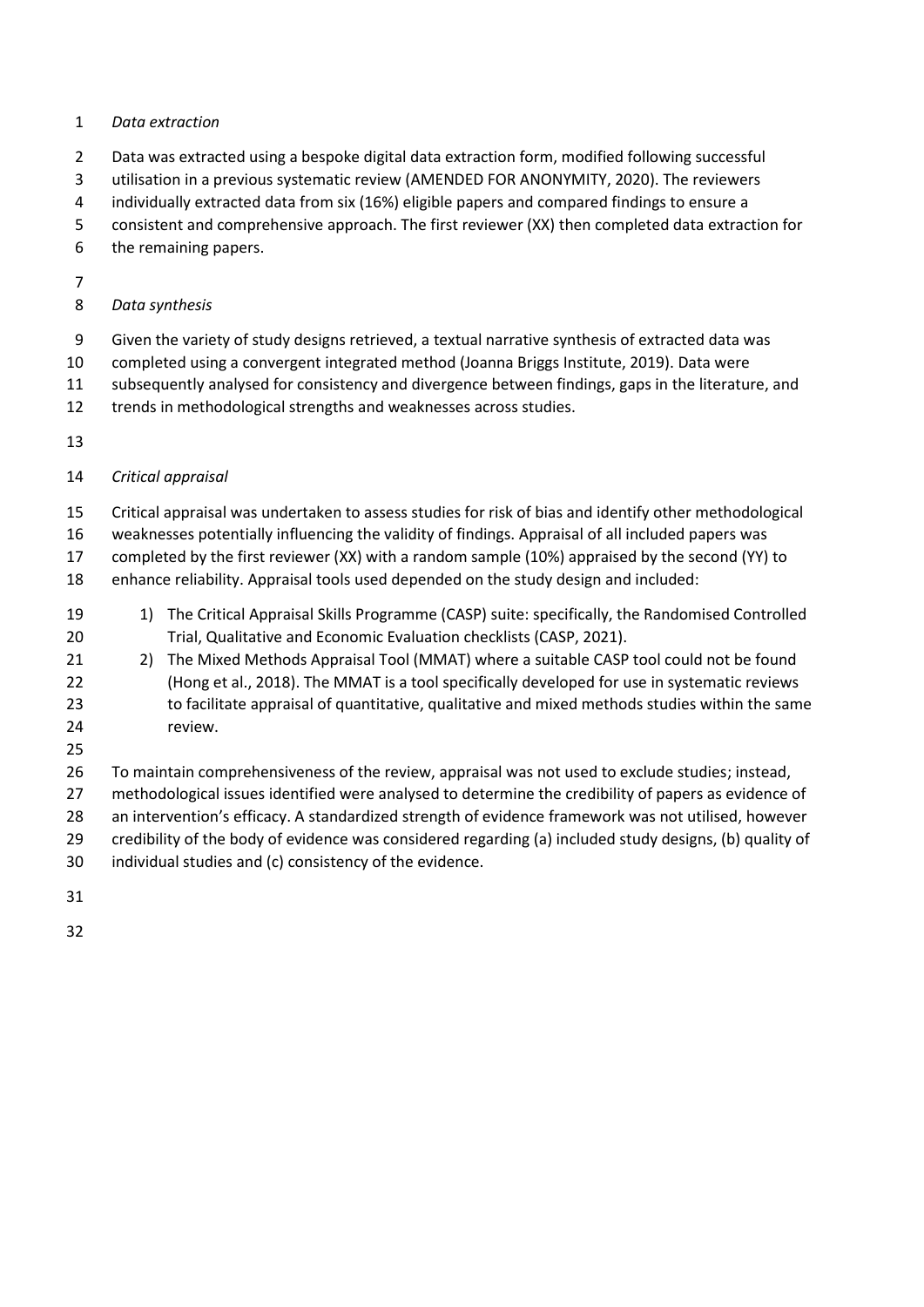# **Results**

- Searches yielded 38 eligible papers relating to 21 interventions (see Figure 1 PRISMA flowchart),
- completed in: Australia (11), United States (8), Netherlands (4), United Kingdom (4), Brazil (2),
- Germany (2), Spain (2), Belgium (1), France (1), Italy (1), Hong Kong (1) and Japan (1). Included study
- designs: RCT (13), feasibility (6), pilot (6), qualitative (4), cost-effectiveness (2), mixed methods (2),
- process evaluation (2), hybrid implementation-effectiveness study (1), non-inferiority RCT (1) and a
- retrospective pre-test post-test design (1). An overview of study and intervention designs is available
- as online supplemental material (see Table 2).
- 

# \*\*INSERT PRISMA FLOWCHART/FIGURE 1 ABOUT HERE\*\*

# *Quality appraisal*

- For eligible RCTs, the nature of the interventions meant introduction of bias was unavoidable; only
- individuals collecting outcome data, and independent of intervention delivery, could be blinded to
- group allocation. Additional potential sources of bias in RCTs included: use of proxies to complete
- outcome measures e.g. carers (for patient-related outcome measures) or interventionists; attrition
- (although intention to treat analyses were often used); baseline differences between allocated
- groups despite randomisation; and intervention fidelity issues. Qualitative studies were largely well-
- reported, though reflexivity was not always discussed. All study designs appeared appropriate to
- meet stated aims. Quality appraisal summary tables are available as online supplemental material (see Appendix 2).
- 

# *Participants*

- By far the majority of papers described interventions targeting carers of people living with dementia
- or non-specific cognitive impairment (31). Other patient groups included patients with hip fractures
- (2), Parkinson's disease (2), eating disorders (1), cancer (1) and stroke (1). Carer participants tended
- 27 to be patients' spouses or adult children; the majority, in most studies, were women. Where
- reported, average carer age was 55+ years.
- 

# *Intervention design*

- Most interventions were dyadic, addressing both the carer and patient (32 papers/15 interventions);
- others were carer-only (six papers/five interventions). Several papers reported the use of a pre-
- established intervention in a new context (e.g. patient group or country): for example the
- Community Occupational Therapy in Dementia intervention (COTiD; n=6 papers), the Care of
- Persons with Dementia in their Environments intervention (COPE; n=6 papers), and the Tailored
- Activity Program (TAP; n=4 papers).
- Interventions offered support directly for the carer or support to facilitate caring, a distinction
- previously discussed elsewhere (Stajduhar, 2008); some addressed both aspects. Common
- components included: assessment of carer needs/concerns (using a variety of methods) and goal-
- setting; education and skill training (including: condition-specific knowledge [e.g. symptom
- management], positive risk-taking, task supervision, compensatory strategies, medication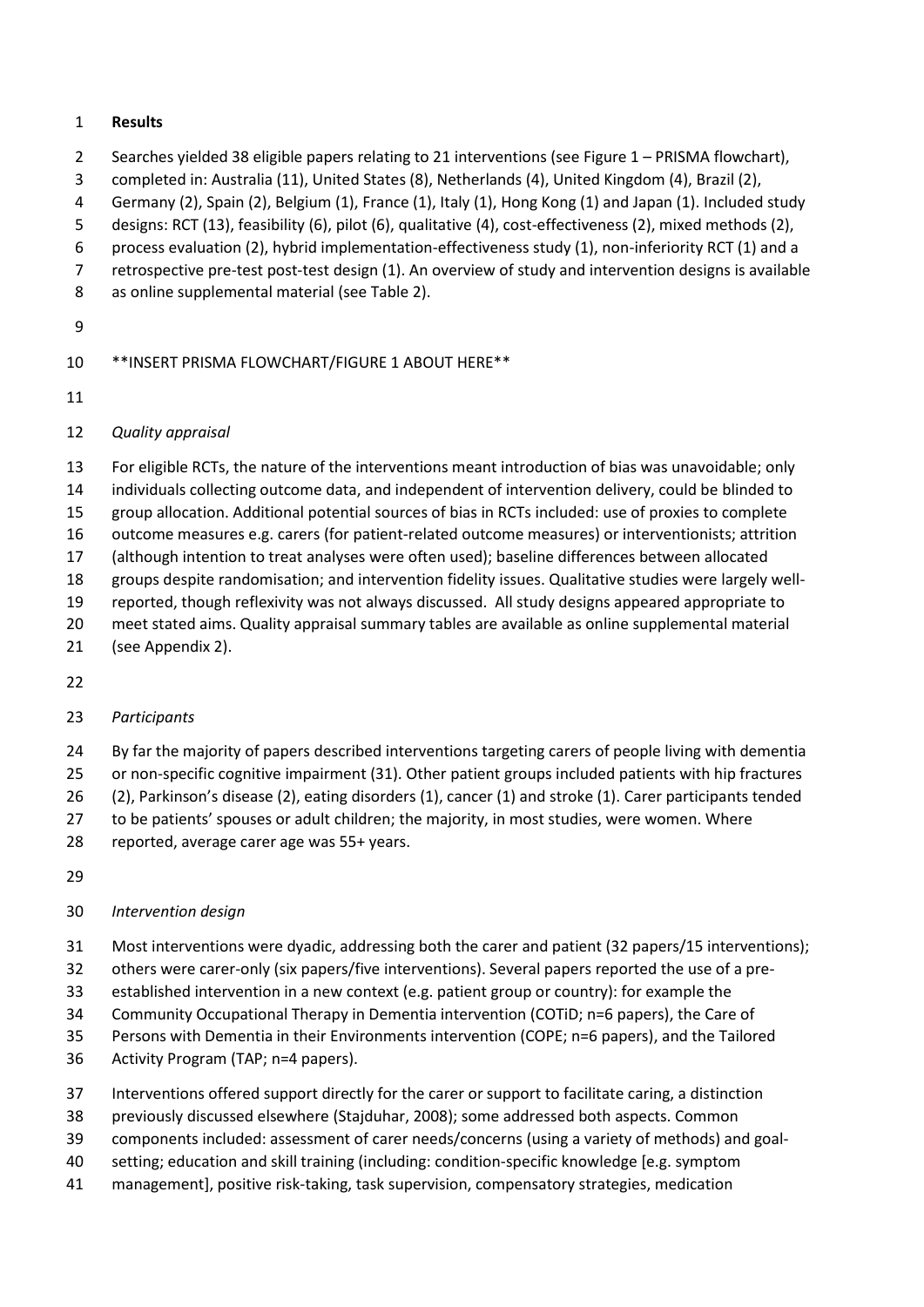- management, environmental adaptation, communication techniques, facilitation of specific activities
- of daily living [ADLs], helpful aids/equipment, problem-solving and task simplification); hands-on
- demonstration (e.g. manual handling); coping/stress management techniques; provision of
- adaptations, assistive technology and aids to facilitate caring; and signposting. Intervention periods
- spanned from one-off sessions to two years. The majority of papers described home-based
- interventions using home visits (28); others included group workshops on clinical sites (6), outpatient
- clinics (2), case-management (1) and ward-based information provision with telephone follow-up
- (1).
- Most papers described occupational therapists as the sole interventionists (21). Others stated
- additional healthcare professionals involved in intervention development and delivery including
- nurses (n=7 papers), physiotherapists (4), therapy assistant practitioners (2), psychologists (2), social
- workers/welfare practitioners (2) geriatricians (1), neurologists (1), neuropsychologists (1), nursing
- assistants (1) and orthopaedic surgeons (1).
- 

# *Outcome measures*

- Various outcome measures were used to evaluate intervention efficacy (see Table 3). In quantitative
- or mixed-method papers, measured concepts included: patients' condition-specific symptoms or
- behaviours (e.g. the Parkinson's Disease Questionnaire-39); carer/patient quality of life; carer
- depression, anxiety, pain and fatigue; ease of ADL completion; carer general health; and concepts focused on the carer role such as burden, mastery, upset, stress, strain and confidence. In dyadic
- interventions, patient outcomes predominated, with some papers including carer-specific measures
- as secondary outcomes only. Among carer-specific outcomes, the Zarit Burden Interview was the
- most commonly used, reported in 11 papers. Some study investigators developed their own
- measures, such as questionnaires to gauge patient/carer satisfaction. Several papers gathered
- qualitative data, either as the primary method of evaluation or to enhance understanding via
- interviewing a sub-sample of participants from large-scale RCTs. Semi-structured interview was the
- 27 primary method of qualitative data collection; inductive thematic analysis the most commonly used
- analytic approach.
- 

\*\*INSERT OUTCOME MEASURES TABLE/TABLE 3 ABOUT HERE\*\*

- 
- *Intervention effects*
- Quantitative carer outcomes

 *Home-based interventions:* Papers related to the TAP intervention consistently reported positive carer outcomes. The original study, which was not formally part of this review due to publication more than a decade prior, reported significant increases to self-perceived mastery and self-efficacy (Gitlin et al., 2008). A later follow-up RCT in the same country (USA) described significant reduction in carer distress with patients' behavioural symptoms and an improvement trend for other outcomes (Gitlin et al., 2018). Pilot and feasibility studies in Brazil and Australia reported positive outcomes (decreased carer burden and increased quality of life) and good carer engagement respectively, although with limited sample sizes these must be considered with caution (Novelli et

al., 2018; de Oliveira et al., 2018).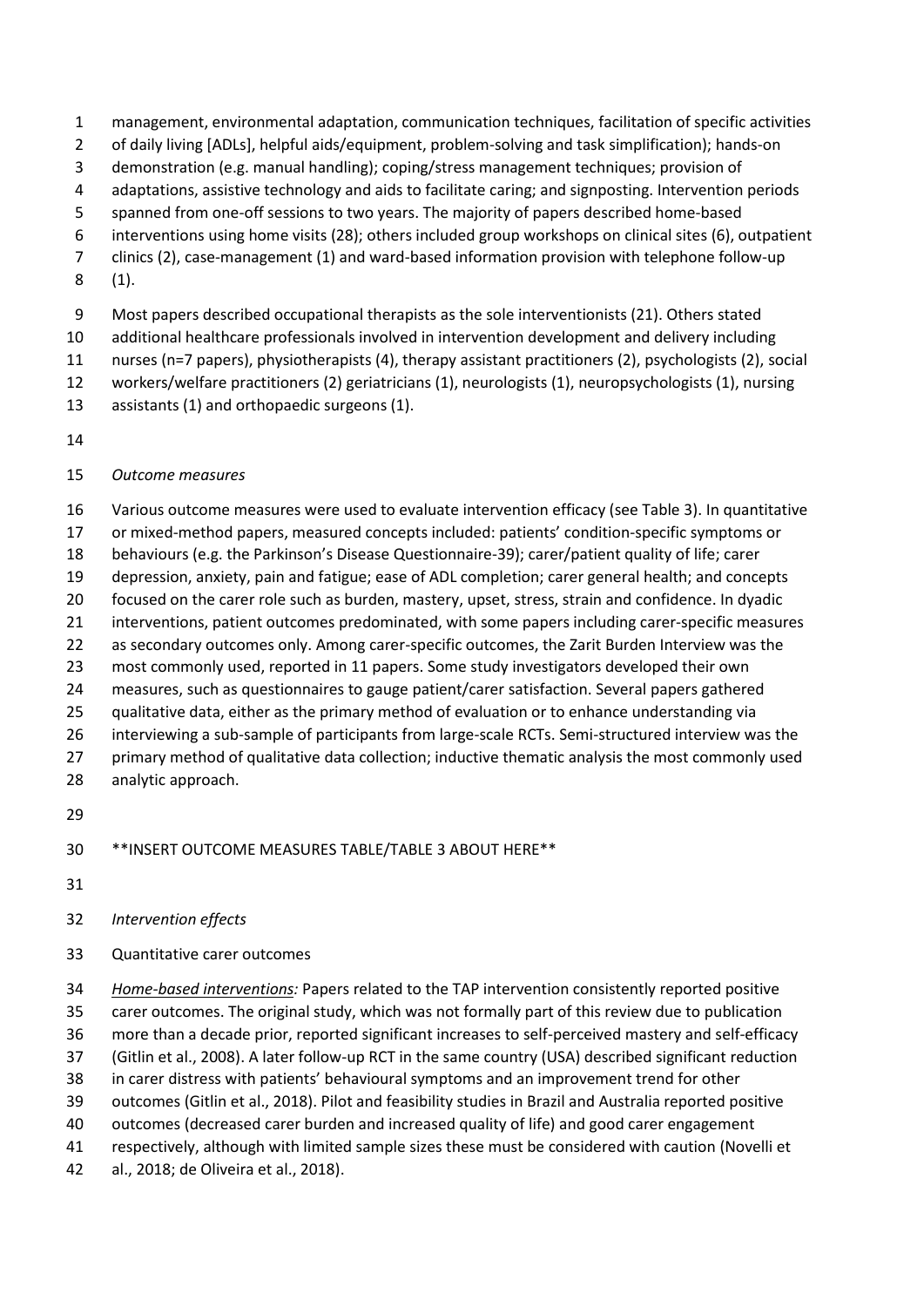- COTiD, in contrast, has shown limited evidence of efficacy beyond the Netherlands where
- effectiveness was first demonstrated in terms of multiple carer-related outcomes and cost (Graff et
- al., 2007). No significant differences in quantitative outcome measures were reported in subsequent
- German and UK trials (although positive qualitative data was reported from the latter) (Voigt Radloff
- et al., 2011a, 2011b; Wenborn et al., 2021). Another attempt at adapting COTiD with additional
- physiotherapy and social work components resulted in a failed trial (the Social Fitness Programme);
- a parallel process evaluation suggested numerous barriers to intervention delivery and significant
- recruitment difficulties (see Table 2, supplementary material) (Donkers et al., 2018). An Italian
- feasibility study reported a significant difference in carers' sense of competence post-COTiD, though
- with a small sample size (n=27) it is unclear whether a similar result would be achieved in an RCT
- (Pozzi et al., 2019).
- The original COPE intervention trial reported significant increases in carer wellbeing and confidence
- (Gitlin et al., 2010b); subsequent trials in Australia and USA reported significant improvement in
- carer-perceived changes (on the Perceived Change Index) (Clemson et al., 2020; Fortinsky et al.,
- 2020). A "non-inferiority RCT" reported an adapted COPE intervention using telehealth input from
- occupational therapists was not inferior to face-to-face delivery (Laver et al., 2020).
- Other significant carer-related outcomes reported from home-based interventions included:
- improved carer quality of life at three months (Occupational Therapy in Parkinson's Disease/OTiP,
- RCT [Sturkenboom et al., 2014, 2016]) and significant increase in carer health-related quality of life
- (the Home-bAsed Reablement Program/I-HARP, pilot study [Jeon et al., 2020]). The Alzheimer's
- Disease Multiple Intervention Trial by Callahan et al. (2017) (ADMIT, RCT), a pilot study by Nishida et
- al. (2017) and the Developing an Intervention for Fall-Related Injuries in Dementia (DIFRID, feasibility
- study) by Allan et al., (2019) reported no significant differences between groups for positive carer
- outcomes.
- Notably, multiple papers describing dyadic, home-based interventions reported significantly
- increased carer burden in comparison to control groups, including DIFRID, I-HARP and a feasibility
- study of a falls-prevention programme (Wesson et al., 2013) the latter reporting an almost
- doubling of carer burden for the intervention group. The majority of studies also reported that even
- when a positive outcome was achieved, it was often not maintained long-term; researchers
- speculated that this may be due to changes in the health and functioning of patients (and by
- extension, the carers' needs) over time.
- *Other interventions:* An RCT of a case-management intervention (occupational therapist assessment
- and treatment of dyads from various outpatient clinics), found no significant changes in outcomes,
- although use of social care support increased in the intervention group; the author considered this a
- positive sign that dyads were more willing to accept help and had been successfully signposted to
- these resources (Lam et al., 2010). A multicomponent rehabilitation programme based in an
- outpatient clinic reported non-significant outcome changes for carers but stated that 60% showed
- improved or stable burden and distress by programme end (Cornelis et al., 2018).
- More positive findings were associated with an RCT of a pre-discharge educational training
- programme for the carers of new hip fracture patients, with greater decreases in anxiety and
- depression over time for intervention group carers (Martín-Martín et al., 2014). A feasibility study of
- another hip fracture instructional workshop was also well-received, with evidence of improved carer
- knowledge in relation to delivering care following a hip fracture (Ariza-Vega et al., 2020). An
- educational programme for dementia carers reported improved knowledge (in relation to a range of
- topics) and physical health in intervention carers, although sample sizes were small (DiZazzio-Miller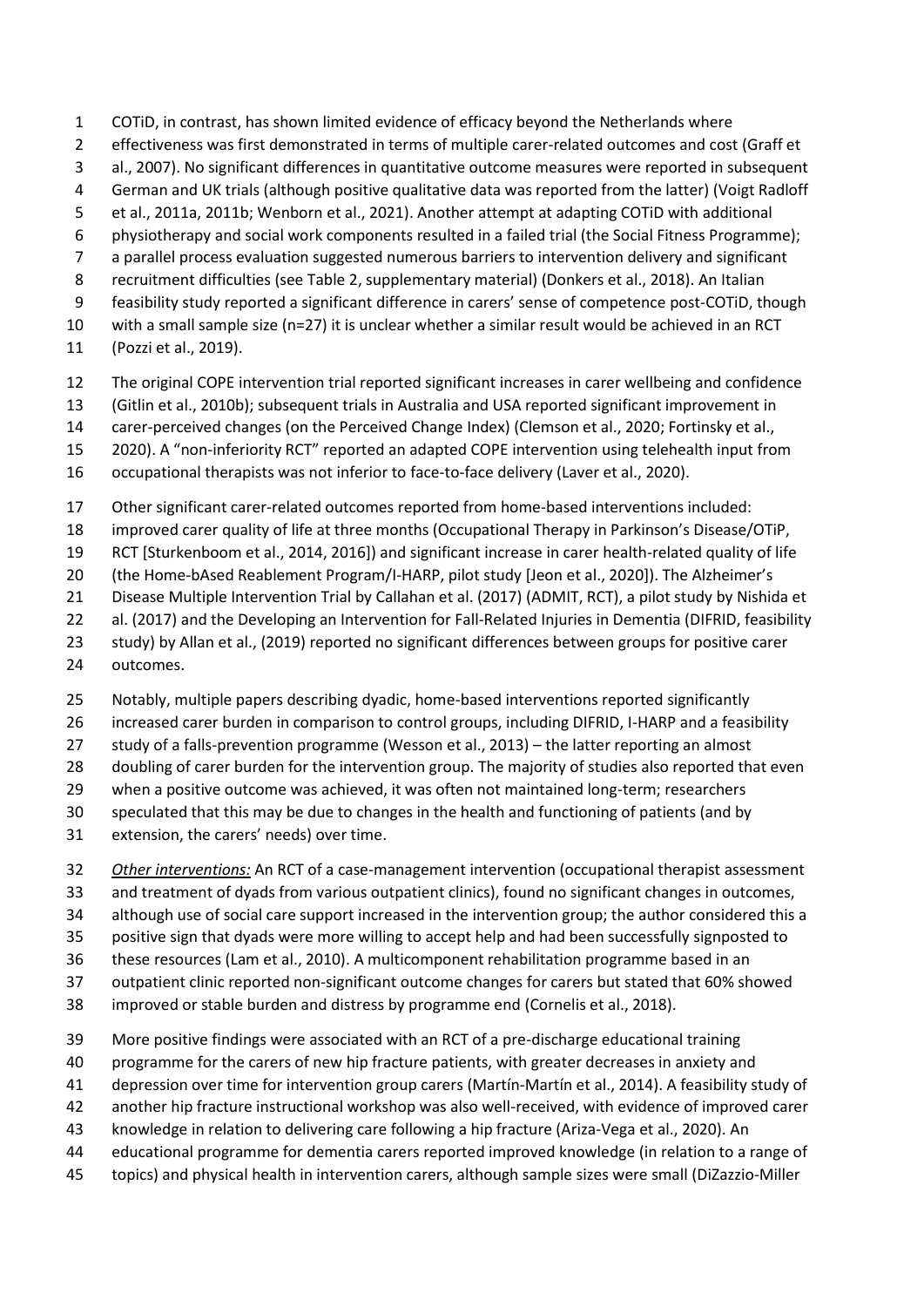- et al., 2017, 2020). A pilot study examining the transferability of the UK-developed Collaborative
- Care Skills Training workshop to Australia reported significant increases in use of adaptive coping
- strategies post-programme and trends towards improved carer outcomes for carers of people living
- with eating disorders (n = 15) (Pépin & King, 2013). An RCT of a ward-based educational intervention
- for stroke patients and their carers reported no significant carer outcomes (Eames et al., 2013).
- Table 2 (supplementary material) provides further information on carer-related intervention
- outcomes.
- 

# Qualitative carer outcomes

- Qualitative feedback from carers was almost always positive. Carers described how interventions
- facilitated positive interactions with the patient (Corvol et al., 2018; O'Connor et al., 2019), a sense
- of being in control (O'Connor et al., 2019), new skills and knowledge (and that these were useful)
- (Burgess et al., 2020; Clare et al., 2019; Rahja et al. 2020a), increased patient confidence and
- independence (which they appreciated) (Corvol et al., 2018) and reported their enjoyment of
- therapeutic relationships with occupational therapists (Burgess et al., 2020; Clare et al., 2019).
- Carers appreciated flexibility in the timings of intervention components (e.g. home visits or
- individual sessions) (Morency et al., 2020), consideration of, and tailoring to, their particular
- situation (Morency et al., 2020), continuity (Jeon et al., 2020), advice being specialist but accessible
- (Jeon et al., 2020), good communication from interventionists (Burgess et al., 2020) and validation
- from professionals regarding their caring role (Rahja et al., 2020a).
- However, while carer engagement was generally high, some studies identified barriers, reported by
- interventionists, study investigators or carers themselves. These included: time pressures (for carers)
- (O'Connor et al., 2019; Voigt-Radloff et al., 2011b), high carer stress/worry (Jeon et al., 2020),
- difficulties within patient-carer relationships (Clare et al., 2019; Voigt-Radloff et al., 2011b), carers
- feeling unable to talk about patients in front of them (Jeon et al., 2020), low carer belief in potential
- intervention effectiveness (Voigt-Radloff et al., 2011b), unwillingness to accept change or support
- (Donkers et al., 2018; Voigt-Radloff et al., 2011b), and reluctance to address actual or potential
- 28 patient disease progression (O'Connor et al., 2019). Sometimes professionals acted as barriers by
- gatekeeping: one paper described how professionals, wary of increasing carer burden, felt reluctant to refer carers to the intervention study despite its potential benefits (Donkers et al., 2018). Another
- noted that although carer support had been an intended intervention component, it was often
- neglected by interventionists due to a lack of operational detail in the protocol (Allan et al., 2019).
- Other papers reporting on dyadic interventions noted that, on occasion, carers would use
- intervention sessions as respite despite the intention that activities would be completed jointly with
- the patient, perhaps emphasizing the time pressures and lack of day-to-day respite carers can access
- (Corvol et al., 2018).
- No known harmful effects were reported as a result of intervention participation in any of the papers.
- 

# *Occupational therapists' experiences*

- Of the papers that reported feedback from interventionist occupational therapists, therapists
- appeared to value the opportunity to participate (Burgess et al., 2020). They appreciated being given
- time to practice core skills ("real OT") and form deeper relationships with patients and carers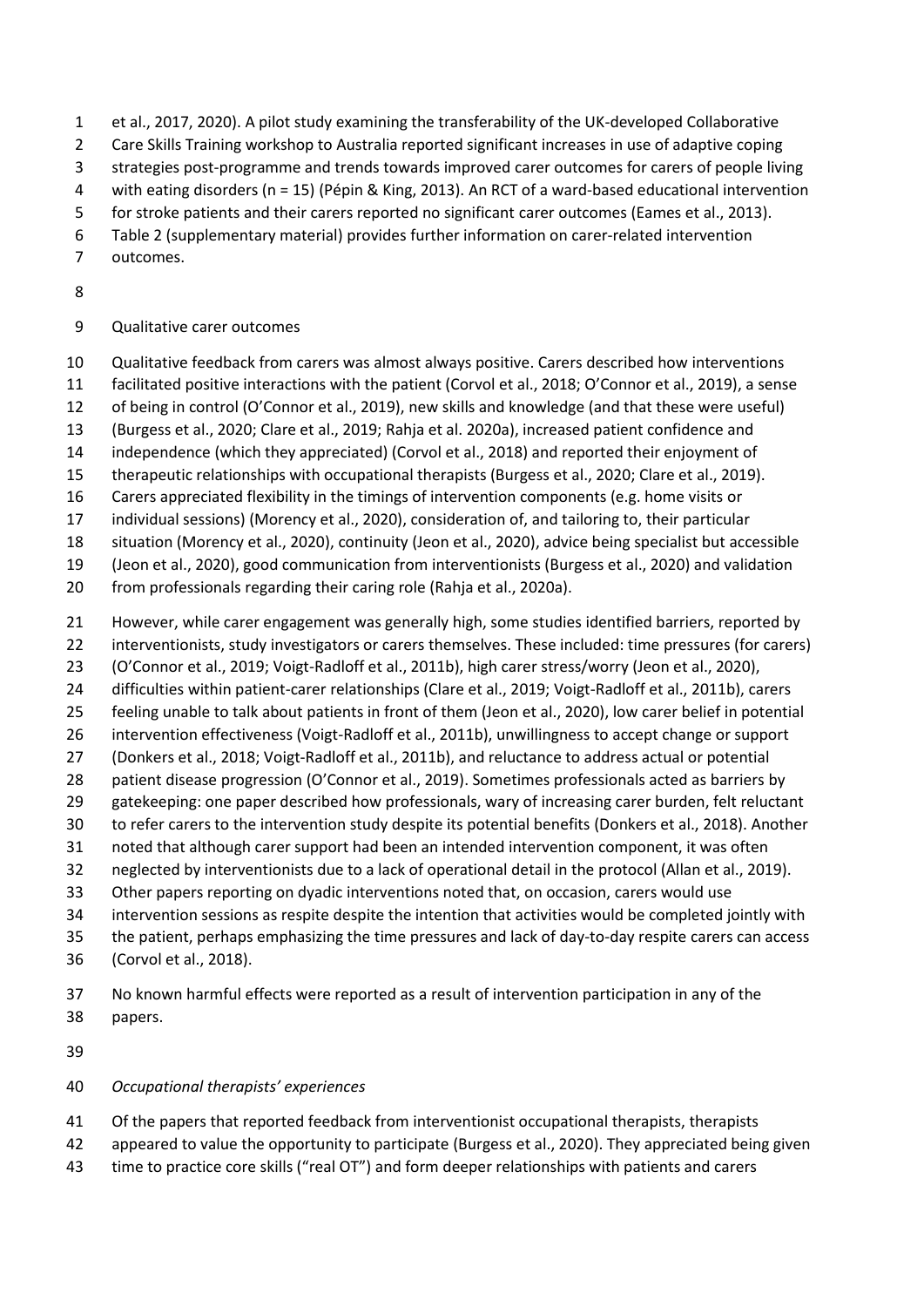- (Burgess et al., 2020). Facilitators to occupational therapist participation included: confidence in
- 2 their skills (Van't Leven, 2011); intervention familiarity (Van't Leven, 2011); managerial support
- (Culph et al., 2020; Van't Leven, 2011); belief the intervention was useful for patients and carers
- (Van't Leven, 2011); and positive relationships with other MDT members (where applicable),
- bolstered by shared working environments (Culph et al., 2020). Barriers included: intervention
- elements or procedures perceived as overly-complex (Van't Leven, 2011); time pressures (Van't
- Leven, 2011); low patient/carer motivation (Donkers et al., 2018; Voigt-Radloff et al., 2011a); delays in accessing onward services, community resources or equipment (Burgess et al., 2020); and poor
- communication between/access to other MDT members (Culph et al., 2020; Donkers et al., 2018).
- Therapists commented on the importance of carer involvement in dyadic interventions and impact
- of dyads' relationships on intervention success (Burgess et al., 2020; Clare et al., 2019).
- 

*Cost*

- Reporting of financial costs was variable but suggested potential financial benefits from adopting
- evaluated interventions on a larger scale. Gitlin et al. (2010a) found the TAP intervention costed less
- than similar contemporary dyadic interventions, with reduced time per day spent caring; Rahja et al.
- (2020) similarly found COPE implementation reduced carer time away from employment, potentially
- benefitting the Australian health and social care system. Clare et al. (2019) suggested functional
- gains via the GREAT intervention could save health and social care costs via patients' functional gains if Willingness-To-Pay values were ≥£2500.
- 
- 
- 
-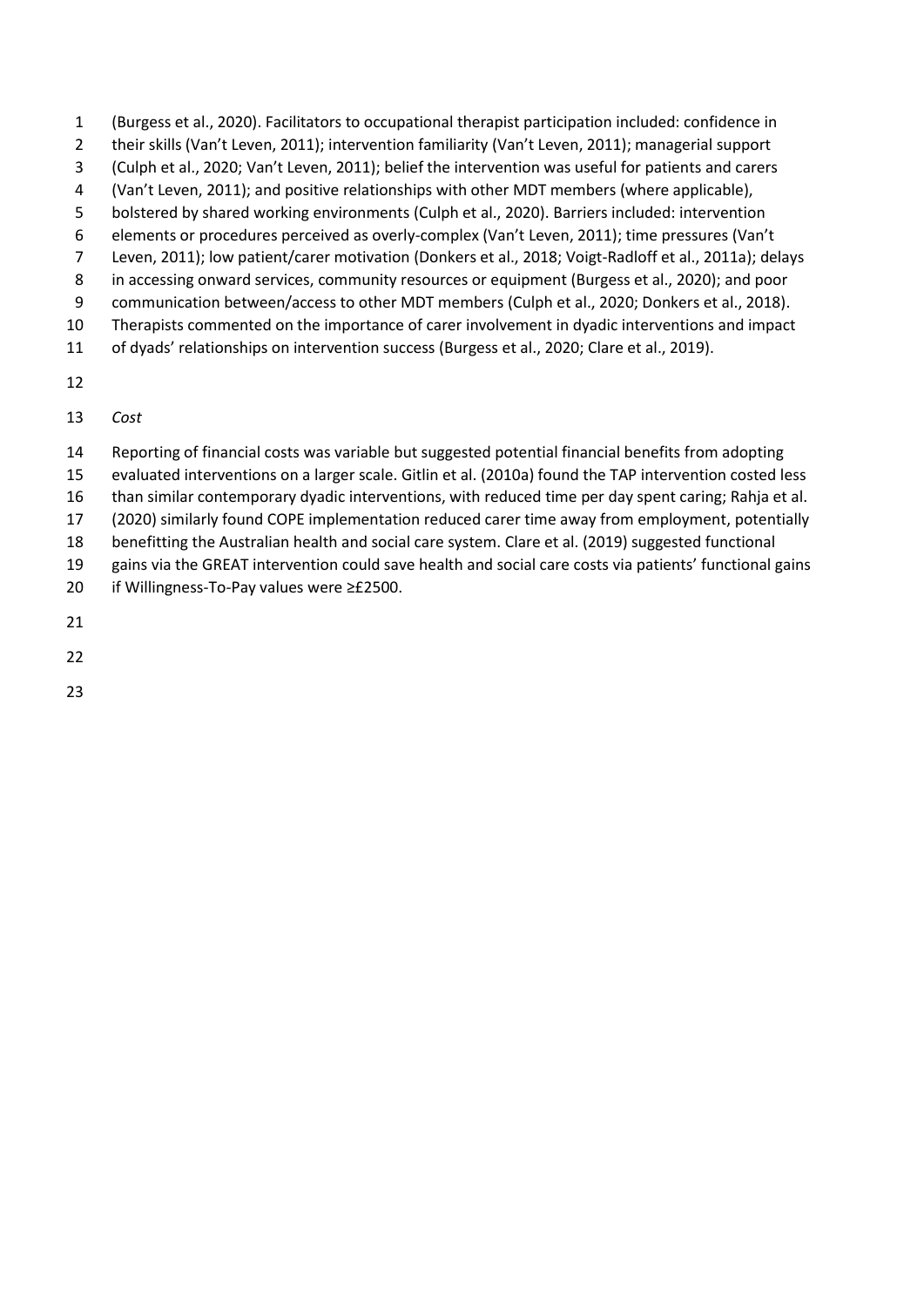## **Discussion**

- This review aimed to establish the international published evidence base relating to interventions for
- adult informal carers delivered by occupational therapists. Findings indicate a range of interventions
- have been developed and evaluated, utilising a variety of intervention designs to improve carer
- outcomes. While outcomes varied between individual papers, the evidence suggests the overall
- impact of occupational therapy for carers through these interventions is positive, that carers value
- the input of occupational therapists and that occupational therapy could be a safe and cost-effective
- option for improving carer support. Additionally, therapists themselves appear to enjoy delivering
- these interventions and the opportunity to use core professional skills.
- One major finding of the review is the importance of carefully considering outcome measures to
- ensure intervention effects are successfully captured. Another key finding was that success of an
- intervention in one context does not guarantee the same when introduced elsewhere. Outcomes
- indicated the efficacy of interventions varied by country: for example, despite significant success in
- the Netherlands where it originated (Graff et al., 2007), COTiD outcomes suggested reduced efficacy
- in subsequent German and UK RCTs (Voigt-Radloff et al., 2011a; Wenborn et al., 2021). The reasons
- for this appear complex. A process evaluation for the German RCT linked poorer outcomes to various
- possible explanations, including better baseline functioning of patients than the original study
- (Voigt-Radloff et al., 2011b). The COTiD UK team received very positive qualitative feedback from
- participating dyads, but quantitative outcome measures indicated COTiD was no more effective than
- treatment as usual; the authors questioned if, rather than the intervention being ineffective, the
- selected outcome measures (which differed from the original COTiD RCT) were not appropriate to
- detect intervention effects (Wenborn et al., 2021). In the case of two large trials (Clare et al., 2019;
- Wenborn et al., 2021), qualitative data proved useful in detecting intervention effects where
- quantitative outcome measures did not, suggesting qualitative components should be included in
- evaluations.
- Interestingly, the outcome measure most frequently used was the Zarit Burden Interview (ZBI) (Zarit,
- Reever & Bach-Peterson, 1980). The ZBI can be a useful outcome measure but its use and
- interpretation should be considered carefully, taking into account the potential for patient
- deterioration; most papers related to interventions for carers of people with dementia, wherein
- symptom severity (and hence carer burden) is likely to increase over time regardless of health or
- social care intervention. While most interventions lasted for a period of months, evaluation often
- continued for up to a year after intervention commencement, a timeframe in which the needs of
- patients could conceivably change and intensify. Cornelis et al. (2018) considered stable ZBI scores
- to indicate a positive effect on dementia carers given the extended length of their intervention
- (maximum 12 months).
- In anticipation of deterioration, some interventions included components related to preparing carers
- for the future (e.g. the TAP and COPE interventions) however effects were not always maintained
- longer term. Maintenance of positive effects post-intervention may be an important factor for
- intervention developers to consider, though achievement of a positive outcome in the short-term
- (and hence meeting the immediate needs of a carer) without demonstrating long-term maintenance
- still contributes to improved carer support and is not without value. Evidence that effects are not
- always maintained post-intervention may reflect that the needs of carers can change over time in
- response to a range of factors (e.g. lifestyle change or disease progression).
- The majority of papers described dyadic, home-based interventions. This review suggests that care must be taken when designing dyadic interventions to avoid unduly increasing burden on carers.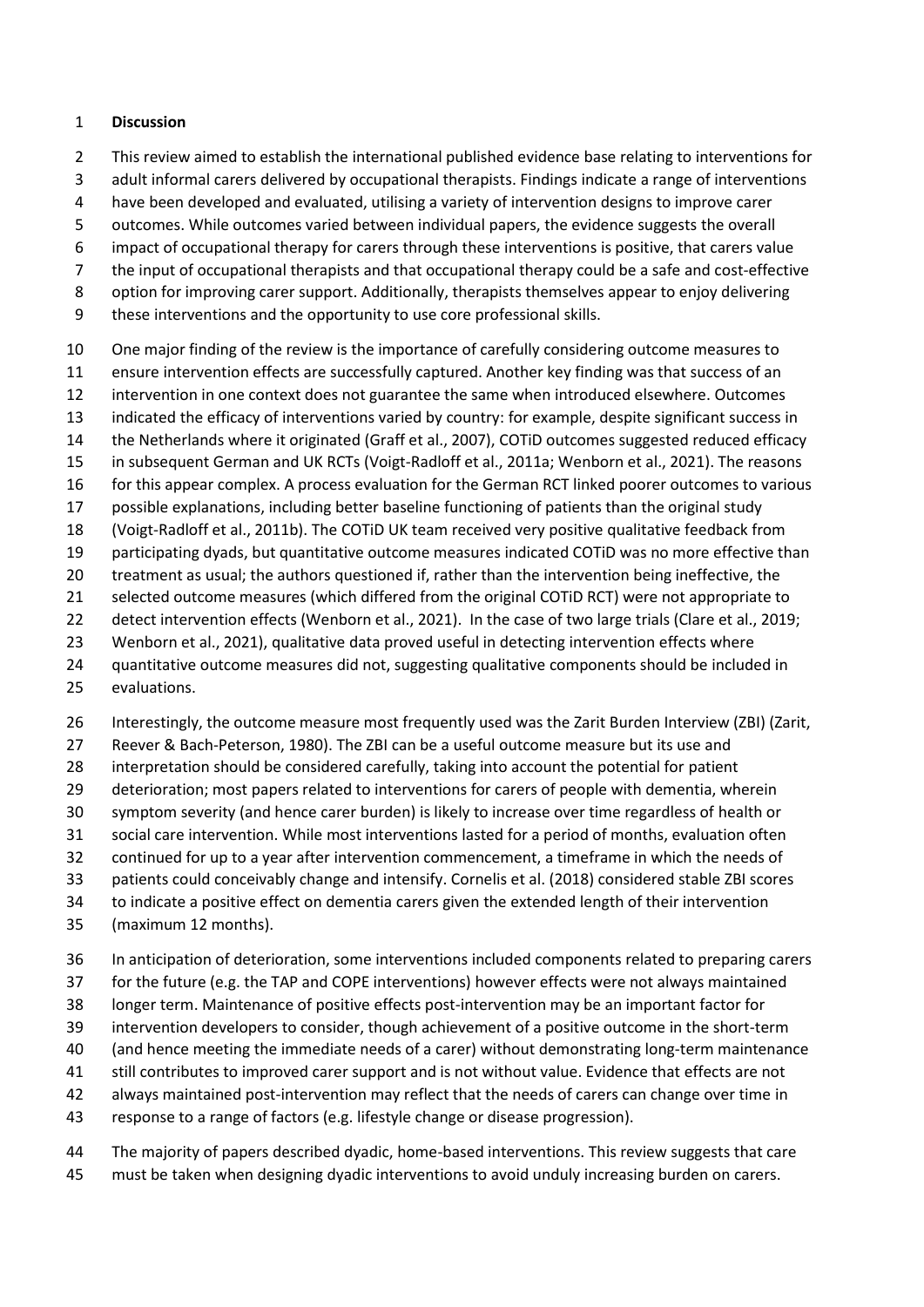Professionals in a multidisciplinary feasibility study by Allan et al. (2019) suggested joint initial 2 assessment by professionals to reduce duplication and avoidance of complex or overly long outcome measures, which carers sometimes must also complete on behalf of the patient where insight is unreliable (Allan et al., 2019). Interestingly, poor implementation of carer support was also noted in this paper, despite being an intended component; researchers attributed this to a lack of clarity about how professionals should deliver this. This implies that (a) therapists must have clear understanding of how to operationalise carer support for it to be effective, (b) care must be taken to ensure interventions intended to support a dyad do not inadvertently transition into becoming primarily patient-focused and (c) that while use of the ZBI should be well-considered in terms of outcomes, it can also help as a process measure, detecting when an intervention design is burdensome for carers. Benefits of a dyadic approach can include patients and carers working together constructively, deepened understanding, acknowledgement of each other's needs and improved relationships (Clare et al., 2019; Corvol et al., 2018; O'Connor et al., 2019); however, carers can also struggle to express themselves in front of patients (Jeon et al., 2020), pre-existing relationship dynamics can affect intervention success (Voigt-Radloff et al., 2011b; Clare et al., 2019) and carers can disengage, misunderstanding the purpose of therapeutic sessions, instead treating them as respite (Corvol et al., 2018). This last point is particularly pertinent given the reported importance of carer engagement for the success of dyadic interventions (Burgess et al., 2020; Clare et al., 2019).

One paper described a failed trial of a dyadic intervention (Donkers et al., 2018) while another

21 presented a trial of a previously successful Dutch intervention which did not yield any improved

22 outcomes in a different context (Voigt-Radloff et al., 2011a). In both cases, process evaluations

 proved valuable in analysing why these interventions were not successful (see Table 2). Similarly, papers describing implementation and staff perspectives on barriers and facilitators to intervention

delivery provided useful insights to inform future intervention development and study design. When

designing evaluations, capture and publication of this valuable data should be considered to provide

- transparency and help guide future research.
- 

# *Limitations*

Though measures were taken to enhance the methodological quality of this review, limitations

remain. Exclusion of non-English language papers may mean relevant papers were missed.

Additionally, though minimal relevant material was found during scoping searches of grey literature,

its exclusion may have increased publication bias (Paez, 2017). The decision to limit searches to the

last decade was made after scoping searches; this pragmatic choice ensured completion of the

review within the project timescale given the volume of papers retrieved. This meant papers

reporting the original RCTs of some interventions fell outside of the given timeframe and hence were

not included. However, these papers were read and considered during data synthesis to ensure

reviewers held the necessary understanding of intervention development and any previous

outcomes associated with them.

The review eligibility criteria meant some papers were excluded that may have contributed useful

knowledge but did not fulfil all requirements for inclusion; for example, some papers indicated

occupational therapists were involved in an intervention as part of an MDT, but their role or specific

contributions were unclear. Use of the TIDieR checklist to enhance clarity in intervention reporting

may help ensure future papers are not excluded on a similar basis (Hoffman et al., 2014).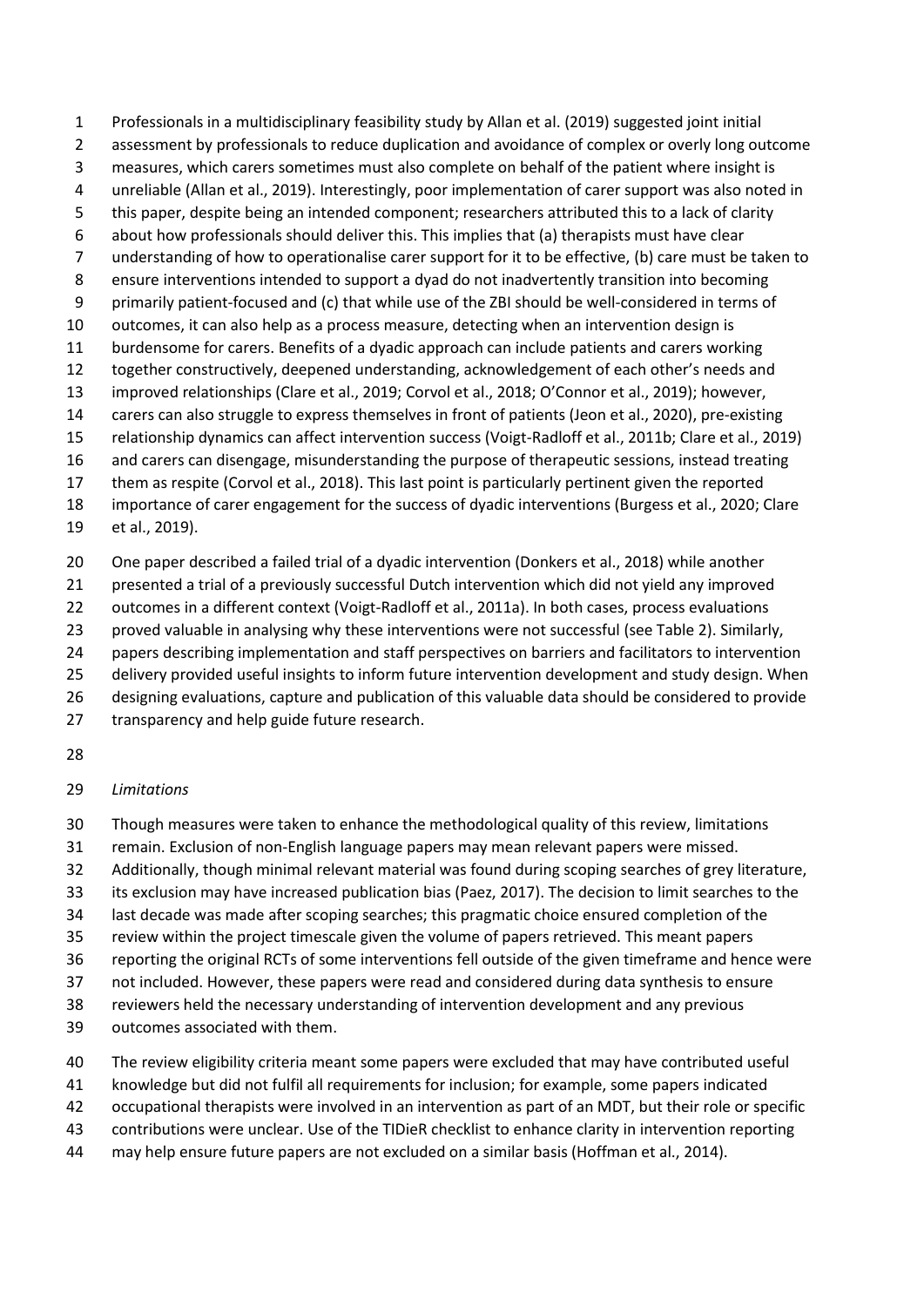- Some of the papers in the review were pilot or feasibility studies. These were included to ensure
- comprehensiveness of interventions reported in the literature. However, these studies are rarely
- sufficiently powered to enable definitive conclusions about the effects of an intervention (nor are
- they designed to do so), or whether they will deliver similar outcomes in a subsequent RCT; as such
- their efficacy findings should be treated with caution (Thabane et al., 2010).
- Finally, papers relating to interventions for young carers were excluded. The needs of young carers
- are likely to differ from adult carers and would benefit from a separate review. Similarly, many
- papers were discovered during scoping searches relating to supportive occupational therapy
- interventions for parents or other individuals caring for children but fell outside the remit of this
- review. Subsequent reviews synthesizing these studies may provide further valuable insight into the
- impact of occupational therapy interventions for informal carers.
-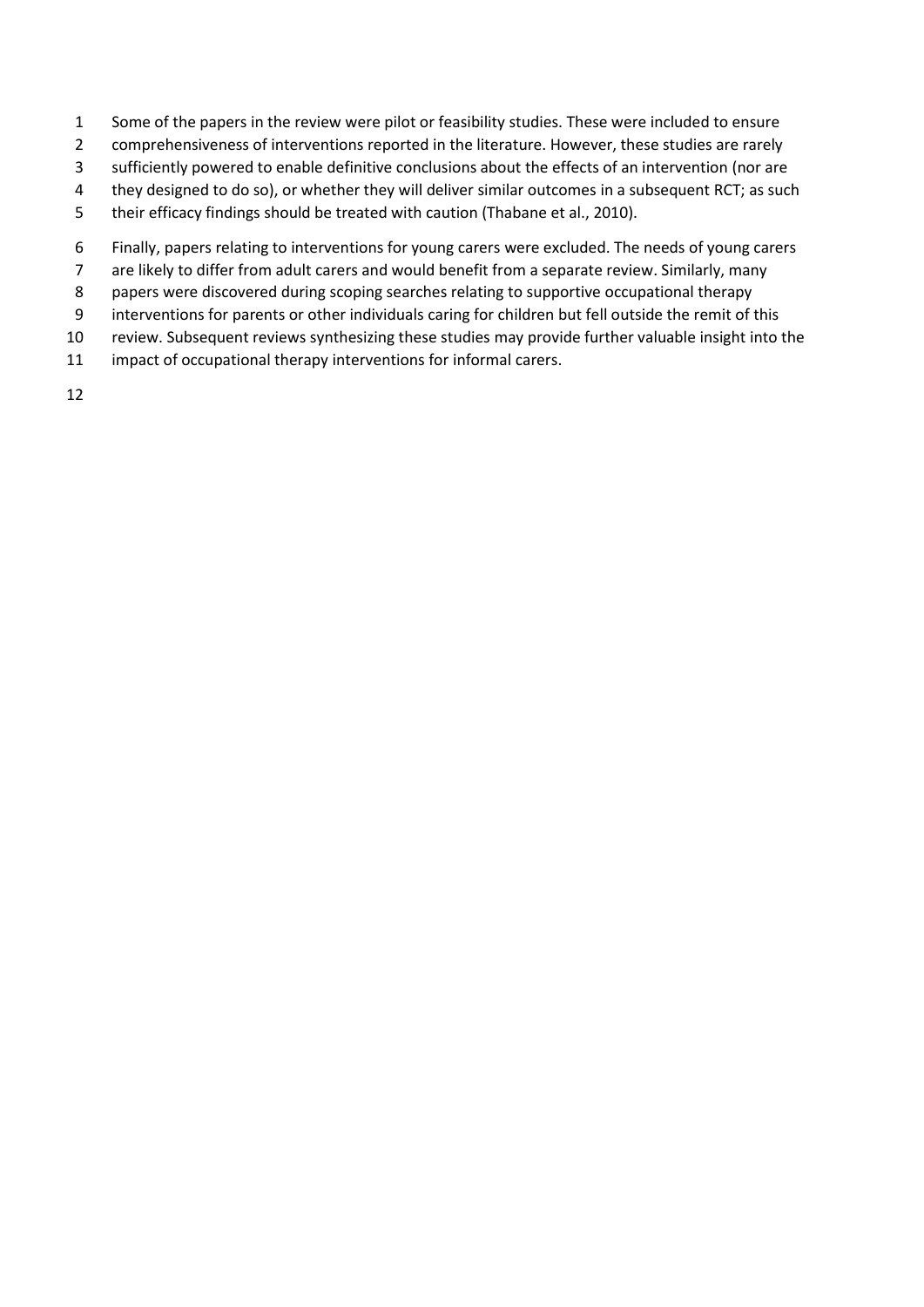# **Conclusion**

- Informal carers play a vital role in supporting patients, but improved carer support is required to
- ensure carers can manage their own health and wellbeing alongside providing support for patients.
- Occupational therapist delivered interventions can play a key role enhancing support for informal
- carers and improving outcomes, although intervention and evaluation design should be carefully
- considered, drawing upon lessons learned from the existing international evidence base. This review
- provides evidence that occupational therapy interventions are a safe and potentially effective option
- for improving carer support.
- 

# **Key findings**

- 11 Occupational therapy interventions can successfully improve outcomes for informal carers
- 12 Outcome measures must be considered carefully to ensure intervention effects are successfully captured
- 14 When designing dyadic interventions care must be taken to ensure burden on carers is not increased
- 16 A variety of barriers and facilitators affect carer engagement and intervention delivery by occupational therapists
- 

# **What this paper adds**

- 20 This review synthesizes international data from the past decade relating to carer-targeted
- 21 interventions delivered by occupational therapists. Carer support is increasingly emphasized as a
- 22 priority for health and social care services; this review provides evidence that occupational therapy
- 23 is a potentially effective option for improving carer support but suggests that intervention design
- and evaluation must be carefully considered to achieve this.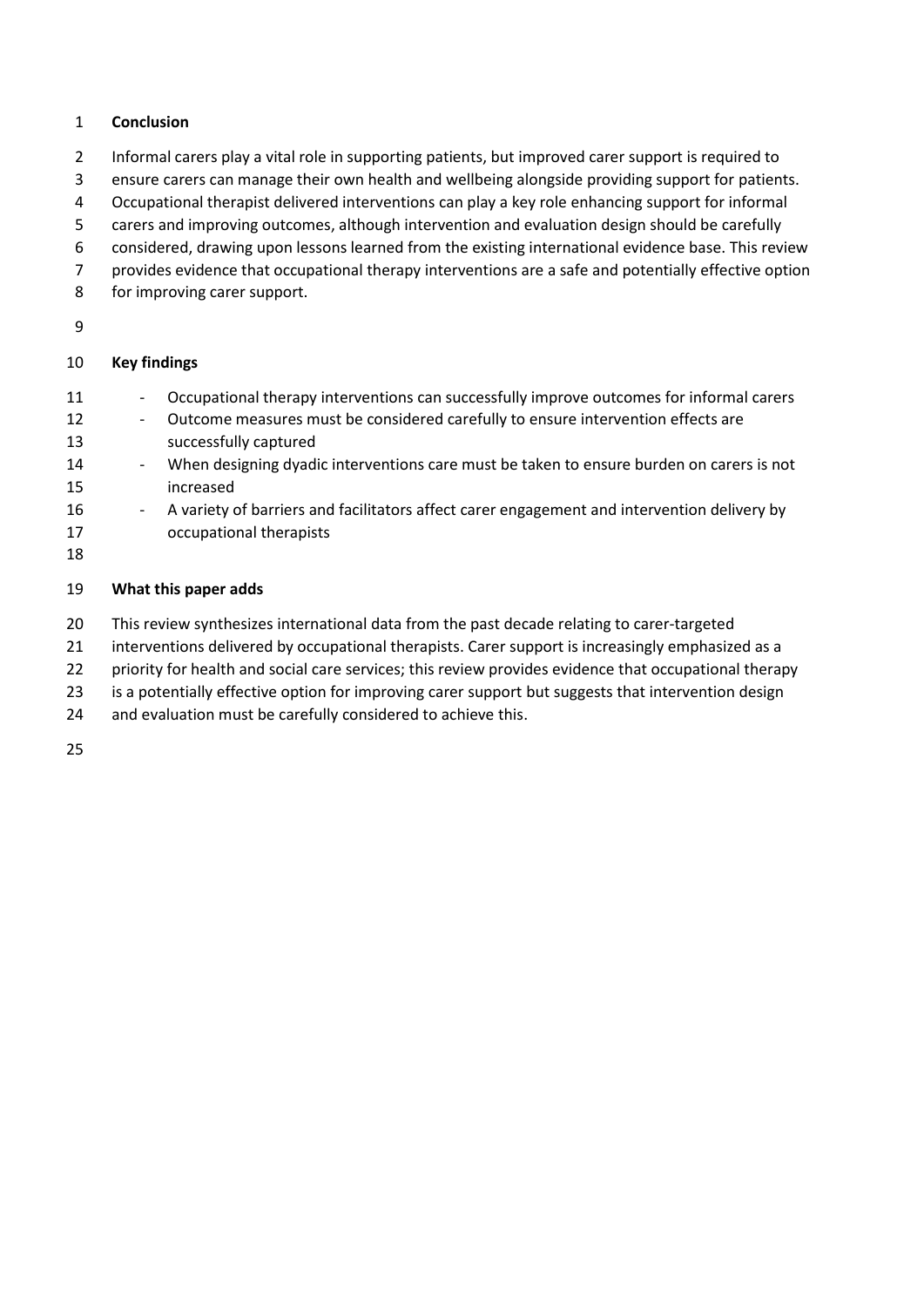## **References**

- 1. Carers UK (2019) Facts about carers. Available at: https://www.carersuk.org/images/Facts\_about\_Carers\_2019.pdf (Accessed 29/06/21)
- 2. Carers Week (2020) Carers Week 2020 Research Report: *The rise in the number of unpaid carers during the coronavirus (COVID-19) outbreak*. Available at: https://www.carersuk.org/images/CarersWeek2020/CW\_2020\_Research\_Report\_WEB.pdf (Accessed 29/06/21)
- 3. Thomas C M., McIllmurray M., Soothhill K. et al. (2004) *The Psychosocial Needs of Cancer Patients and their Main Carers.* Project report. Lancaster: Institute for Health Research, Lancaster University, cited in National Institute for Clinical Excellence. Guidance on Cancer Services. Improving Supportive and Palliative Care for Adults with Cancer. The Manual. London: NICE; 2001
- 4. Office for National Statistics (2018) Household satellite accounts: 2005 to 2014. Available at https://www.ons.gov.uk/economy/nationalaccounts/satelliteaccounts/compendium/house holdsatelliteaccounts/2005to2014 (Accessed 22/12/19)
- 5. Buckner L. and Yeandle S. (2015) Valuing carers 2015. The rising value of carers' support. Carers UK. Available at : https://www.carersuk.org/for-professionals/policy/policylibrary/valuing-carers-2015 (Accessed 29/12/19)
- 6. Foley N., Powell A., Francis-Devine B. et al. (2021) House of Commons Library: Informal carers. Available at: https://researchbriefings.files.parliament.uk/documents/CBP-7756/CBP-7756.pdf (28/06/21)
- 7. Carers UK (2020) Caring behind closed doors: six months on. Available at: http://www.carersuk.org/images/News\_and\_campaigns/Behind\_Closed\_Doors\_2020/Carin g\_behind\_closed\_doors\_Oct20.pdf (Accessed 29/06/21)
- 8. NHS (2019) NHS: The NHS Long Term Plan. Available at: https://www.longtermplan.nhs.uk/wp-content/uploads/2019/08/nhs-long-term-planversion-1.2.pdf (Accessed 5/12/19)
- 9. Department of Health and Social Care (2018) Carers Action Plan 2018-2020 Supporting carers today. Available at: https://assets.publishing.service.gov.uk/government/uploads/system/uploads/attachment\_ data/file/713781/carers-action-plan-2018-2020.pdf (Accessed 26/06/21)
- 10. Royal College of Occupational Therapists (2017) Professional standards for occupational therapy practice. Available at: https://www.rcot.co.uk/practice-resources/rcotpublications/downloads/professional-standards (Accessed on 5/12/19)
- 11. Raj S., Mackintosh S., Fryer C. et al. (2021) Home-based occupational therapy for adults with dementia and their informal caregivers: A systematic review. *The American Journal of Occupational Therapy*, 75: 1, 7501205060p1-7501205060p27
- 12. Hall L. and Skelton D. (2012) Occupational therapy for caregivers of people with dementia: a review of the United Kingdom literature. *British Journal of Occupational Therapy*, 75: 6, 281- 288
- 13. Abrahams R., Liu K., Bissett M. et al. (2018) Effectiveness of interventions for co-residing family caregivers of people with dementia: Systematic review and meta-analysis. *Australian Occupational Therapy Journal*, 65:3, 208-224
- 14. Moher D, Liberati A, Tetzlaff J. et al. (2009) Preferred reporting items for systematic reviews and meta-analyses: the PRISMA statement. *PLoS Med*, 6(7), e1000097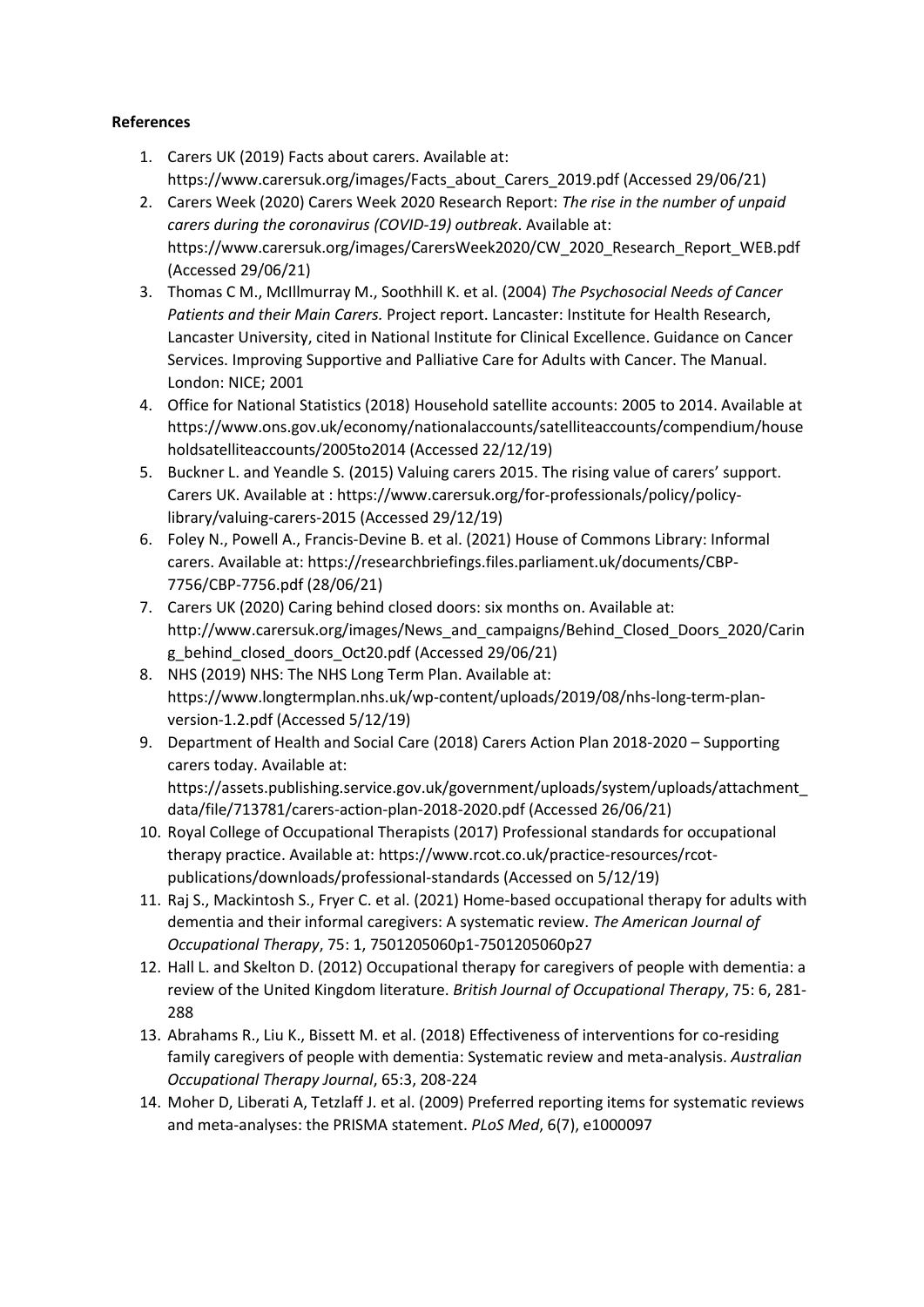- 15. Carers UK. (2016) Missing out: the identification challenge. Available at: https://www.carersuk.org/for-professionals/policy/policylibrary/missing-out-theidentification-challenge (Accessed 02/08/19)
- 16. Micklewright K. and Farquhar M. (2020) Does the carer support needs assessment tool cover the established support needs of carers of patients with chronic obstructive pulmonary disease? A systematic literature search and narrative review. Palliative Medicine, 34(10), 1305-1315
- 17. Joanna Briggs Institute (2019) 8.3: The JBI approach to mixed method systematic reviews. Available at:

https://wiki.joannabriggs.org/display/MANUAL/8.3+The+JBI+approach+to+mixed+method+s ystematic+reviews (Accessed 11/01/20)

- 18. CASP (2021) CASP Checklists. Available at: https://casp-uk.net/casp-tools-checklists/. (Accessed December 2020)
- 19. Hong Q, Pluye P, Fàbregues S. et al. (2018) Mixed Methods Appraisal Tool (MMAT), version 2018. Registration of Copyright (#1148552), Canadian Intellectual Property Office, Industry Canada
- 20. Page M., McKenzie J., Bossuyt P. et al. (2021) The PRISMA 2020 statement: an updated guideline for reporting systematic reviews. *BMJ*, 372:n71.
- 21. Gitlin L., Winter L., Burke J. et al. (2008) Tailored activities to manage neuropsychiatric behaviours in persons with dementia and reduce caregiver burden: A randomized pilot study. *American Journal of Geriatric Psychiatry*, 16(3): 229-239
- 22. Stajduhar K., Nickel D., Martin W. et al. (2008) Situated/being situated: Client and co-worker roles of family caregivers in hospice palliative care. *Social Science & Medicine*, 67(11), 1789- 1797
- 23. Gitlin L., Arthur P., Piersol C. et al. (2018) Targeting behavioural symptoms and functional decline in dementia: a randomized clinical trial. *Journal of the American Geriatrics Society*, 66 (20), 339-345.
- 24. Novelli M., Machado S., Lima G. et al. (2018) Effects of the Tailored Activity Program in Brazil (TAP-BR) for persons with dementia. *Alzheimer Disease and Associated Disorders*, 32(4): 339- 345
- 25. de Oliveira A., Radanovic M., de Mello H. et al. (2018) An intervention to reduce neuropsychiatric symptoms and caregiver burden in dementia: Preliminary results from a randomized trial of the tailored activity programme-outpatient version. *International Journal of Geriatric Psychiatry*, 34(9): 1301-1307
- 26. Graff M., Vernooij-Dassen M., Thijssen M. et al. (2007) Effects of community occupational therapy on quality of life, mood, health status in dementia patients and their caregivers: A randomized controlled trial. *Journal of Gerontology*, 62A(9): 1002-1009
- 27. Voigt-Radloff S., Graff M, Leonhart R. et al. (2011a) A multicentre RCT on community occupational therapy in Alzheimer's disease: 10 sessions are not better than one consultation. *BMJ Open*, 1(1): e000096. doi: 10.1136/bmjopen-2011-000096
- 28. Voigt-Radloff S., Graff M., Leonhart R. et al. (2011b) Why did an effective Dutch complex psycho-social intervention for people with dementia not work in the German healthcare context? Lessons learnt from a process evaluation alongside a multicentre RCT. *BMJ Open*, 1, e000094, doi: :10.1136/bmjopen-2011-000094
- 29. Wenborn J., O'Keefe A., Mountain G. et al. (2021) Community Occupational Therapy for people with Dementia and family carers (COTiD-UK) versus treatment as usual (Valuing Active Life in Dementia [VALID]) study: a single-blind, randomised controlled trial*. PLOS Medicine*, 18(1), doi: 10.1371/journal.pmed.1003433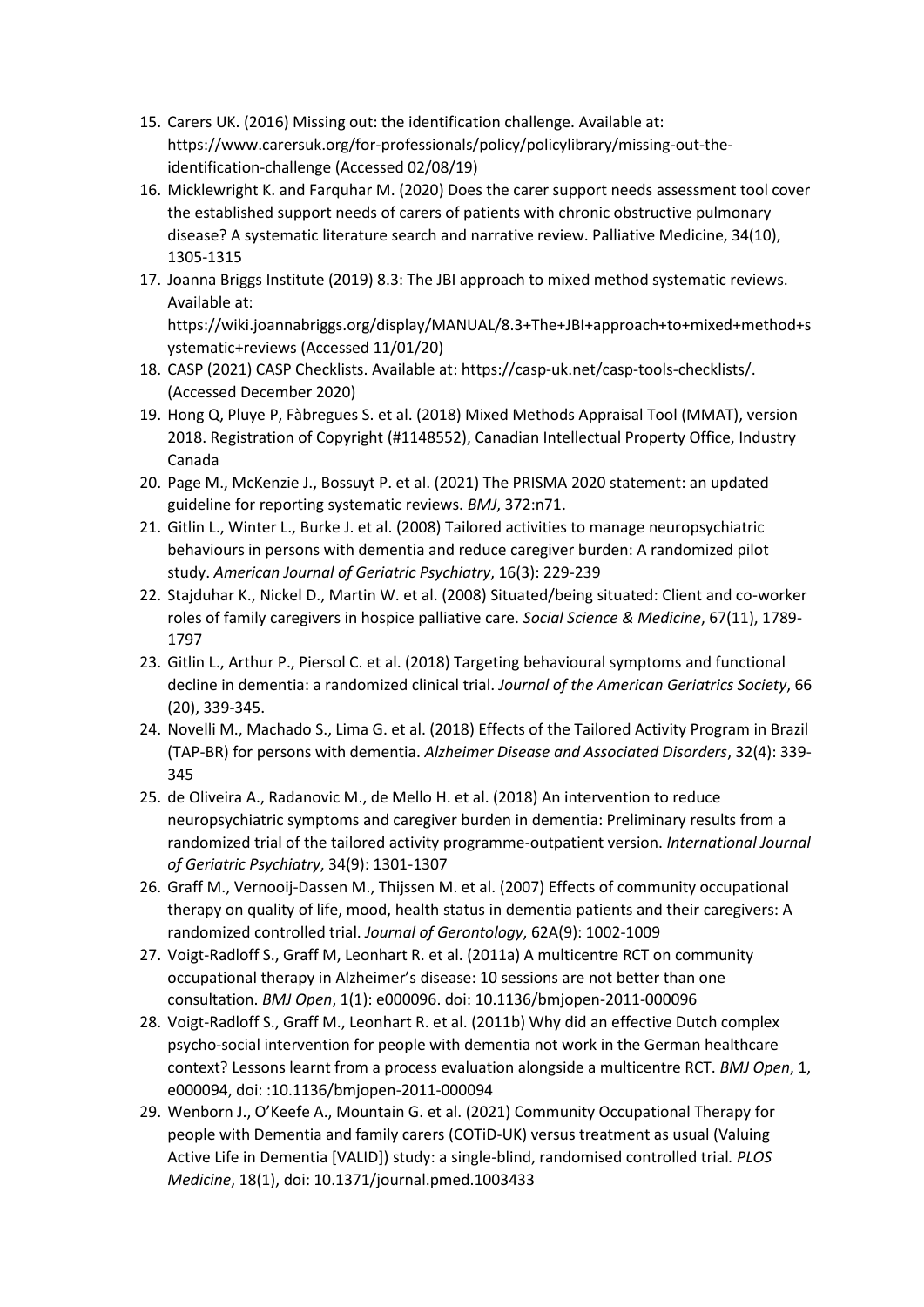- 30. Donkers H., Van der Veen D., Teerenstra S. et al. (2018) Evaluating the social fitness programme for older people with cognitive problems and their caregivers: lessons learned from a failed trial. *BMC Geriatrics*, 18(237), doi: 10.1186/s12877-018-0927-8
- 31. Pozzi C., Lanzoni A., Lucchi E. et al. (2019) A pilot study of community-based occupational therapy for persons with dementia (COTID-IT Program) and their caregivers: evidence for applicability in Italy. *Aging Clinical and Experimental Research*, 31, 1299-1304
- 32. Gitlin L., Winter L., Dennis M. et al. (2010b) A biobehavioural home-based intervention and the well-being of patients with dementia and their caregivers: the COPE randomized trial. *Journal of the American Medical Association*, 304(9), 983-991
- 33. Clemson L., Laver K., Rahja M. et al. (2020) Implementing a reablement intervention, "Care of People with Dementia in their Environments (COPE)": a hybrid implementationeffectiveness study. *The Gerontologist*, doi: 10.1093/geront/gnaa105
- 34. Fortinsky R., Gitlin L., Pizzi L. et al. (2020) Effectiveness of the Care of Persons With Dementia in Their Environments Intervention when embedded in a publicly funded home- and community-based service program. *Innovation in Aging*, 4(6), 1-13
- 35. Laver K., Liu E., Clemson L. et al. (2020) Does telehealth delivery of a dyadic dementia care program provide a noninferior alternative to face-to-face delivery of the same program? A randomized, controlled trial. *The American Journal of Geriatric Psychiatry*, 28(6), 673-682
- 36. Sturkenboom I., Graff M., Hendriks J. et al. (2014) Efficacy of occupational therapy for patients with Parkinson's disease: a randomised controlled trial. *Lancet Neurology*, 13(6), 557-566
- 37. Sturkenboom I., Nijhuis-van der Sanden M. and Graff M. (2016) A process evaluation of a home-based occupational therapy intervention for Parkinson's patients and their caregivers performed alongside a randomized controlled trial. *Clinical Rehabilitation*, 30(12), 1186-1199
- 38. Jeon Y., Krein L., Simpson J. et al. (2020) Feasibility and potential effects of interdisciplinary home-based reablement program (I-HARP) for people with cognitive and functional decline: a pilot trial. *Aging & Mental Health*, 24(22), 1916-1925
- 39. Callahan C., Boustani M., Schmid A. et al. (2017) Targeting functional decline in Alzheimer Disease: a randomized trial. *Annals of Internal Medicine*, 166, 164-171
- 40. Nishida S., Kondo S., Takagi M. et al. (2017) Effectiveness of an occupation-based home-visit program for clients with dementia and caregivers: a pilot study. *Asian Journal of Occupational Therapy*, 13, 7-12
- 41. Allan, M., Wheatley, A., Smith, A. et al. (2019). An intervention to improve outcomes of falls in dementia: the DIFRID mixed-methods feasibility study. *Health Technology Assessment*, 23(59), 1-208. doi:https://dx.doi.org/10.3310/hta23590
- 42. Wesson J., Clemson L., Brodaty H. et al. (2013) A feasibility study and pilot randomised trial of a tailored prevention program to reduce falls in older people with mild dementia. *BMC Geriatrics*, 13(89), 1-12, doi: 10.1186/1471-2318-13-89
- 43. Lam L., Lee J., Chung J. et al. (2010) A randomized controlled trial to examine the effectiveness of case management model for community dwelling older persons with mild dementia in Hong Kong. *International Journal of Geriatric Psychiatry*, 25, 395-402
- 44. Cornelis E., Gorus E., Beyer I. et al. (2018) A retrospective study of a multicomponent rehabilitation programme for community-dwelling persons with dementia and their caregivers. *British Journal of Occupational Therapy*, 81(1), 5-14
- 45. Martín-Martín L., Valenza-Demet G., Ariza-Vega P. et al. (2014) Effectiveness of an occupational therapy intervention in reducing emotional distress in informal caregivers of hip fracture patients: a randomized controlled trial. *Clinical Rehabilitation*, 28(8): 772-783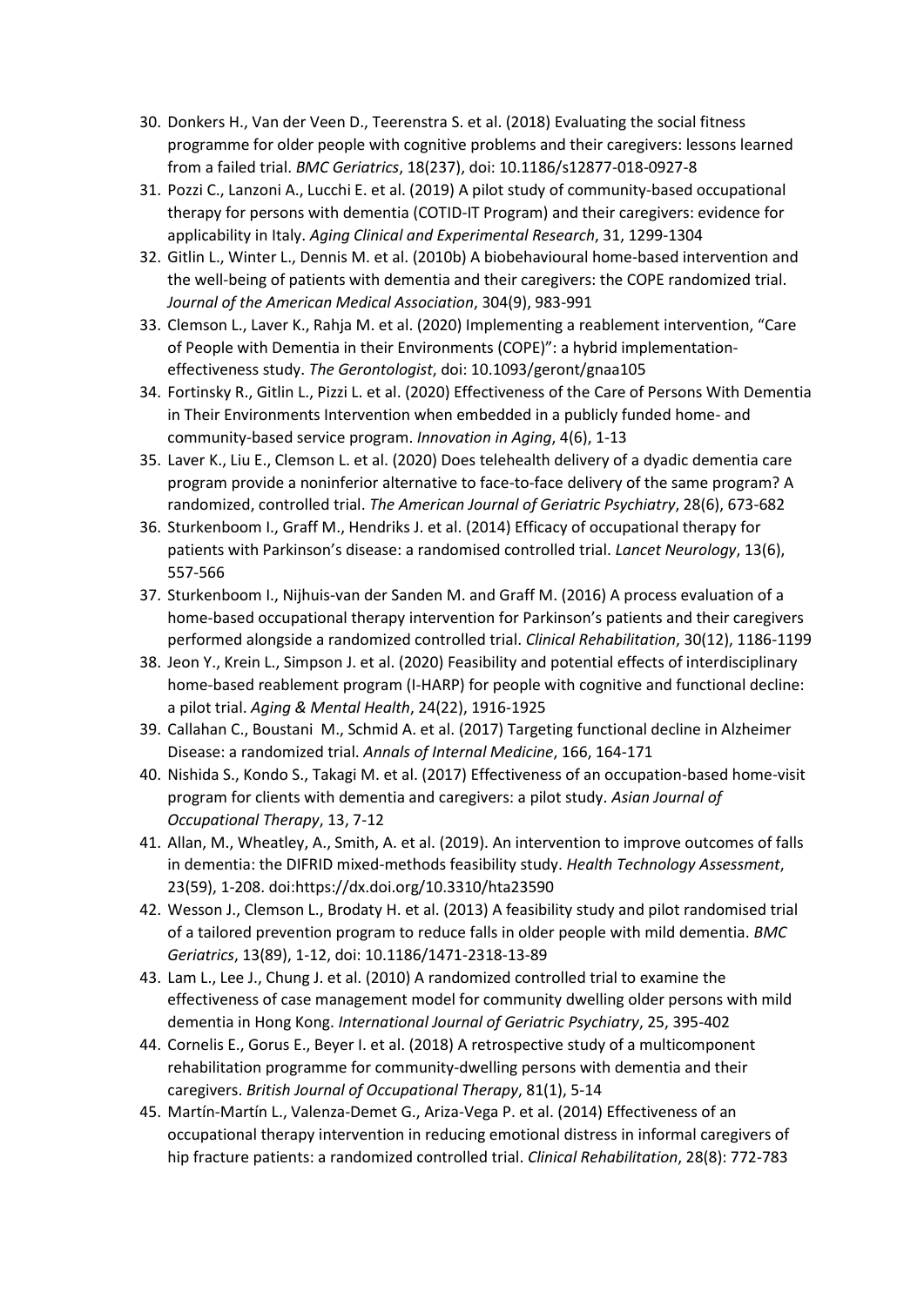- 46. Ariza-Vega P., Ortiz-Piña M., Mora-Traverso M. et al. (2020) Development and evaluation of a post-hip fracture instructional workshop for caregivers. *Journal of Geriatric Physical Therapy*, 43(3), 128-136
- 47. DiZazzo-Miller R., Winston K., Winkler S. et al. (2017) Family Caregiver Training Program (FCTP): A randomized controlled trial. *American Journal of Occupational Therapy*, 71, 7105190010. https://doi.org/10.5014/ajot.2017.022459
- 48. DiZazzo-Miller R., Rociask F. and Adamo D. (2020) The role of confidence in family caregiving for people with dementia. *Physical & Occupational Therapy in Geriatrics*, 38(4), 355-369
- 49. Pépin G. and King R. (2013) Collaborative Care Skills Training workshops: helping carers cope with eating disorders from the UK to Australia. *Social Psychiatry & Psychiatric Epidemiology*, 48(5), 805-812
- 50. Eames S., Hoffman T., Worrall L. et al. (2013) Randomised controlled trial of an education and support package for stroke patients and their carers. *BMJ Open*, 3(5), e002538, doi: 10.1136/bmjopen-2012-002538
- 51. Corvol A., Netter A., Campeon A. et al. (2018) Implementation of an occupational therapy program for Alzheimer's disease patients in France: patient's and caregivers' perspectives. *Journal of Alzheimer's Disease*, 62, 157-164
- 52. O'Connor C., Clemon L., Brodaty H. et al. (2019) The tailored activity program (TAP) to address behavioural disturbances in frontotemporal dementia: a feasibility and pilot study. *Disability and Rehabilitation*, 41(3), 299-310
- 53. Burgess J., Wenborn J., Di Bona L. et al. (2020) Taking part in the community occupational therapy in dementia UK intervention from the perspective of people with dementia, family carers and occupational therapists: A qualitative study. *Dementia*, doi: 10.1177/1471301220981240
- 54. Clare L., Kudlicka A., Oyebode J. et al. (2019) Goal-oriented cognitive rehabilitation for earlystage Alzheimer's and related dementias: the GREAT RCT. *Health Technology Assessment*, 23(10), 1-242
- 55. Rahja M., Culph J., Clemson L. et al. (2020a) A second chance: Experiences and outcomes of people with dementia and their families participating in a dementia reablement program. *Brain Impairment*, 21(3), 1-12
- 56. Morency J., Caldon K., Root L. et al. (2020) Feasibility study of a wellness intervention for caregivers of patients undergoing hematopoietic stem cell transplantation: the Ready to CARE Intervention. *British Journal of Occupational Therapy*, doi: 10.1177/0308022620950980
- 57. Culph J., Clemson L., Scanlan J. et al. (2020) Exploring relationships between health professionals through the implementation of a reablement program for people with dementia: a mixed methods study. *Brain Impairment*, 21, 286-298
- 58. Van't Leven N., Graff M., Kaijen M. et al. (2011) Barriers to and facilitators for the use of an evidence-based occupational therapy guideline for older people with dementia and their carers. *International Journal of Geriatric Psychiatry*, 27(7), 742-748
- 59. Gitlin L., Hodgson N., Jutkowitz E. et al. (2010) The cost-effectiveness of a nonpharmalogic intervention for individuals with dementia and family caregivers: the Tailored Activity Program. *American Journal of Geriatric Psychiatry*, 18(6), 510-519
- 60. Rahja M., Nguyen K., Laver K. et al. (2020) Implementing an evidence-based dementia care program in the Australian health context: A cost-benefit analysis. *Health & Social Care in the Community*, 28(6), doi: 10.1111/hsc.13013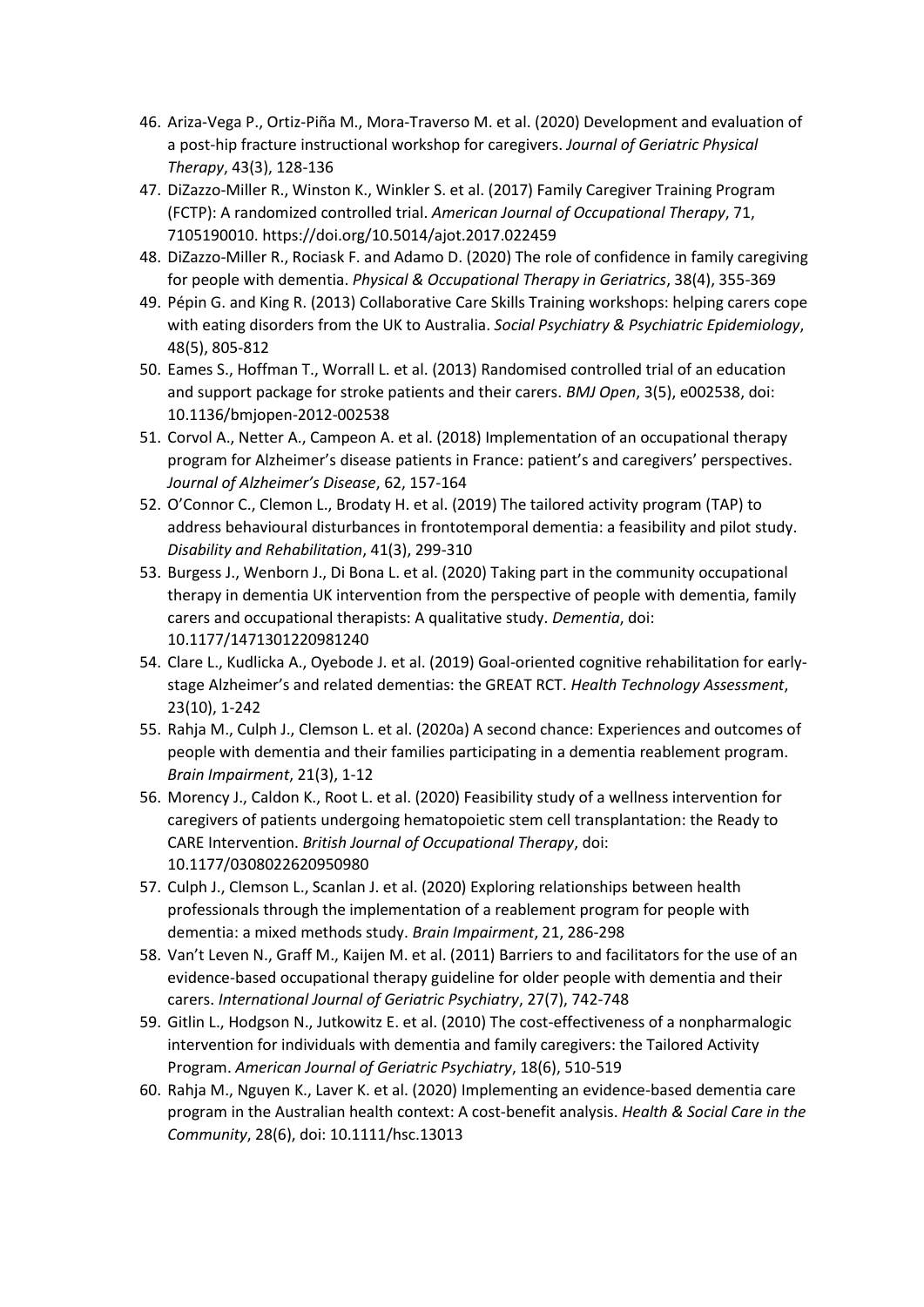- 61. Paez A. (2017) Gray literature: an important resource in systematic reviews. *Journal of Evidence-Based Healthcare*, 10(3): 233–240
- 62. Zarit S., Reever K., Bach-Peterson J. (1980) Relatives of the impaired elderly: correlates of feelings of burden. *Gerontologist*, 20: 649–55
- 63. Hoffman T., Glasziou P., Boutron I. et al. (2014) Better reporting of interventions: template for intervention description and replication (TIDieR) checklist and guide. *The British Medical Journal*, 348: g1687
- 64. Thabane L., Ma J., Chu R. et al. (2010) A tutorial on pilot studies: the what, why and how. *BMC Medical Research Methodology*, 10:1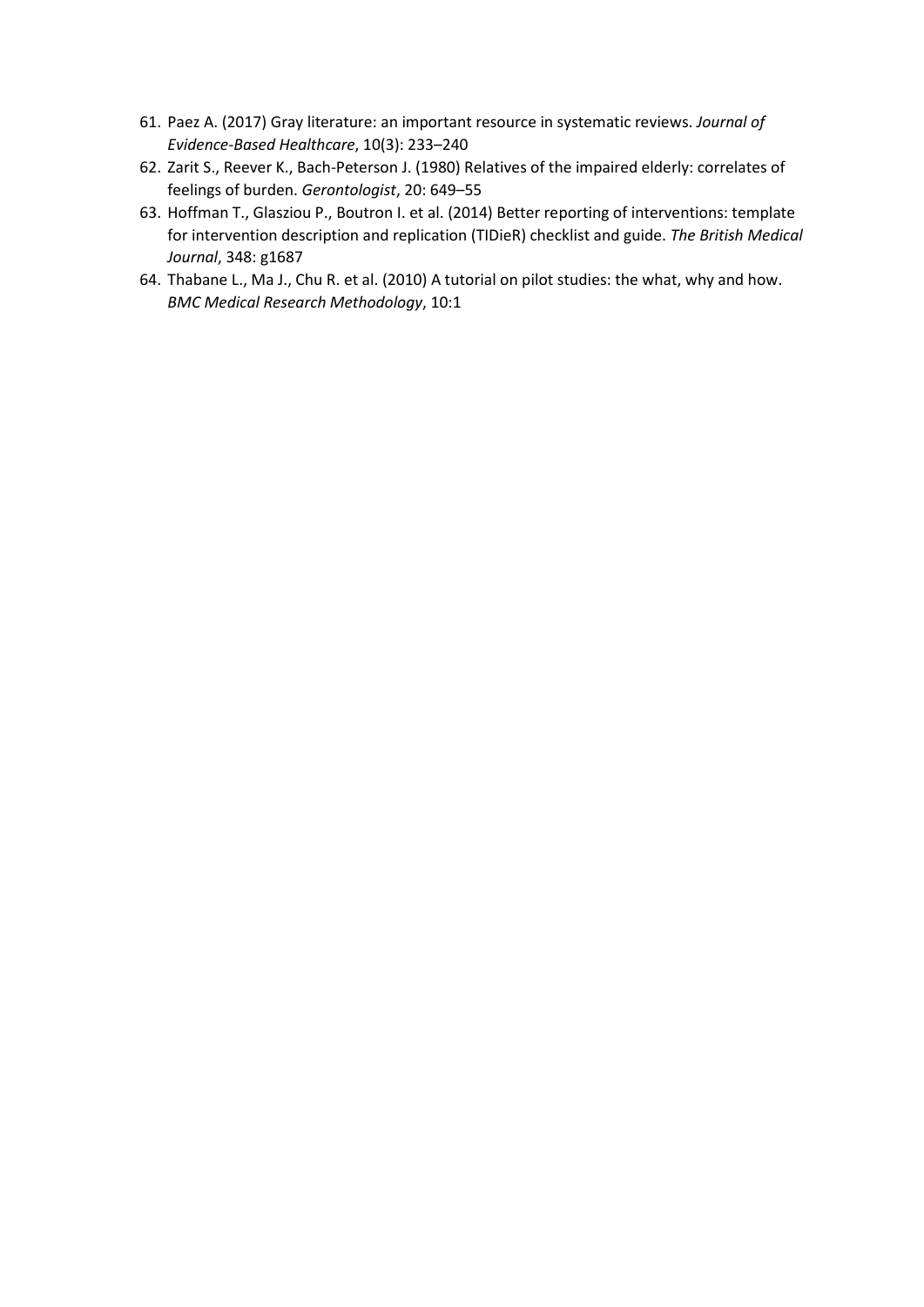

Figure 1. PRISMA flow diagram (based on Page et al., 2021).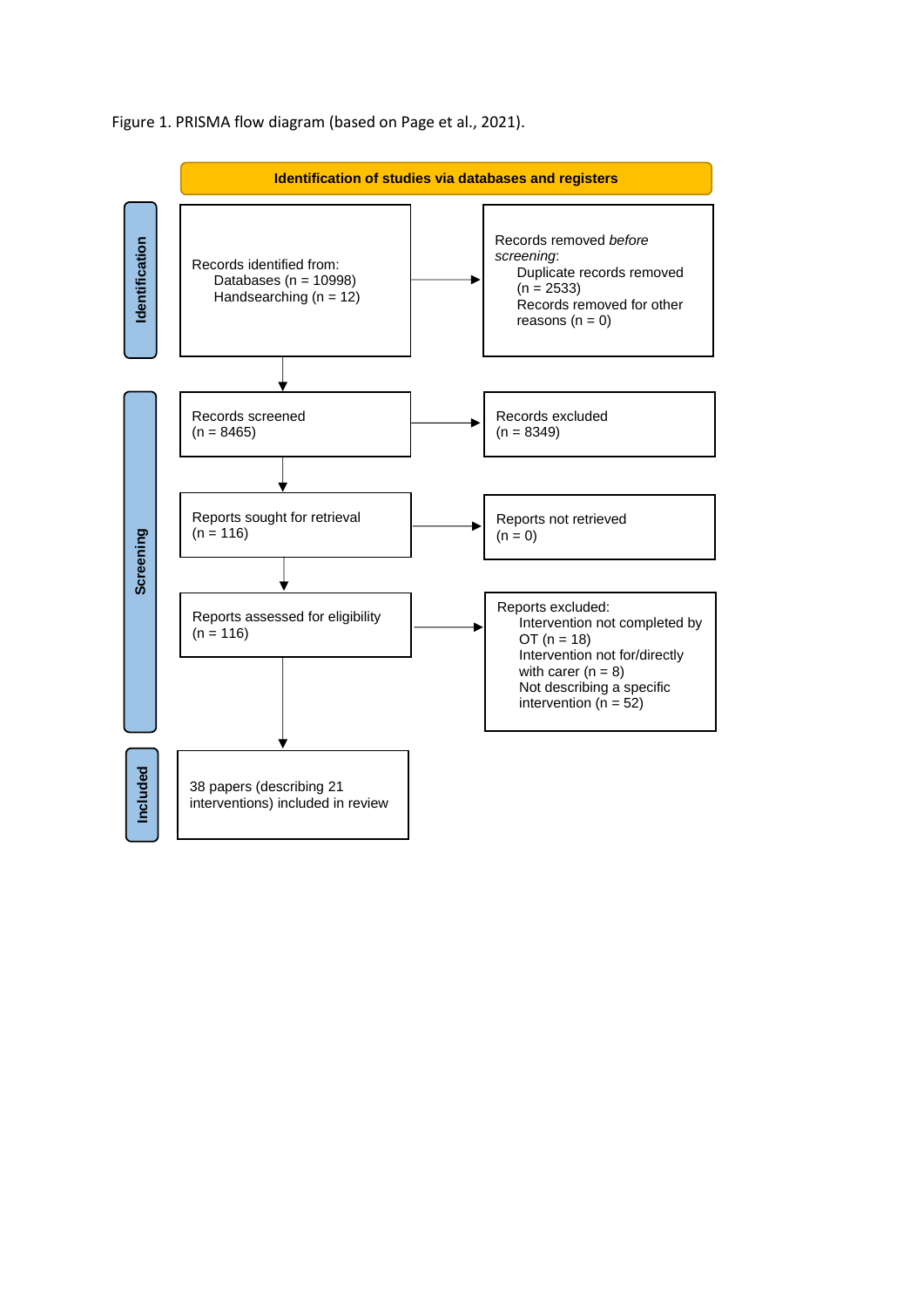Table 2. Summary of eligible papers, including intervention designs and outcomes. Papers are grouped by intervention and then chronological order in terms of publication.

| <b>Study</b>                              | Aim and design                                                                                                                                                                                                      | Carer                                                                  | Participant                                                                                                                                                                                                                          | <b>Intervention (OT element)</b>                                                                                                                                                                                                                                                                                                                                                                                                                                                                                                                                                                                               | Intervention implementation and carer-specific outcomes                                                                                                                                                                                                                                                                                                                                                                                                                                                                                                                                             |
|-------------------------------------------|---------------------------------------------------------------------------------------------------------------------------------------------------------------------------------------------------------------------|------------------------------------------------------------------------|--------------------------------------------------------------------------------------------------------------------------------------------------------------------------------------------------------------------------------------|--------------------------------------------------------------------------------------------------------------------------------------------------------------------------------------------------------------------------------------------------------------------------------------------------------------------------------------------------------------------------------------------------------------------------------------------------------------------------------------------------------------------------------------------------------------------------------------------------------------------------------|-----------------------------------------------------------------------------------------------------------------------------------------------------------------------------------------------------------------------------------------------------------------------------------------------------------------------------------------------------------------------------------------------------------------------------------------------------------------------------------------------------------------------------------------------------------------------------------------------------|
|                                           |                                                                                                                                                                                                                     | recruitment                                                            | characteristics                                                                                                                                                                                                                      |                                                                                                                                                                                                                                                                                                                                                                                                                                                                                                                                                                                                                                |                                                                                                                                                                                                                                                                                                                                                                                                                                                                                                                                                                                                     |
|                                           | <b>Tailored Activity Program (TAP)</b>                                                                                                                                                                              |                                                                        |                                                                                                                                                                                                                                      |                                                                                                                                                                                                                                                                                                                                                                                                                                                                                                                                                                                                                                |                                                                                                                                                                                                                                                                                                                                                                                                                                                                                                                                                                                                     |
| Gitlin et<br>al. (2010a)<br><b>USA</b>    | <b>Cost-effectiveness</b><br>study (linked RCT pre-<br>2010). Aim: To<br>evaluate to cost-<br>effectiveness of the<br>TAP for people living<br>with dementia and<br>their carers                                    | Via media<br>advertising<br>and<br>mailings<br>from social<br>services | N=60 (30 in<br>intervention<br>group, 30 on wait<br>list).<br>Intervention:<br>Average age =<br>62.8 yrs. M=5,<br>$F=25.$ Spouses =<br>16. Control:<br>Average age =<br>67.9 yrs. M=2,<br>$F=28.$ Spouses =<br>21.<br>Patient group: | TAP intervention: OT delivered eight home visits<br>over four months. Included: assessment of<br>patient, carer and home environment;<br>identification of three activities of interest;<br>tailoring these activities to the patient's abilities.<br>Carers were educated about dementia and<br>behaviours and received skill training (e.g.<br>activity simplification, problem-solving and<br>communication skills). Caregivers were also given<br>support to prepare for future deterioration and<br>how to generalise strategies learned<br><b>Other Healthcare Professionals (HCPs) involved?</b><br>No (OT facilitated) | Average intervention cost = \$941.63 per dyad (less than other similar contemporary<br>patient-carer interventions). Carers saved an hour a day "being on duty" (being vigilant)<br>at a cost of \$1.10/day and an hour per day "doing things" for the patient at a cost of<br>\$2.37/day (using incremental cost-effectiveness ratios).<br>Concluded TAP was cost-effective.<br>Note: original RCT (Gitlin et al., 2008) also suggested other benefits for carers, including<br>improved mastery, self-efficacy and increased use of techniques taught through TAP<br>(simplification techniques). |
| Gitlin et<br>al. (2018)<br><b>USA</b>     | RCT. Aim: To<br>determine whether a<br>home-based activity<br>programme (TAP-VA)<br>would reduce<br>behavioural<br>symptoms and<br>functional<br>dependence of<br>veterans with<br>dementia and<br>caregiver burden | Via Veteran<br>Affairs<br>services                                     | dementia<br>N=160 (76 in<br>intervention<br>group). Average<br>$age = 72.4$ yrs.<br>M=4, F=156.<br>Spouses = $139.$<br><b>Patient group:</b><br>dementia                                                                             | TAP-VA intervention: OT delivered up to eight in-<br>home sessions over four months. Included:<br>assessment of patient, carer and environment<br>(two sessions); production of an assessment<br>report and activity prescriptions, wherein carers<br>learned how to facilitate patient involvement in<br>activities, manage situational distress and<br>understand behavioural symptoms (four<br>sessions); concluded with training carers to<br>simplify activities and use strategies for<br>particular care challenges (two sessions)<br>Other HCPs involved? No (OT facilitated)                                          | 7.02 sessions (length = 75.5 minutes per session, range = 15-180 minutes) completed on<br>average. 62 dyads completed > 3 sessions (considered minimum number for treatment<br>effect).<br>4 months:<br>Significantly reduced distress with behavioural symptoms in intervention group (-0.07, $p =$<br>0.03). No other statistically significant differences between groups but a trend towards<br>better scores in the intervention group.<br>8 months:<br>No significant differences between groups.                                                                                             |
| de<br>Oliveira et<br>al. (2018)<br>Brazil | Pilot study. Aim: To<br>evaluate the efficacy<br>of the tailored activity<br>program-outpatient<br>version (TAP-O) for<br>dementia patients<br>Control group? Yes                                                   | From<br>community<br>medical<br>centres<br>using media<br>advertising  | N=21 carers (12 in<br>intervention<br>group).<br>Intervention:<br>$M=1, F=11.$<br>Average age =<br>56.8 yrs. Control:                                                                                                                | Adapted TAP intervention: OT administered in a<br>hospital outpatient setting rather than patient's<br>home. Consisted of eight sessions over three<br>months (condensed programme). Control group<br>participated in psychoeducation group sessions<br>led by an OT                                                                                                                                                                                                                                                                                                                                                           | Significantly reduced carer burden for the intervention group (32.45 to 22.73 $p = 0.003$ vs<br>control group: 20.40 to 21.90 $p = 0.10$ ).                                                                                                                                                                                                                                                                                                                                                                                                                                                         |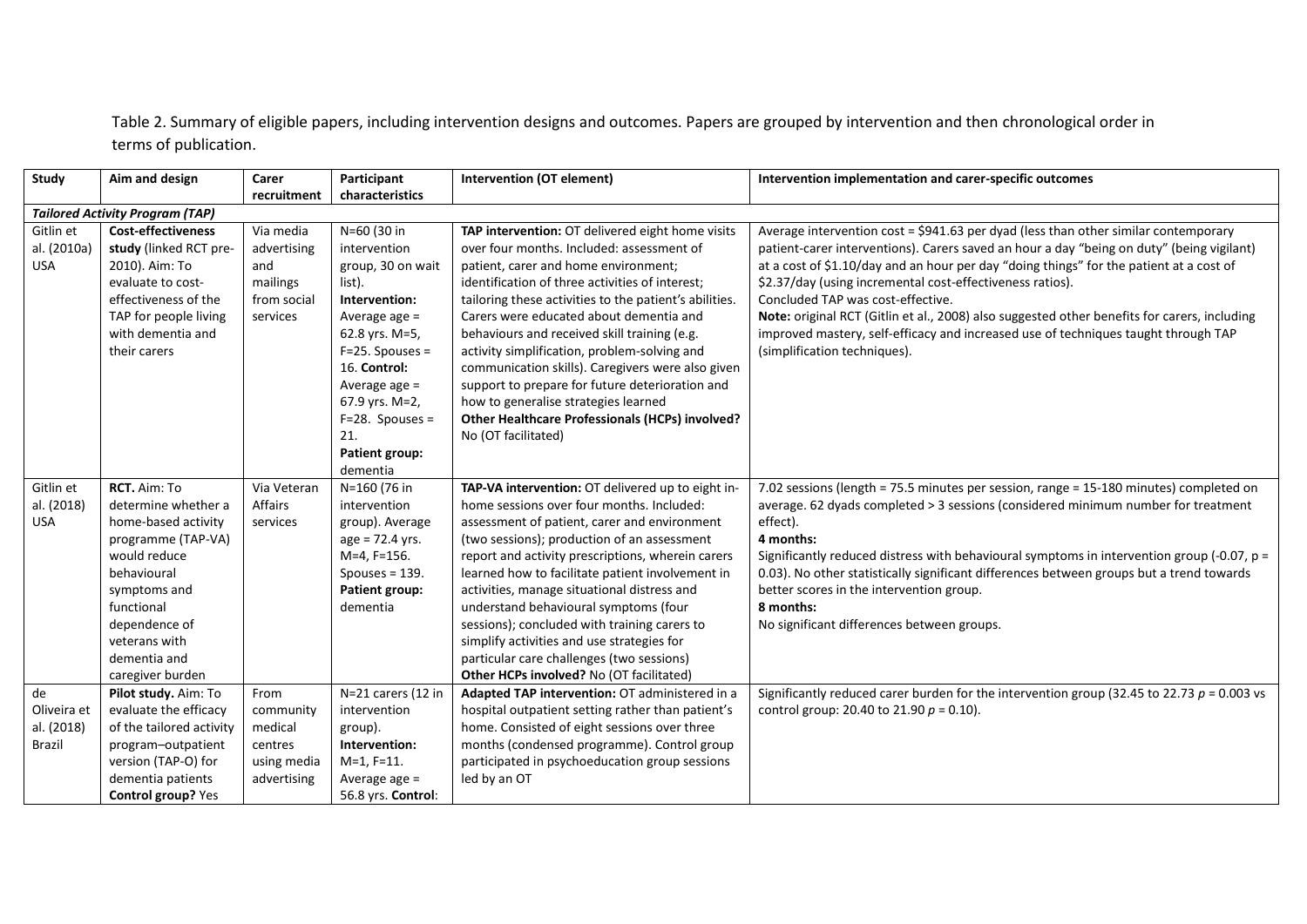| Study                    | Aim and design                                            | Carer           | Participant                             | Intervention (OT element)                                                       | Intervention implementation and carer-specific outcomes                                                                                                                          |
|--------------------------|-----------------------------------------------------------|-----------------|-----------------------------------------|---------------------------------------------------------------------------------|----------------------------------------------------------------------------------------------------------------------------------------------------------------------------------|
|                          |                                                           | recruitment     | characteristics                         |                                                                                 |                                                                                                                                                                                  |
|                          |                                                           |                 | $M=5, F=5.$                             | Other HCPs involved? No - a psychiatrist helped                                 |                                                                                                                                                                                  |
|                          |                                                           |                 | Average age $=$                         | administer outcome measures but did not                                         |                                                                                                                                                                                  |
|                          |                                                           |                 | 60.7 yrs.                               | facilitate the intervention.                                                    |                                                                                                                                                                                  |
|                          |                                                           |                 | Patient group:                          |                                                                                 |                                                                                                                                                                                  |
|                          |                                                           |                 | dementia                                |                                                                                 |                                                                                                                                                                                  |
| Novelli et<br>al. (2018) | Pilot study. Aim: To<br>evaluate the effects              | Media           | N=15 carers per                         | TAP intervention (see above): delivery appeared                                 | Carer quality of life significantly improved (intervention: 38.67 to 41.47 vs. control: 36.53                                                                                    |
|                          |                                                           | announcem       | group (30 total).                       | consistent with original RCT                                                    | to 35.73, $p = 0.02$ ).                                                                                                                                                          |
| Brazil                   | of the Tailored                                           | ents            | M=2, F=28.                              | Other HCPs involved? No (OT facilitated)                                        | Caregiver burden was significantly higher in the control group after 4 months (but it was                                                                                        |
|                          | <b>Activity Program-</b>                                  |                 | Average age $=$                         |                                                                                 | not reduced in the intervention group – intervention: 30.33 to 30.40, $p = 0.5$ , control:                                                                                       |
|                          | <b>Brazilian version</b>                                  |                 | 65.97 yrs.                              |                                                                                 | 32.47 to 35.33, $p = 0.02$ ).                                                                                                                                                    |
|                          | (TAP-BR) on                                               |                 | <b>Patient group:</b>                   |                                                                                 |                                                                                                                                                                                  |
|                          | behavioural                                               |                 | dementia                                |                                                                                 |                                                                                                                                                                                  |
|                          | symptoms and quality                                      |                 |                                         |                                                                                 |                                                                                                                                                                                  |
|                          | of life in persons with                                   |                 |                                         |                                                                                 |                                                                                                                                                                                  |
|                          | dementia and                                              |                 |                                         |                                                                                 |                                                                                                                                                                                  |
|                          | caregiver burden                                          |                 |                                         |                                                                                 |                                                                                                                                                                                  |
|                          | Control group? Yes                                        | Via a           | N=20 (9 in                              |                                                                                 |                                                                                                                                                                                  |
| O'Connor<br>et al.       | Feasibility study.<br>Aim: To explore the                 | dementia        | intervention                            | TAP intervention (see above): delivery appeared<br>consistent with original RCT | On average:<br>1) 7.44 home visits (length: 73 minutes) completed.                                                                                                               |
|                          | feasibility of                                            |                 |                                         | Other HCPs involved? No (OT facilitated)                                        |                                                                                                                                                                                  |
| (2019)<br>Australia      | implementing the                                          | research        | group).<br>Intervention:                |                                                                                 | 2) \$46.01 AUD/dyad spent on activity materials.<br>All carers engaged with TAP and actively implemented intervention strategies. 96.3%                                          |
|                          | <b>Tailored Activity</b>                                  | group,          |                                         |                                                                                 | (26/27) prescribed activities were used during TAP; 63% were still used by sessions 7-8.                                                                                         |
|                          |                                                           | memory          | $M=2, F=7,$                             |                                                                                 |                                                                                                                                                                                  |
|                          | Program with a                                            | clinic and      | average age=59.                         |                                                                                 | No significant change observed for carer time spent "doing things" or feeling "on duty".                                                                                         |
|                          | cohort of people with                                     | magazine        | Control: M=6,                           |                                                                                 | Therapist observations: Carers appeared to find TAP increasingly useful as sessions went                                                                                         |
|                          | frontotemporal<br>dementia and their                      | advert          | F=5, average age                        |                                                                                 | on, demonstrating increasing skill mastery over time                                                                                                                             |
|                          | carers (dyads)                                            |                 | $= 66.$ Spouses $=$<br>18, ex-spouses = |                                                                                 | Qualitative themes included: carer-perceived benefits (positive experiences, sense of<br>being in control, positive interactions with the patient); carer engagement in TAP (and |
|                          | Control group? No                                         |                 | 1, daughters = $1$ .                    |                                                                                 | importance of this); barriers to uptake/implementation (lack of time, reduced readiness to                                                                                       |
|                          |                                                           |                 | <b>Patient group:</b>                   |                                                                                 | engage with process, reluctance to address disease progression, carer perception activity                                                                                        |
|                          |                                                           |                 | frontotemporal                          |                                                                                 | is unsuccessful); and strategies used by the carer to engage the patient (types and range                                                                                        |
|                          |                                                           |                 | dementia                                |                                                                                 | used, how these developed).                                                                                                                                                      |
|                          | <b>Community Occupational Therapy in Dementia (COTID)</b> |                 |                                         |                                                                                 |                                                                                                                                                                                  |
| Van't                    | <b>Qualitative interview</b>                              | OT <sub>s</sub> | $N=17$                                  | <b>COTID intervention: OT delivered 10x 60-minute</b>                           | <b>Occupational therapists:</b>                                                                                                                                                  |
| Leven et                 | study. Aim: To define                                     | recruited       | occupational                            | sessions over five weeks. Included: diagnostics                                 | Identified barriers: feelings of incompetence (regarding the intervention or dementia                                                                                            |
| al. (2011)               | barriers to and                                           | from            | therapists.                             | and goal setting, identification of activities care                             | itself); intensity of treatment (time constraints, diagnostic instruments, may take longer                                                                                       |
| The                      | facilitators for                                          | original RCT    | Average age $= 48$                      | and patient wanted to work on, modification of                                  | to produce results than dyads expect); adherence and feasibility (difficult using some of                                                                                        |
| Nether-                  | implementing the                                          |                 | $yrs$ (range = 35-60                    | the home environment, identification of                                         | the diagnostic instruments, doubts about use of narrative interviews for treatment                                                                                               |
| lands                    | Community                                                 |                 | yrs).                                   | potential compensatory strategies to facilitate                                 | planning, questioning extent of adherence required).                                                                                                                             |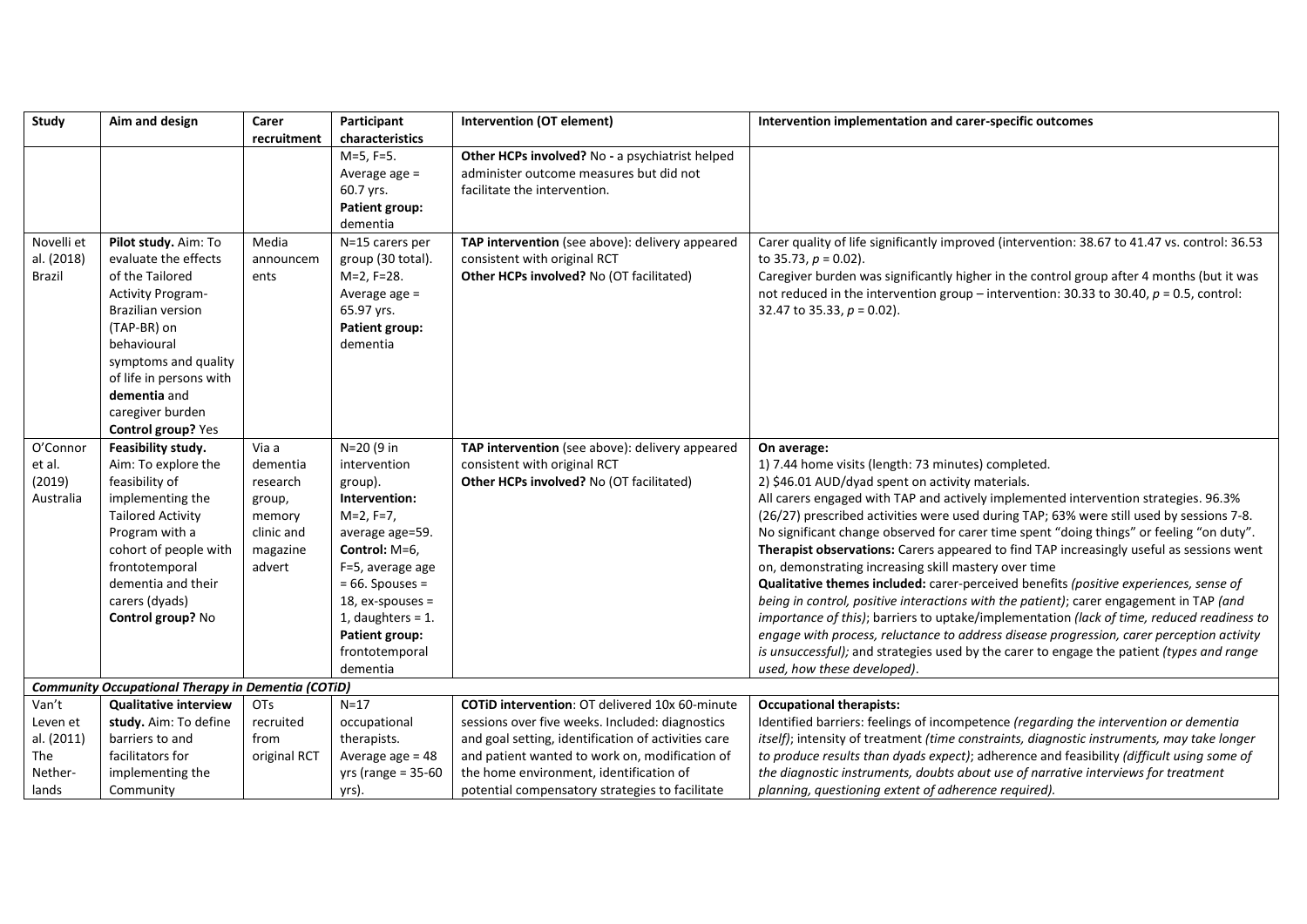| Study      | Aim and design               | Carer        | Participant           | <b>Intervention (OT element)</b>                      | Intervention implementation and carer-specific outcomes                                        |
|------------|------------------------------|--------------|-----------------------|-------------------------------------------------------|------------------------------------------------------------------------------------------------|
|            |                              | recruitment  | characteristics       |                                                       |                                                                                                |
|            | <b>Occupational Therapy</b>  |              | Patient group:        | patient involvement in daily activities (four         | Facilitators: positivity about COTID intervention guideline (support for modelling             |
|            | in Dementia (COTiD)          |              | dementia              | sessions); teaching the patient how to improve        | intervention phases and carer involvement); evidence for COTiD's effectiveness (helps OTs      |
|            | guideline for people         |              |                       | performance of activities and carer training (six     | to promote in contacts with physicians and managers); external support (from managers          |
|            | with dementia and            |              |                       | sessions). Carer support included: training in        | and other departments and positive feedback from referring clinician).                         |
|            | their carers                 |              |                       | cognitive and behavioural interventions,              | <b>Managers and physicians:</b>                                                                |
|            |                              |              |                       | effective supervision and problem solving;            | Barriers: low knowledge about OT and COTiD; availability of and contact with OTs;              |
|            |                              |              |                       | practical support; emotional support; and coping      | financial resources.                                                                           |
|            |                              |              |                       | strategies                                            | Facilitators: good outcomes from occupational therapy and the COTID intervention.              |
|            |                              |              |                       | Other HCPs involved? No (OT facilitated)              |                                                                                                |
| Voigt-     | RCT. Aim: To compare         | 5 memory     | N=141 (71 in          | <b>COTID intervention: OT delivered two 60-minute</b> | 61 (86%) dyads completed the intervention. Interventionists rated carer adherence to the       |
| Radloff et | the benefits and             | clinics, 1   | intervention          | sessions per week for 10 weeks. Included:             | intervention as: 5 hindering, 15 neutral, 47 facilitating (criteria devised by study team).    |
| al.        | harms of a 10-session        | municipal    | group).               | assessment of patient, carer and their                | No significant differences on outcome measures between groups. Process evaluation              |
| (2011a);   | community                    | hospital and | Intervention: $M =$   | environment; identification of therapeutic goals      | suggested several potential explanations: difficulty engaging the patient, varying             |
| (2011b)    | occupational therapy         | a private    | 24, F=47, average     | (3-4 sessions); treatment phase (5-6 sessions),       | quality/completion of therapeutic intervention components, day-to-day functioning of           |
| Germany    | programme for                | neurology    | age= 64.9.            | including environmental adaptation,                   | patients was better than the original study at baseline, and difficulty training the carer.    |
|            | patients with                | practice     | Control: M=17,        | compensatory strategies and adaptation of             | The latter related to: carer not accepting support, being over-stretched or not present at     |
|            | Alzheimer's disease          |              | F=53, average         | activities. Carers received practical and             | sessions, unwillingness to try something new, difficulties in the relationship between         |
|            | with the impact of a         |              | age=64.5.             | emotional support and training in effective           | family and carer.                                                                              |
|            | one session                  |              | Spouses = $80$ ,      | supervision, problem solving, facilitating            |                                                                                                |
|            | consultation at home         |              | children = $52$ ,     | activities and coping strategies via cognitive-       |                                                                                                |
|            | in German routine            |              | $other = 9.$          | behavioural strategies                                |                                                                                                |
|            | healthcare                   |              | Patient group:        | Other HCPs involved? No (OT facilitated)              |                                                                                                |
|            |                              |              | Alzheimer's           |                                                       |                                                                                                |
|            |                              |              | disease               |                                                       |                                                                                                |
| Donkers    | <b>RCT.</b> Aim: To describe | Via general  | N=17 (8 in            | Social Fitness Programme (SFP) intervention:          | The trial ended early due to recruitment difficulties.                                         |
| et al.     | the lessons learned          | practices,   | intervention          | Modelled on COTID with additional                     | Process evaluation findings:                                                                   |
| (2018)     | from a failed trial          | memory       | group). Note:         | interdisciplinary components, including:              | - Recruitment difficulties likely due to (a) low patient motivation to increase social         |
| The        | which aimed to assess        | clinics,     | study did not         | interdisciplinary home visits, discussion between     | participation and (b) referring professionals' fear that carer participation would worsen      |
| Nether-    | the effectiveness of         | home care    | meet recruitment      | professionals regarding the intervention plan, PT     | carers' pre-existing burden                                                                    |
| lands      | the Social Fitness           | and social   | targets and was       | delivery of the Coach2Move programme, and             | - Adherence to intervention guidelines by OTs was deemed sufficient.                           |
|            | Programme (SFP)              | welfare      | ended early.          | practical support from the welfare professional.      | Barriers to intervention delivery: lack of patient motivation; increased carer burden;         |
|            | developed to improve         | organisation | <b>Patient group:</b> | Carer-specific elements included: coaching carers     | unwillingness of the patient to switch to a new PT; changing patient status during the         |
|            | social participation in      | s and        | older people with     | in problem solving, compensatory strategies and       | intervention; interdisciplinary working difficulties; little chance for clinicians to build up |
|            | community-dwelling           | meeting      | cognitive             | coping skills, education and advice on dementia,      | experience with the intervention; limited availability of suitable organised community         |
|            | older people with            | places for   | impairments           | and help to facilitate increased social               | social activities.                                                                             |
|            | cognitive problems           | people with  | (non-specific         | participation for both patient and carer              | - Facilitators to intervention delivery: motivation of patient and carer to accept support     |
|            | and their carers             | dementia     | diagnosis)            | Other HCPs involved? Yes - a physiotherapist          | and contribute to research; motivated professionals; improved collaboration during the         |
|            |                              |              |                       | (PT) assessed and provided treatment if               | intervention; goal setting; and additional attention for the carer.                            |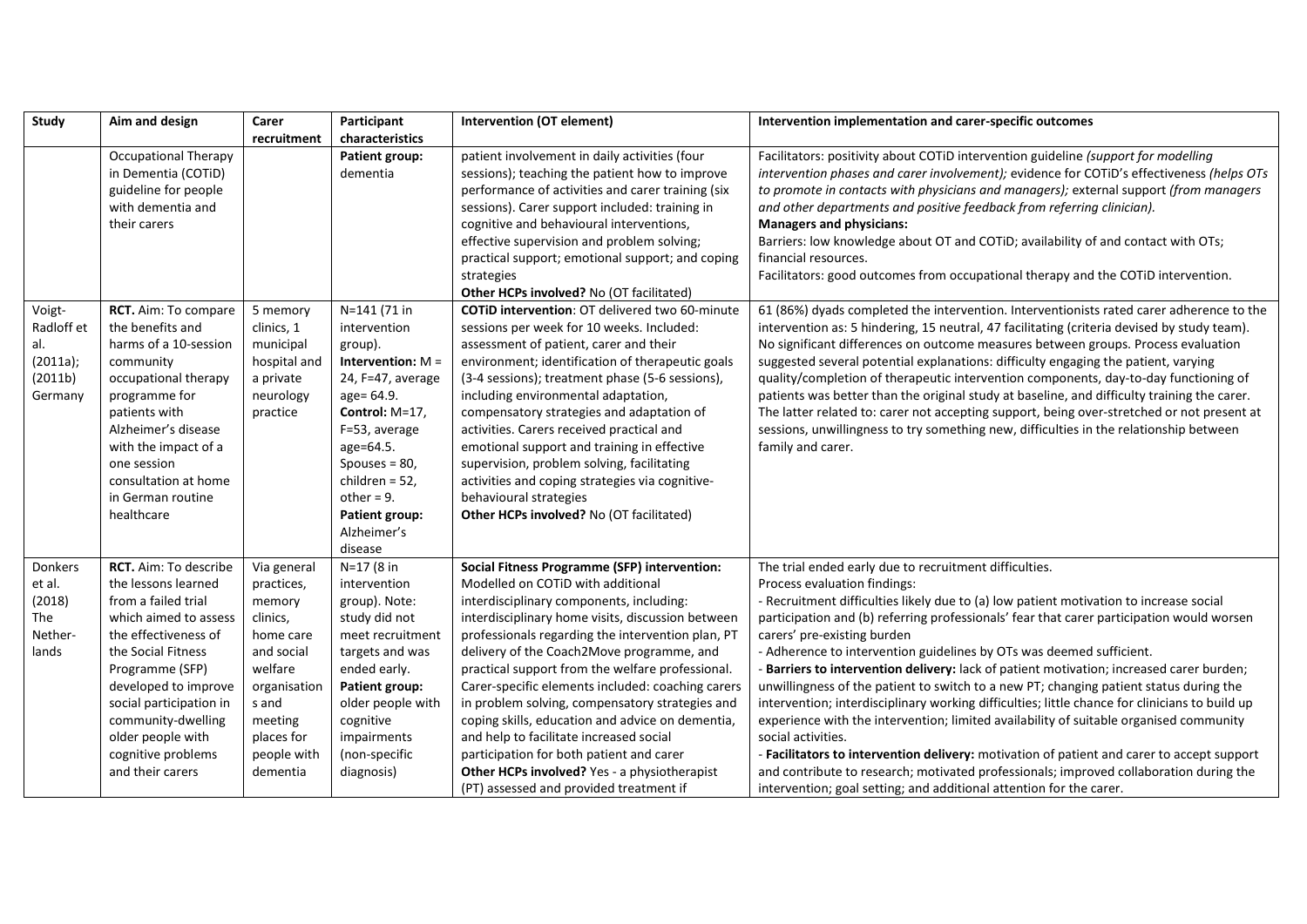| Study             | Aim and design                         | Carer                | Participant                          | <b>Intervention (OT element)</b>                                                                  | Intervention implementation and carer-specific outcomes                                                                                                                         |
|-------------------|----------------------------------------|----------------------|--------------------------------------|---------------------------------------------------------------------------------------------------|---------------------------------------------------------------------------------------------------------------------------------------------------------------------------------|
|                   |                                        | recruitment          | characteristics                      |                                                                                                   |                                                                                                                                                                                 |
|                   |                                        | and their<br>carers  |                                      | appropriate (onward referral by OT); a welfare<br>professional (e.g. social worker) if needed for | - All but one interviewed participant was satisfied with the intervention. Two carers did<br>not have all personal goals formulated at baseline addressed during the programme. |
|                   |                                        |                      |                                      | social support                                                                                    | - Concluded that the SFP did not "fit" in three ways: 1) clients found framing the                                                                                              |
|                   |                                        |                      |                                      |                                                                                                   | intervention on social intervention threatening; 2) intervention was too complex to be                                                                                          |
|                   |                                        |                      |                                      |                                                                                                   | delivered as intended; and 3) tension between the programme being tailored to the                                                                                               |
|                   |                                        |                      |                                      |                                                                                                   | patient and carer whilst being evaluated as a fixed study design.                                                                                                               |
| Pozzi et al.      | Pilot study. Aim: To                   | Convenienc           | N=27. Average                        | <b>COTID intervention: OT delivered 10 sessions of</b>                                            | Only significant difference for carers was in sense of competence (from 77.19±13.27 pre-                                                                                        |
| (2019)            | assess the                             | e sample of          | age = 56.7 yrs,                      | home-based OT. First four sessions bi-weekly,                                                     | intervention vs. $82.56 \pm 12.57$ post-intervention, $p = 0.005$ ).                                                                                                            |
| Italy             | applicability in Italy of<br>the COTID | people on<br>COTID   | M=9, F=18.<br>Patient group:         | including assessment of the patient and goal<br>setting. Sessions 5-10 focused on facilitating    |                                                                                                                                                                                 |
|                   | programme on                           | programme            | dementia                             | improved functional performance, including                                                        |                                                                                                                                                                                 |
|                   | occupational                           |                      |                                      | environmental modification, compensatory                                                          |                                                                                                                                                                                 |
|                   | performance of                         |                      |                                      | strategies, problem-solving and                                                                   |                                                                                                                                                                                 |
|                   | people with dementia                   |                      |                                      | education/training for carers                                                                     |                                                                                                                                                                                 |
|                   | and their caregivers                   |                      |                                      | Other HCPs involved? No (OT facilitated)                                                          |                                                                                                                                                                                 |
|                   | (COTID-IT                              |                      |                                      |                                                                                                   |                                                                                                                                                                                 |
|                   | programme)<br>Control group? No        |                      |                                      |                                                                                                   |                                                                                                                                                                                 |
| Wenborn           | Mixed method RCT.                      | Via NHS              | N=468 (249 in                        | COTID intervention: OT delivered up to 10 hours                                                   | Intervention fidelity: moderate, with some variation between sites and therapists. 9% of                                                                                        |
| et al.            | Aims: To estimate the                  | services             | intervention                         | of therapy, delivered flexibly, over 10 weeks. OT                                                 | intervention dyads did not reach the goal-setting phase. Non-adherence rate: 4.6%. An                                                                                           |
| (2021)/           | clinical effectiveness                 | (primarily           | group). Average                      | completed assessment of each member of the                                                        | average of 4.09 goals were set (range 1-13) for adhering dyads.                                                                                                                 |
| <b>Burgess et</b> | of COTID-UK relative                   | memory               | $age = 69.1 yrs,$                    | dyad and home environment, then facilitated                                                       | 90.8% of goals were fully or partially achieved. Goals not achieved/only partially achieved                                                                                     |
| al. (2020)        | to treatment as usual;                 | services),           | range: 29-94 yrs.                    | goal setting. Dyads were then supported to                                                        | were often due to difficulties accessing other services or community resources.                                                                                                 |
| UK                | To examine the                         | voluntary            | M=23%, F=77%.                        | achieve goals: for some carers this entailed                                                      | Carers:                                                                                                                                                                         |
|                   | experiences of people<br>with mild to  | and<br>charitable    | Spouses = 72.6%,<br>adult children = | development of problem-solving and coping                                                         | Primary and secondary outcomes similar between groups at all time points; no evidence<br>that COTID-UK was more effective than treatment as usual.                              |
|                   | moderate dementia,                     | bodies and           | 22.2%.                               | strategies. Evaluation regarding goal<br>achievement was completed in the final session           | The researchers questioned if there are more appropriate ways to measure outcomes for                                                                                           |
|                   | their family carers                    | a dementia           | N=22 carers                          | Other HCPs involved? No (OT facilitated)                                                          | this kind of study.                                                                                                                                                             |
|                   | and occupational                       | research             | completed                            |                                                                                                   | <b>Qualitative data</b>                                                                                                                                                         |
|                   | therapists, of taking                  | portal;              | qualitative study;                   |                                                                                                   | Dyads:                                                                                                                                                                          |
|                   | part in the COTID-UK                   | qualitative          | Age range = $38-88$                  |                                                                                                   | 1) appreciated being able to talk to, and set goals, with OTs. Support received to achieve                                                                                      |
|                   | intervention                           | study used           | yrs. Spouses = 18,                   |                                                                                                   | goals: information provision, signposting, learned new approaches/skills, referrals.                                                                                            |
|                   |                                        | purposive            | adult children = 4.                  |                                                                                                   | 2) spoke about factors that hindered goal achievement, such as illness and delays in                                                                                            |
|                   |                                        | sampling<br>from RCT | Patient group:<br>dementia           |                                                                                                   | accessing local services/resources.<br>3) valued therapists' approach, demeanour and communication skills.                                                                      |
|                   |                                        |                      |                                      |                                                                                                   | Intervention boosted independence and initiative in some dyads; others appreciated                                                                                              |
|                   |                                        |                      |                                      |                                                                                                   | step-by-step support from the OT.                                                                                                                                               |
|                   |                                        |                      |                                      |                                                                                                   |                                                                                                                                                                                 |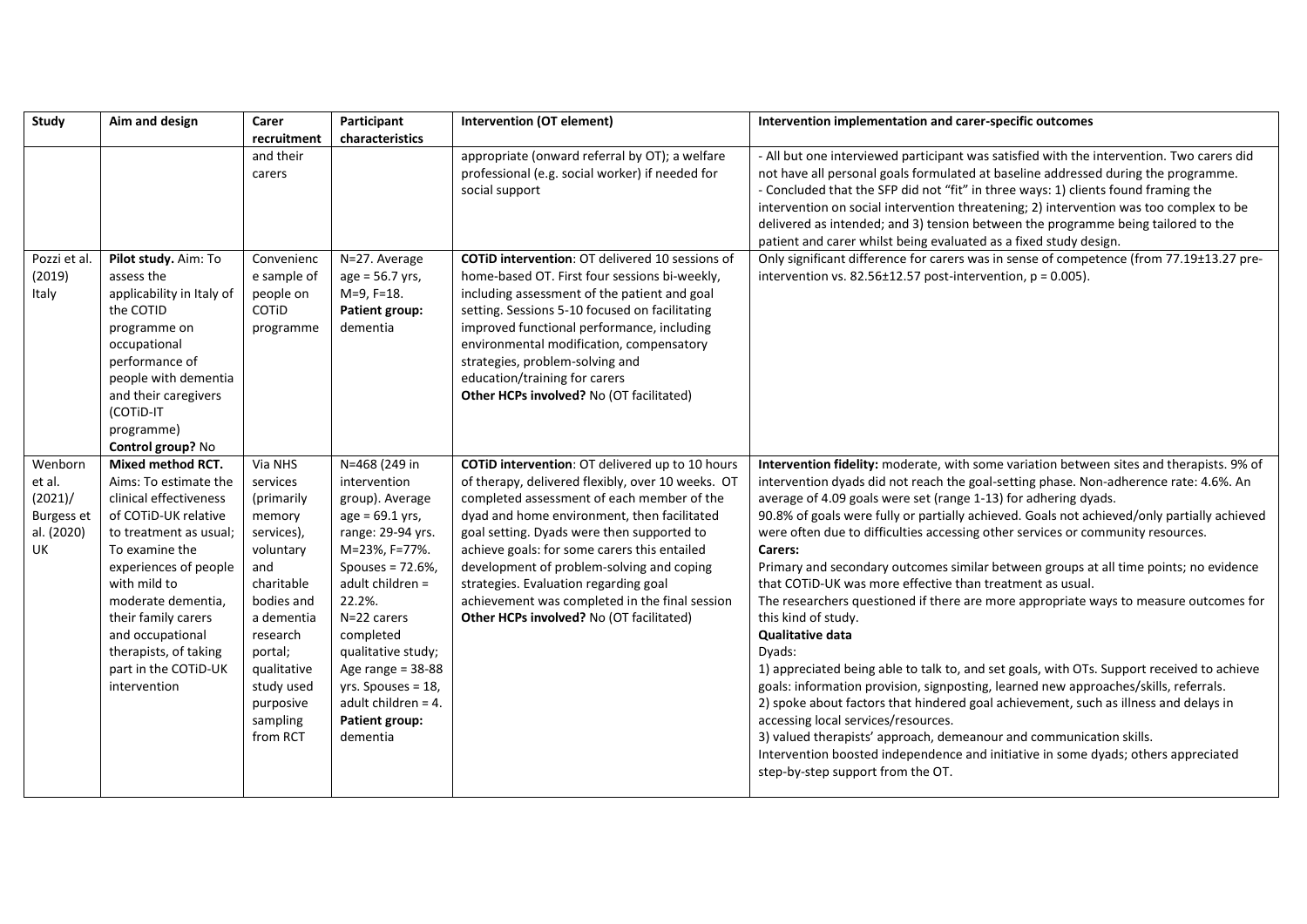| Study                                                                                                                             | Aim and design                                                                                                                                                                                                                                                                                                                                                                                              | Carer                                                                                                                                                                       | Participant                                                                                                                                                                                                             | <b>Intervention (OT element)</b>                                                                                                                                                                                                                                                                                                                                                                                                                                                                                                                                                                                                                                                                                                                          | Intervention implementation and carer-specific outcomes                                                                                                                                                                                                                                                                                                                                                                                                                                                                                                                                                                                                                                                                                                                                                                                                                                                                                                                                                                                                                                                                                                                                                                                                             |
|-----------------------------------------------------------------------------------------------------------------------------------|-------------------------------------------------------------------------------------------------------------------------------------------------------------------------------------------------------------------------------------------------------------------------------------------------------------------------------------------------------------------------------------------------------------|-----------------------------------------------------------------------------------------------------------------------------------------------------------------------------|-------------------------------------------------------------------------------------------------------------------------------------------------------------------------------------------------------------------------|-----------------------------------------------------------------------------------------------------------------------------------------------------------------------------------------------------------------------------------------------------------------------------------------------------------------------------------------------------------------------------------------------------------------------------------------------------------------------------------------------------------------------------------------------------------------------------------------------------------------------------------------------------------------------------------------------------------------------------------------------------------|---------------------------------------------------------------------------------------------------------------------------------------------------------------------------------------------------------------------------------------------------------------------------------------------------------------------------------------------------------------------------------------------------------------------------------------------------------------------------------------------------------------------------------------------------------------------------------------------------------------------------------------------------------------------------------------------------------------------------------------------------------------------------------------------------------------------------------------------------------------------------------------------------------------------------------------------------------------------------------------------------------------------------------------------------------------------------------------------------------------------------------------------------------------------------------------------------------------------------------------------------------------------|
|                                                                                                                                   |                                                                                                                                                                                                                                                                                                                                                                                                             | recruitment                                                                                                                                                                 | characteristics                                                                                                                                                                                                         |                                                                                                                                                                                                                                                                                                                                                                                                                                                                                                                                                                                                                                                                                                                                                           |                                                                                                                                                                                                                                                                                                                                                                                                                                                                                                                                                                                                                                                                                                                                                                                                                                                                                                                                                                                                                                                                                                                                                                                                                                                                     |
|                                                                                                                                   | Care of Persons with Dementia in their Environments (COPE)                                                                                                                                                                                                                                                                                                                                                  |                                                                                                                                                                             |                                                                                                                                                                                                                         |                                                                                                                                                                                                                                                                                                                                                                                                                                                                                                                                                                                                                                                                                                                                                           |                                                                                                                                                                                                                                                                                                                                                                                                                                                                                                                                                                                                                                                                                                                                                                                                                                                                                                                                                                                                                                                                                                                                                                                                                                                                     |
| Gitlin et<br>al.<br>(2010b)<br><b>USA</b>                                                                                         | RCT. Aim: To test a<br>nonpharmacologic<br>intervention for<br>people living with<br>dementia and their<br>carers that realigns<br>environmental<br>demands with patient<br>capabilities                                                                                                                                                                                                                    | Media<br>adverts?<br>and<br>mailings via<br>social<br>agencies                                                                                                              | N=237 dyads<br>(outcome data<br>collected from<br>209 at 4 months<br>102 in<br>intervention<br>group). Average<br>$age = 62.2$ yrs.<br>M=28, F=186.<br>Patient group:<br>dementia                                       | <b>COPE intervention:</b> OT delivered up to 10<br>sessions over four months. Initial sessions:<br>assessment of patient, carer and home<br>environment; identification of caregiving<br>challenges; formulation of action plans ("COPE<br>Prescriptions"). Follow up sessions included<br>caregiver education and caregiver training, such<br>as: problem-solving, communication, how to<br>engage patients in activities, task simplification,<br>environmental modification and stress<br>reduction. Final sessions reviewed progress and<br>how to plan ahead for potential future<br>deterioration<br>Other HCPs involved? Yes - one session with an<br>advance practice nurse (information provision;<br>screening of patient for health issues and | Average of 9.31 face-to-face sessions completed per dyad (mean duration = 68.24<br>minutes) and 3.25 telephone sessions (mean duration = 20.15 minutes).<br>COPE cost estimated at \$537.05 per dyad.<br>4-month outcomes:<br>Improved wellbeing (adjusted mean difference: 0.22, p = 0.002). Improved confidence<br>using activities (adjusted mean difference: $0.81$ , $p = 0.002$ ).<br>9-month outcomes:<br>No statistically significant differences between groups. Carers reported participation a<br>positive experience (both groups). COPE carers reported self-perceived improvements in:<br>disease understanding, confidence managing behaviours, life feeling easier, ability to<br>care, patient quality of life and ability to keep patient at home.                                                                                                                                                                                                                                                                                                                                                                                                                                                                                                |
| Clemson<br>et al.<br>(2020);<br>Culph et<br>al. (2020);<br>Rahja et<br>al.<br>(2020a);<br>Rahja et<br>al.<br>(2020b)<br>Australia | <b>Hybrid</b><br>implementation-<br>effectiveness study.<br>Aim: To evaluate the<br>effects (in terms of<br>implementation,<br>participant<br>experiences, costs<br>and benefits) of an<br>evidence-based<br>program, Care of<br>People with Dementia<br>in Their Environments<br>(COPE), into health<br>services<br>Control group? No;<br>compared outcomes<br>to previous trial<br>(Gitlin et al., 2010b) | Via service<br>providers;<br>eligible<br>dyads<br>identified<br>by OTs.<br>Qualitative<br>study:<br>stratified<br>purposive<br>sampling<br>from larger<br><b>COPE</b> trial | N=104 dyads (85<br>completed<br>programme). Age:<br><65 yrs: 30, 65-74<br>yrs: 22, 75-84 yrs:<br>45, 85+ yrs: 7.<br>Spouses = $74$ ,<br>parents = $22$ ,<br>siblings = 3, other<br>$= 3.$<br>Patient group:<br>dementia | polypharmacy)<br><b>COPE intervention:</b> delivery appeared consistent<br>with original RCT<br><b>Other HCPs involved?</b> Yes - nurses - see above                                                                                                                                                                                                                                                                                                                                                                                                                                                                                                                                                                                                      | 31 OTs implemented the programme at least once (82%). 18 (58%) provided the<br>programme three or more times. 7.5 sessions were completed with dyads on average<br>(range = 3-10). Average of face-to-face time = 13.49 hrs. On average three activity<br>prescriptions addressed.<br>Carers:<br>Carer engagement and enthusiasm for the programme were rated positively (median<br>$4/5$ ).<br>Significantly higher scores on Perceived Change Index post-intervention (33.0 pre-<br>intervention vs. 45.5, $p = 0.001$ ).<br>Costs:<br>Reduced time spent away from paid employment for carers. Findings suggested the<br>Australian health and social care system would benefit from COPE implementation.<br><b>Qualitative data:</b><br>Average carer 'value' rating: 3.8/4 (4 being most positive score)<br>Carers valued the programme and appreciated the focus on stress management, coping<br>techniques, validation and learning new ways of helping the person with dementia.<br>Both carer and patient found re-engagement of the patient with meaningful activities<br>positive. The programme encouraged carers to be less risk-averse, which appeared to<br>result in greater wellbeing for the patient. Carers noted the programme had made it more |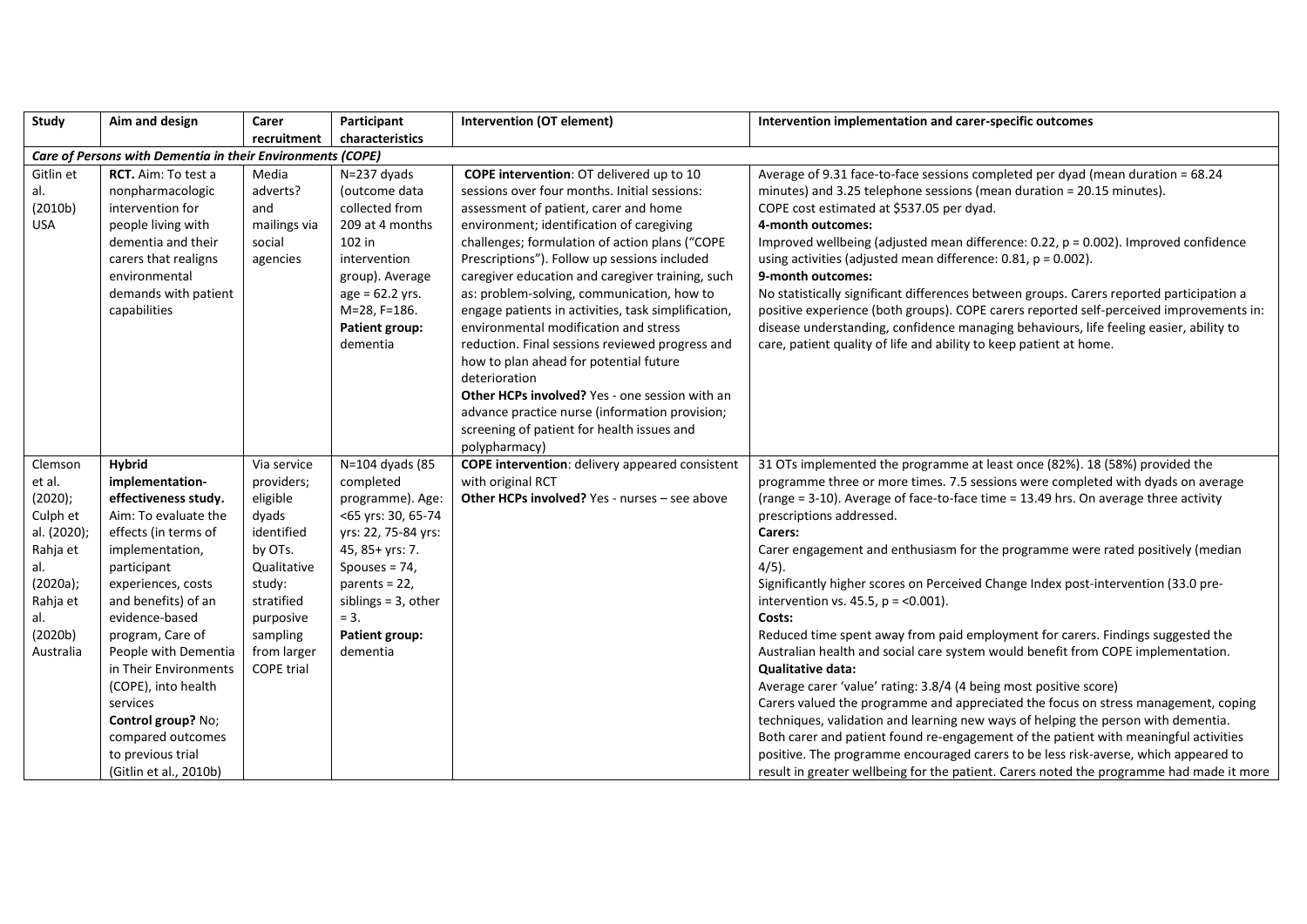| <b>Study</b>               | Aim and design        | Carer         | Participant           | <b>Intervention (OT element)</b>                       | Intervention implementation and carer-specific outcomes                                       |
|----------------------------|-----------------------|---------------|-----------------------|--------------------------------------------------------|-----------------------------------------------------------------------------------------------|
|                            |                       | recruitment   | characteristics       |                                                        |                                                                                               |
|                            |                       |               |                       |                                                        | feasible for the patient to continue being cared for at home and to re-engage with            |
|                            |                       |               |                       |                                                        | previous roles at home and in the community.                                                  |
| Fortinsky                  | RCT. Aim: To test the | Via           | $N = 291$ (145 in     | <b>COPE intervention:</b> delivery appeared consistent | 101 (78%) of dyads completed all OT visits (with 12% completed eight or nine, 10%             |
| et al.                     | COPE intervention for | Connecticut   | intervention          | with original RCT                                      | completing 7 or fewer).                                                                       |
| (2020)                     | people living with    | Home Care     | group). Average       | Other HCPs involved? Yes - advanced practice           | 4 months:                                                                                     |
| USA                        | dementia in a         | Program for   | $age = 61.7 yrs$      | nurse - see above                                      | Carers had statistically greater perceived change for the better in the intervention group    |
|                            | Medicaid and state    | Elders        | (intervention),       |                                                        | $(3.2 \text{ vs } 3.0, p = 0.001)$ . No other significant differences between groups.         |
|                            | revenue-funded        | $(CHCPE) -$   | 62.7 yrs (control).   |                                                        | 12 months:                                                                                    |
|                            | home and              | those         | Patient group:        |                                                        | No significant differences between groups for carers.                                         |
|                            | community-based       | eligible      | dementia              |                                                        | No COPE effects from 4 months were sustained to 12 months.                                    |
|                            | service (HCBS)        | informed by   |                       |                                                        |                                                                                               |
|                            | programme             | care          |                       |                                                        |                                                                                               |
|                            |                       | managers      |                       |                                                        |                                                                                               |
| Laver et                   | "Non-inferiority      | Via memory    | N=63 dyads (31 in     | Adapted COPE intervention: Altered schedule to         | Implementation:                                                                               |
| al. (2020)                 | RCT". Aim: To         | clinic, aged  | adapted               | fewer, longer sessions - OT delivered eight            | Time spent delivering the intervention similar between groups (337.4 minutes for home         |
| Australia                  | determine whether     | care wards    | intervention/tele     | sessions over up to 16 weeks, approximately 60         | visit group vs. 307.9 for telehealth). However, therapist's travel time significantly reduced |
|                            | delivery of a dyadic  | within a      | health group).        | minutes each. Home visit group received all            | (255.9 minutes for home visit group vs. 77.2 minutes for telehealth).                         |
|                            | intervention for      | tertiary      | Average age =         | sessions face-to-face. Telehealth group received       | Carers:                                                                                       |
|                            | people living with    | hospital,     | 70.66 yrs             | first two as home visits, the rest via                 | No statistically significant differences between groups for primary outcome measure, the      |
|                            | dementia and their    | community-    | (control), 69.47      | videoconferencing                                      | Caregiving Mastery Index (score difference between groups - 0.09, 95% confidence              |
|                            | carers using          | based         | yrs (adapted          | Other HCPs involved? No - which is different to        | interval). No significant difference in scores for any of secondary outcome measures.         |
|                            | telehealth was        | dementia      | intervention).        | usual COPE, (has two sessions with a nurse).           | Overall no evidence to suggest telehealth version of intervention was inferior to face-to-    |
|                            | noninferior to        | education     | M=15, F=48.           | Patient instead assessed by the referring service      | face delivery.                                                                                |
|                            | delivery of the same  | service,      | <b>Patient group:</b> |                                                        |                                                                                               |
|                            | program using         | local council | dementia              |                                                        |                                                                                               |
|                            | traditional face-to-  | newsletters   |                       |                                                        |                                                                                               |
|                            | face delivery through |               |                       |                                                        |                                                                                               |
|                            | home visits           |               |                       |                                                        |                                                                                               |
| <b>Other interventions</b> |                       |               |                       |                                                        |                                                                                               |
| Lam et al.                 | RCT. Aim: To evaluate | Via           | N=102 (59 in          | Case management, consisting of OT: assessment          | Median number of follow-ups by type: home visit (3), telephone (8), outpatient clinic (2).    |
| (2010)                     | a case management     | psychogeria   | intervention          | of patient and carer; advice on safe performance       | 4 months:                                                                                     |
| Hong                       | (CM) model for        | tric          | group).               | of self-care, environmental modification,              | No significant changes in carer burden, quality of life or General Health Questionnaire       |
| Kong                       | people with mild      | outpatient    | Intervention:         | behavioural management, communication                  | (GHQ) scores.                                                                                 |
|                            | dementia              | and           | M=14, F=45.           | techniques; training for carers on home-based          | 12 months:                                                                                    |
|                            |                       | memory        | Control: M=13,        | cognitive stimulation (reinforced by home visit        | No significant changes in carer burden or quality.                                            |
|                            |                       | clinics at a  | F=30. Ages not        | and phone calls); follow-up at hospital clinics;       | Increased GHQ score in case management group (average increase of 1.0, $p = <0.05$ ) but      |
|                            |                       | teaching      | provided.             | encouragement for participants to be registered        | not in control group.                                                                         |
|                            |                       | hospital      |                       | with local support services; accessibility via a       | Both:                                                                                         |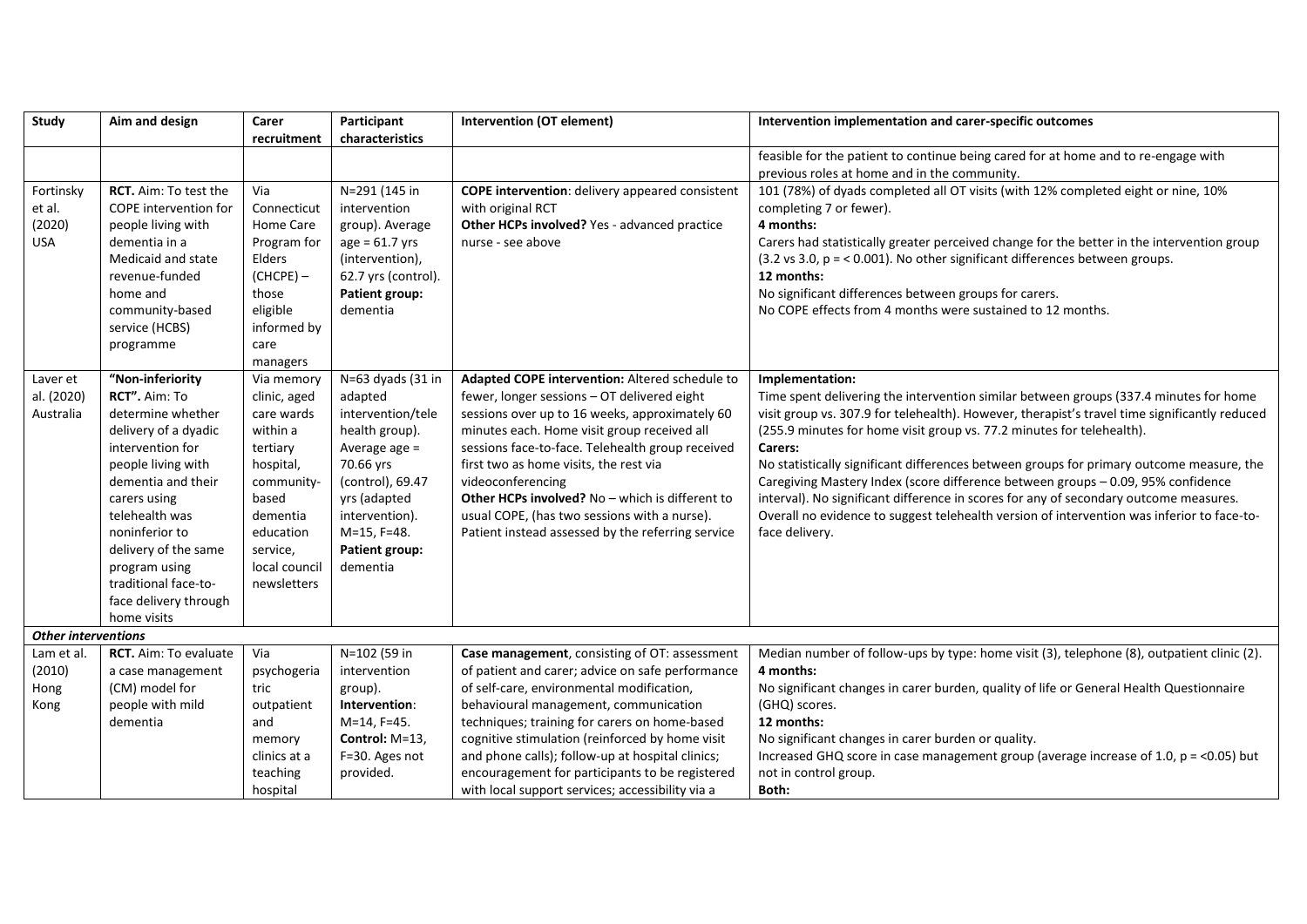| Study      | Aim and design                            | Carer                     | Participant                             | <b>Intervention (OT element)</b>                                                          | Intervention implementation and carer-specific outcomes                                            |
|------------|-------------------------------------------|---------------------------|-----------------------------------------|-------------------------------------------------------------------------------------------|----------------------------------------------------------------------------------------------------|
|            |                                           | recruitment               | characteristics                         |                                                                                           |                                                                                                    |
|            |                                           |                           | Patient group:                          | hotline and interlinking with other care                                                  | Significantly higher use of social care support in case management group - specifically            |
|            |                                           |                           | dementia                                | professionals on behalf of participants                                                   | paid helpers and day care - at both 4 and 12 months.                                               |
|            |                                           |                           |                                         | Other HCPs involved? No (OT facilitated)                                                  |                                                                                                    |
| Eames et   | <b>RCT.</b> Aim: To evaluate              | Two acute                 | Intervention                            | Tailored information provision by OT for stroke                                           | On average, the written component was seen as the most useful component while talking              |
| al. (2013) | the effects of an                         | stroke units              | N=31 carers.                            | patients/carers with reinforcement via a)                                                 | to someone via telephone post-discharge was least useful.                                          |
| Australia  | education package                         |                           | M=32, F=39,                             | telephone contact up to three times post-                                                 | No significant differences between groups for stroke knowledge or caregiver strain.                |
|            | which utilised tailored                   |                           | average age $=$                         | discharge (monthly intervals) and b) a telephone                                          |                                                                                                    |
|            | stroke information                        |                           | 55.2 years yrs.                         | number participants could call with questions.                                            |                                                                                                    |
|            | and reinforcement                         |                           | Control                                 | Telephone support included discussion of useful                                           |                                                                                                    |
|            | opportunities on the                      |                           | N=30 carers.                            | strategies (e.g. breaking down tasks), correcting                                         |                                                                                                    |
|            | knowledge, health                         |                           | M=31, F=36,                             | misinformation and encouraging healthy                                                    |                                                                                                    |
|            | and psychosocial                          |                           | average age =                           | behaviours                                                                                |                                                                                                    |
|            | outcomes of stroke                        |                           | 61.4 years yrs.                         | Other HCPs involved? MDT helped identify                                                  |                                                                                                    |
|            | patients and carers                       |                           | Genders                                 | eligible participants but not involved in                                                 |                                                                                                    |
|            |                                           |                           | combined                                | intervention delivery                                                                     |                                                                                                    |
|            |                                           |                           | (patients and                           |                                                                                           |                                                                                                    |
|            |                                           |                           | carers).                                |                                                                                           |                                                                                                    |
|            |                                           |                           | <b>Patient group:</b>                   |                                                                                           |                                                                                                    |
|            |                                           |                           | stroke                                  |                                                                                           |                                                                                                    |
| Pépin &    | Pilot study. Aim: To                      | Via eating                | $N = 15$ (M = 4, F =                    | <b>Collaborative Care Skills Training workshops.</b>                                      | Non-significant decrease in: psychological distress; nutritional difficulties; use of              |
| King       | examine measure the                       | disorder                  | 11). All                                | OTs co-facilitated a programme of workshops                                               | maladaptive coping strategies and expressed emotion (e.g. critical comments towards the            |
| (2013)     | effectiveness of the                      | services,                 | mothers/fathers                         | across six consecutive weeks (2.5 hour sessions).                                         | patient).                                                                                          |
| Australia  | <b>Collaborative Care</b>                 | private                   | of an adult ED                          | Sessions consisted of education, skill-training                                           | Significant increase in use of adaptive coping strategies (mean: 38.00 at baseline vs. 44.87       |
|            | <b>Skills Training</b>                    | practitioner              | patient (8 were                         | (e.g. motivational interviewing, functional                                               | post-programme, $p = 0.01$ .                                                                       |
|            | workshops for carers                      | s and                     | mother/father                           | analysis, coping strategies, problem solving), and                                        | Significant reduction in patient dysregulated behaviour (mean: 8.79 at baseline vs. 7.53 at        |
|            | of people living with                     | newspaper                 | dyads of the same                       | 'homework' tasks                                                                          | 8-week follow up, $p = 0.05$ ).                                                                    |
|            | eating disorders and                      | adverts                   | patient). Average                       | Other HCPs involved? A clinical psychologist co-                                          | No change to self-rated guilt or social isolation.                                                 |
|            | their transferability to                  |                           | age = 51.29 yrs.                        | facilitated the workshops                                                                 | Non-significant trend towards increased belief the patient could change.                           |
|            | Australian services                       |                           | <b>Patient group:</b>                   |                                                                                           | Workshops appeared acceptable (participants rated them highly).                                    |
|            | Control group? No                         |                           | eating disorders                        |                                                                                           |                                                                                                    |
| Wesson et  | Feasibility study.                        | Via a                     | $N = 22$ (11 in each                    | Tailored 12-week programme to reduce falls. OT                                            | Mean number of home visits: 10 (average length = 57.5 minutes) and 3.5 phone contacts              |
| al. (2013) | Aim: To conduct a                         | memory                    | group). Ages not                        | component: six home visits and three telephone                                            | (average length = 12.9 minutes). 50% of participants implemented 50% or more of the                |
| Australia  | pilot randomized                          | disorder/                 | provided. $M = 3$ , F                   | contacts. OT completed the Westmead Home<br>Safety Assessment to assess for environmental | home safety recommendations. Higher carer stress was linked to lower adherence. All                |
|            | control trial exploring<br>the design and | cognitive<br>disorder/    | $= 8$ (both groups).<br>Relationship to | fall hazards, provided small aids (e.g. sensor                                            | participants reported that they enjoyed the programme. No serious adverse events were<br>reported. |
|            | feasibility of a novel                    |                           | the patient not                         | lights) and a home safety booklet that provided                                           | Carers:                                                                                            |
|            | approach to fall                          | aged care<br>clinic and a | stated.                                 | recommendations tailored to the patient's                                                 | Increased burden score in intervention group at follow-up (approximately twice that of             |
|            |                                           |                           |                                         |                                                                                           |                                                                                                    |
|            | prevention for people                     | dementia                  |                                         | cognitive ability. OT discussed behavioural issues                                        | control group $-19.14$ vs. 11.64)                                                                  |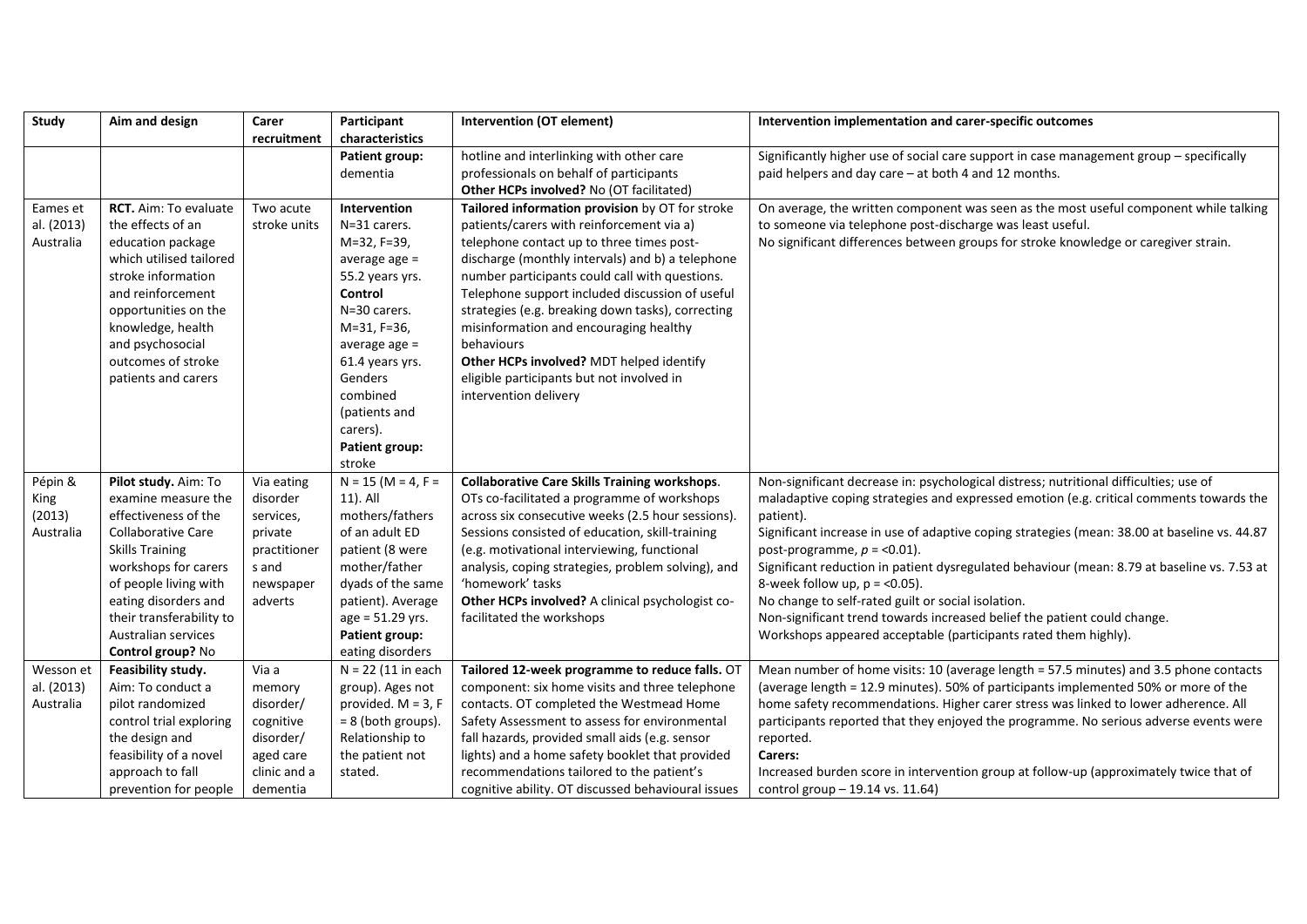| Study       | Aim and design              | Carer         | Participant        | <b>Intervention (OT element)</b>                    | Intervention implementation and carer-specific outcomes                                    |
|-------------|-----------------------------|---------------|--------------------|-----------------------------------------------------|--------------------------------------------------------------------------------------------|
|             |                             | recruitment   | characteristics    |                                                     |                                                                                            |
|             | with mild dementia          | service       | Patient group:     | with carers and provided strategies e.g. task       | Increased uptake of use of routines and briefer instructions in intervention group.        |
|             | living in the               | network       | dementia           | simplification and/or education on patient's        |                                                                                            |
|             | community                   |               |                    | abilities                                           |                                                                                            |
|             | Control group? Yes          |               |                    | Other HCPs involved? Physiotherapist                |                                                                                            |
|             |                             |               |                    | prescribed, progressed and monitored                |                                                                                            |
|             |                             |               |                    | adherence to strength and balance exercises for     |                                                                                            |
|             |                             |               |                    | the patient (5 home visits)                         |                                                                                            |
| Martín-     | <b>RCT.</b> Aim: To examine | Within        | N=93 carers per    | Pre-discharge carer educational training            | One month: Carer anxiety increased for both groups, although lesser for intervention       |
| Martín et   | the effectiveness of        | 24hrs of      | group (184 total). | programme: OT delivered training in: manual         | group (intervention: 26.9% to 29.5%, control: 25.8% to 37.3%).                             |
| al., (2014) | an occupational             | admission     | Intervention:      | handling techniques, positioning, facilitating      | Three months: anxiety decreased to a greater extent in the intervention group              |
| Spain       | therapy intervention        | for hip       | M=11, F=82,        | ADLs, and advice on aids and adaptations.           | (intervention: 19.8%, control: 32.1%).                                                     |
|             | program in reducing         | fracture      | average age: 51.6  | Structure: 30-minute educational briefing           | Depression gradually decreased over time: to a greater extent in intervention group (one   |
|             | emotional distress in       |               | yrs.               | (control and intervention groups), 45-minute        | month: intervention 36.6% to 21.6%, control 36.6% to 28.9%; three months: intervention     |
|             | informal caregivers of      |               | Control: M=25,     | training session and twenty-minute                  | 14%, control 25.9%).                                                                       |
|             | hip fracture patients       |               | F=68, average age  | consolidation sessions (intervention only).         | Six months: depression and anxiety similar for both groups.                                |
|             |                             |               | $= 57.25$ yrs.     | Written and graphic summaries of the                |                                                                                            |
|             |                             |               | Patient group: hip | programme were provided                             |                                                                                            |
|             |                             |               | fracture           | Other HCPs involved? No (OT facilitated)            |                                                                                            |
| Sturkenbo   | RCT. Aim: To assess         | From 10       | N=180 (117 in      | OTiP trial: OT delivered a tailored programme       | Each OT treated a median of 7 patients. Mean treatment dose = 8.5 sessions (SD = 2.2).     |
| om et al.   | the efficacy of an          | hospitals in  | intervention       | (maximum of 16 hours over 10 weeks).                | Mean direct intervention time = 9.4 hours.                                                 |
| (2014);     | occupational therapy        | nine          | group).            | Predominantly focused on the patient but carer      | Lowest adherence for intervention steps was observation of the patient's activity with the |
| Sturkenbo   | intervention in             | different     | Intervention:      | needs in supporting patient's ADL engagement        | carer (completed in 51% of cases). 70% of recipients perceived the frequency, period of    |
| om et al.   | improving daily             | regions       | average age $= 67$ | were assessed and addressed if needed.              | intervention and level of carer involvement adequate. Only 36% of carers stated there      |
| (2016)      | activities of patients      |               | yrs, M=37, F=80.   | Consisted of: diagnostic phase (weeks 1-2), goal    | had been treatment goals focused on them. 41% felt that their ability to cope with caring  |
| The         | with Parkinson's            |               | Control: average   | setting/treatment planning (week 2) and a           | had not improved or only improved slightly.                                                |
| Netherlan   | disease and to              |               | age=65 yrs,        | therapeutic phase (individualised interventions     | Main factors identified as affecting the intervention process and benefits were: 1)        |
| ds          | evaluate fidelity,          |               | M=21, F=42.        | for the patient and carer delivered, weeks 3-10).   | treatment dose, 2) carer involvement and 3) the therapist's competencies to facilitate a   |
|             | treatment enactment         |               | Patient group:     | Carer-specific elements included information        | successful treatment.                                                                      |
|             | and the experiences         |               | Parkinson's        | provision (e.g. about the disease, aids and         | Carers:                                                                                    |
|             | of participants to          |               | disease            | adaptations and possible care resources) and        | No significant differences between groups for outcome measures except improved             |
|             | identify factors that       |               |                    | skill training to support and supervise the patient | quality of life in the intervention group at 3 months (mean difference between groups:     |
|             | affect intervention         |               |                    | when engaging with ADLs.                            | $0.06$ , $p = 0.006$                                                                       |
|             | delivery and benefits       |               |                    | Other HCPs involved? No (OT facilitated)            | Carers appeared satisfied with the intervention (mean score 7.9 out of 10, SD = 1.5).      |
| Callahan    | RCT. Aim: To                | <b>Via 10</b> | N=180 (91 in       | ADMIT trial: OT delivered three cycles of home-     | Median completed home visits = 18. Median total duration of sessions = 20.7 hours.         |
| et al.      | determine whether           | primary       | intervention       | based intervention over two years. Cycle 1: 8 90-   | Average session length = 68.5 minutes (median of 17 telephone contacts between visits).    |
| (2017)      | collaborative care          | care          | group).            | minute sessions every other week for 16 weeks.      | Carers:                                                                                    |
| <b>USA</b>  | plus 2 years of home-       | practices     |                    | Cycle 2: 8 home visits every four weeks. Cycle 3:   | No significant differences for Generalized Anxiety Disorder (GAD-7) or Patient Health      |
|             | based occupational          | and one       |                    | eight visits over the full year. Issues between     | Questionnaire (PHQ-9) scores for carers, though difference between groups for PHQ-9        |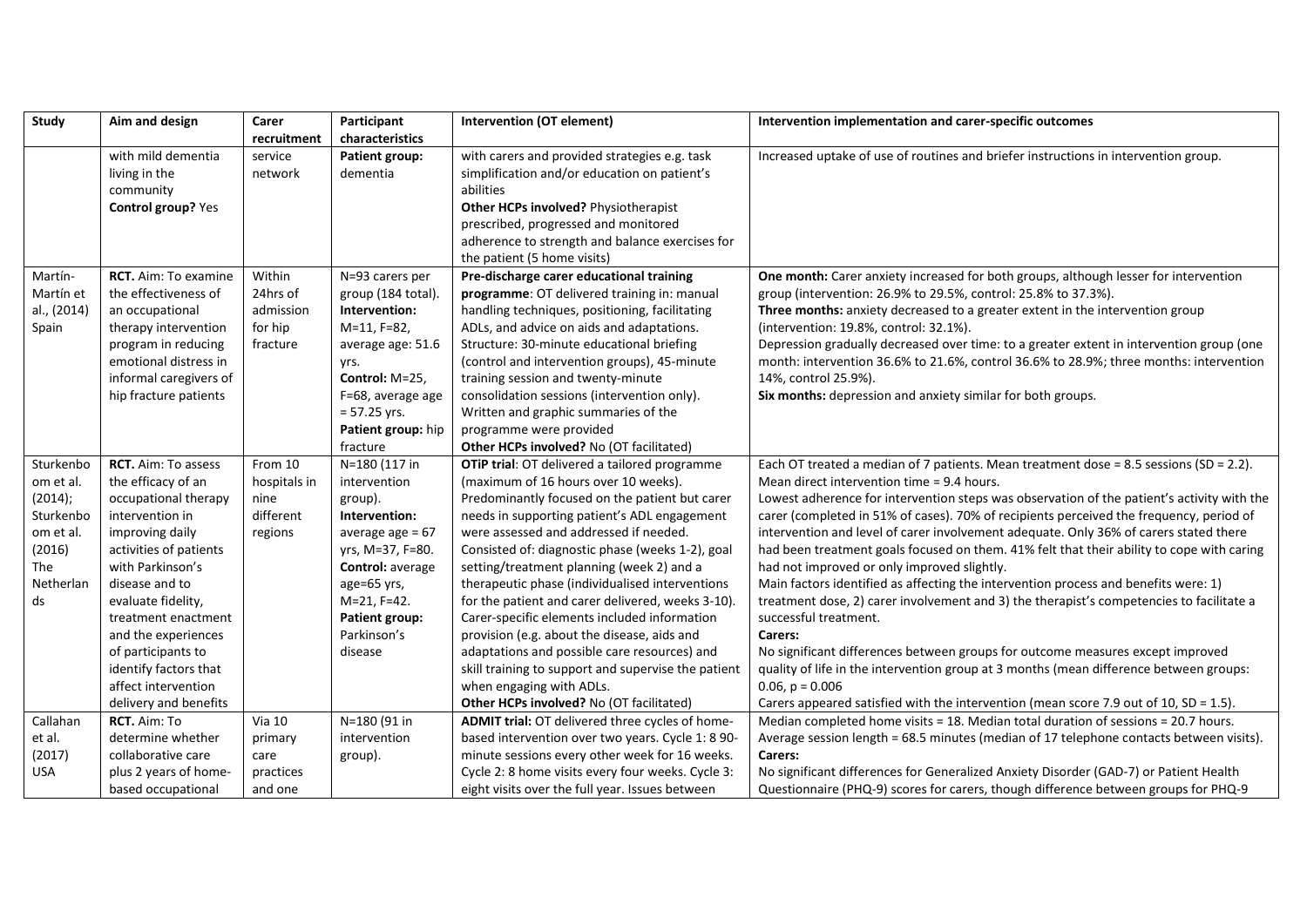| <b>Study</b> | Aim and design          | Carer       | Participant           | <b>Intervention (OT element)</b>                    | Intervention implementation and carer-specific outcomes                                      |
|--------------|-------------------------|-------------|-----------------------|-----------------------------------------------------|----------------------------------------------------------------------------------------------|
|              |                         | recruitment | characteristics       |                                                     |                                                                                              |
|              | therapy delays          | senior care | Intervention:         | visits were addressed via telephone. Carer          | score at 12 months approached significance (intervention: 3.65 vs. usual care: 4.79, p =     |
|              | functional decline for  | practice    | Average age = 56      | concerns were identified using the Occupational     | $0.06$ ).                                                                                    |
|              | people living with      |             | yrs, Spouses = 20     | Profile Checklist. Carer-specific support focused   |                                                                                              |
|              | Alzheimer's Disease     |             | Control: Average      | on education and training: using lists and          |                                                                                              |
|              |                         |             | $age = 59.1 yrs,$     | routines, discussion of communication,              |                                                                                              |
|              |                         |             | spouses $= 28$ .      | education about dementia and associated             |                                                                                              |
|              |                         |             | <b>Patient group:</b> | symptoms, facilitating transfers safely,            |                                                                                              |
|              |                         |             | Alzheimer's           | medication management, and teaching carers          |                                                                                              |
|              |                         |             | <b>Disease</b>        | how to give instructions and modify patient         |                                                                                              |
|              |                         |             |                       | behaviour.                                          |                                                                                              |
|              |                         |             |                       | Other HCPs involved? No (OT facilitated)            |                                                                                              |
| DiZazzo-     | RCT (though small       | Unclear     | N=36 (18 in           | <b>Family Caregiver Training Programme (FCTP):</b>  | Significant improvement in knowledge and knowledge maintenance at 3 months in                |
| Miller et    | sample). Aim: To        |             | intervention          | OT delivered a 2-hour training session consisting   | intervention group (post-test: 66.98 in control group vs. 82.03, p = 0.001, 3-months: 66.05  |
| al. (2017)/  | examine the             |             | group). Age range     | of three modules (communication, eating and         | in control vs. 84.31, p < 0.001).                                                            |
| DiZazzo-     | effectiveness of the    |             | $= 18-65+$ yrs (no    | feeding, nutrition; transferring and toileting;     | No significant differences between groups for confidence, though evidence of increased       |
| Miller et    | Family caregiver        |             | average given,        | dressing, bathing and grooming). Carers given       | confidence over time for both (not maintained 3 months post intervention).                   |
| al. (2020)   | <b>Training Program</b> |             | mode = $55-64$ yrs    | hands-on demonstrations and practice sessions.      | No significant difference detected for carer burden, depression and occupational             |
| <b>USA</b>   | (FCTP) for caregivers   |             | category in each      | Case studies used to reinforce learning.            | performance or satisfaction.                                                                 |
|              | of people with          |             | group).               | <b>Other HCPs involved? Unclear</b>                 | Significant increase in score for physical health for the intervention group (13.17 pre-test |
|              | dementia                |             | Intervention:         |                                                     | vs. 16.22 post-test, p < 0.001) but no other quality of life domains.                        |
|              |                         |             | $M=7, F=11.$          |                                                     | Positive feedback received on: amount of information, instruction given being clear,         |
|              |                         |             | Control: M=2,         |                                                     | holding participant interest and the in-person workshop approach in both control and         |
|              |                         |             | $F = 16.$             |                                                     | intervention groups. However, both groups reported a preference for online learning.         |
|              |                         |             | Patient group:        |                                                     |                                                                                              |
|              |                         |             | dementia              |                                                     |                                                                                              |
| Nishida et   | Pilot. Aim: To develop  | Via two     | $N=11$ (2 drop        | Occupation-based home visit program: OT             | Dyads received 8.9 home visits on average.                                                   |
| al. (2017)   | a home-visit            | community   | outs). Average        | delivered eight 1-hour sessions over eight weeks.   | Carer burden scores decreased but not statistically significant (baseline: 39.0 vs post-     |
| Japan        | occupation-based        | centres     | $age = 62.5$ yrs.     | Programme included: identification of activities    | intervention: 33.0, $p = 0.09$ ).                                                            |
|              | programme and           |             | $M=1, F=9.$           | meaningful to the client and carer needs (first     | Significant increase in carer scores for the Canadian Occupational Performance Measure       |
|              | determine its           |             | Spouses $= 4$ ,       | two sessions); facilitation of selected activities; | subscales for performance (baseline: 2.6 vs post-intervention: 6.0, $p = 0.01$ ) and         |
|              | effectiveness for       |             | children = $3$ ,      | teaching carers supervision and communication       | satisfaction (baseline: 2.5 vs post-intervention: 7.4, p = 0.01).                            |
|              | people living with      |             | $other = 2.$          | strategies (including verbal or visual cueing,      |                                                                                              |
|              | dementia and their      |             | Patient group:        | activity simplification and encouragement of the    |                                                                                              |
|              | carers                  |             | dementia              | patient). Last session consisted of re-evaluation   |                                                                                              |
|              | Control group? No       |             |                       | of patients and carers                              |                                                                                              |
|              |                         |             |                       | Other HCPs involved? No (OT facilitated)            |                                                                                              |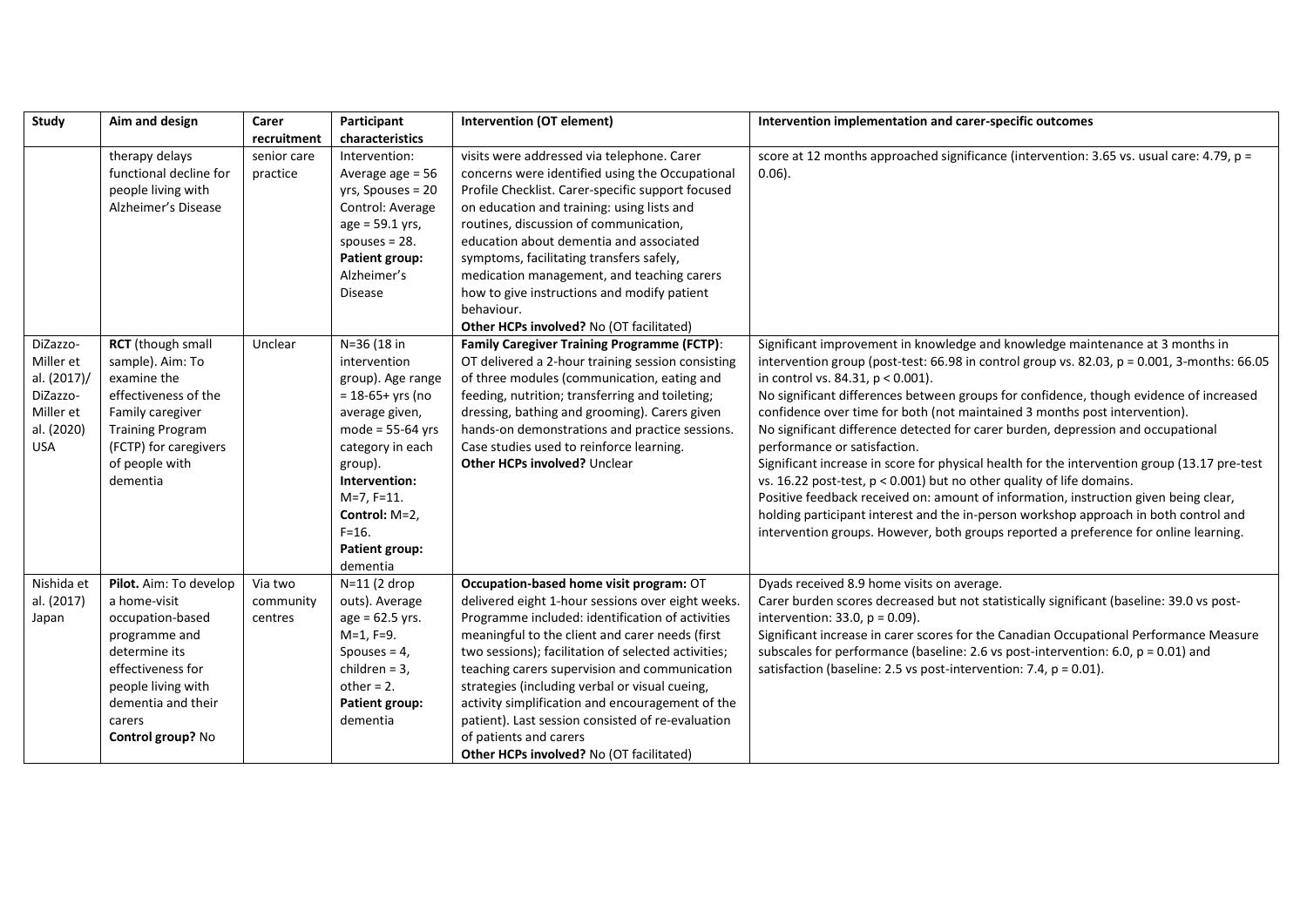| Study        | Aim and design            | Carer       | Participant            | Intervention (OT element)                          | Intervention implementation and carer-specific outcomes                                     |
|--------------|---------------------------|-------------|------------------------|----------------------------------------------------|---------------------------------------------------------------------------------------------|
|              |                           | recruitment | characteristics        |                                                    |                                                                                             |
| Cornelis     | Retrospective pre-        | Memory      | N=30. Ages and         | Multicomponent rehabilitation programme            | 22 dyads completed the programme. Mean number of sessions = 15.1 (8.7 were OT-lead).        |
| et al.       | test post-test study.     | clinic      | genders not            | based at a memory clinic: OTs were involved in     | Carers:                                                                                     |
| (2018)       | Aim: To determine         | patients    | provided. Spouses      | delivery of a tailored programme (up to 25         | No significant differences in carer burden or distress post-test. However, approximately    |
| Belgium      | whether the               |             | $= 24$ , children = 6. | sessions including at least two home visits over   | 60% of carers scores for these either improved or remained stable by the end of the         |
|              | multicomponent            |             | <b>Patient group:</b>  | one year maximum). OT and psychologist             | programme.                                                                                  |
|              | rehabilitation            |             | dementia               | completed initial assessment to establish patient  |                                                                                             |
|              | programme of a            |             |                        | and carer goals, plus psycho-education of carers   |                                                                                             |
|              | memory clinic had         |             |                        | and rehabilitation of the patient. Carer-specific  |                                                                                             |
|              | positive outcomes for     |             |                        | intervention included: teaching cognitive and      |                                                                                             |
|              | people with dementia      |             |                        | behavioural strategies to help support patient     |                                                                                             |
|              | and carers                |             |                        | autonomy, environmental adaptations and            |                                                                                             |
|              | Control group? No         |             |                        | assistive technology. At the end of the            |                                                                                             |
|              |                           |             |                        | programme goal achievement was evaluated           |                                                                                             |
|              |                           |             |                        | Other HCPS involved? Yes - a geriatrician,         |                                                                                             |
|              |                           |             |                        | neurologist, social worker and psychologist. The   |                                                                                             |
|              |                           |             |                        | social worker completed at least one counselling   |                                                                                             |
|              |                           |             |                        | session and participants received a 6-monthly      |                                                                                             |
|              |                           |             |                        | visit from the geriatrician or neurologist         |                                                                                             |
| Corvol et    | <b>Qualitative study</b>  | Purposive   | N=13. Average          | Specialized Alzheimer Team (SAT): OTs co-          | Both patients and carers had few expectations of the programme, in part due to the          |
| al. (2018)   | using semi-structured     | sample of   | $age = 71.3 yrs$       | delivered 12-15 sessions (approx. 1 hour) at least | progressive nature of the disease.                                                          |
| France       | interviews. Aim: To       | people      | (range: 56-93).        | weekly for three months. Sessions 1-3: OT initial  | Carers had varying levels of involvement with sessions. Positive feedback was received      |
|              | explore the               | receiving   | $M=4, F=9.$            | assessment and formulation of rehabilitation       | regarding: the clinicians; improvements seen in patient mood, cognition or behaviour;       |
|              | usefulness of             | support     | Spouses = $11$ ,       | goals (patient and carer). A nursing assistant     | and useful tips/strategies learned during sessions. However, not all carers utilised advice |
|              | specialized Alzheimer     | from a      | daughters = $1$ ,      | then followed a treatment plan devised by the      | or recommendations from the OT or wanted to be involved. Some carers used the               |
|              | teams (SATs) as           | specialized | $nieces = 1.$          | OT, which could include environmental              | sessions as respite instead of attending.                                                   |
|              | viewed by the patient     | Alzheimer   | Patient group:         | adaptation, carer training/education and           | Findings suggest that the programme allowed carers to step back and re-evaluate their       |
|              | and their main carer      | team (SAT)  | Alzheimer's            | compensatory strategies. Final assessment          | interactions with, and understanding of, the patient and their condition, empowering the    |
|              |                           |             | <b>Disease</b>         | completed by the OT                                | carer. Feedback from dyads prompted changes amongst clinicians to facilitate greater        |
|              |                           |             |                        | Other HCPs involved? Yes - 6 nursing assistants,   | carer involvement. Authors stated that functional autonomy may not be the priority or       |
|              |                           |             |                        | 4 nurses. Nurses assisted in optimizing planned    | expectation for dyads (they may rather prioritise patient mood, behaviour, quality of life  |
|              |                           |             |                        | care and obtaining social support                  | and quality of patient-carer interactions).                                                 |
| Allan et al. | Feasibility study.        | An          | $N=11.$ Spouses =      | DIFRID trial: OT delivered up to four sessions in  | Poor implementation of carer support and minimal evidence carer needs explored;             |
| (2019)       | Aim: To develop and       | Emergency   | 6, children = $2$ ,    | the patient's home over a 12-week period.          | attributed to "a lack of explicit attention to this in the study paperwork". Average Zarit  |
| UK.          | investigate the           | Department  | other = $3.$ Ages      | Commenced with holistic assessment of patient,     | Burden score slightly increased by follow-up (baseline mean: 27.0 with SD 11.9, range: 15-  |
|              | feasibility and           | , via       | and genders not        | home environment and carer needs. An MDT           | 2, follow-up: 29.7, SD 11.9, range: 10-46).                                                 |
|              | acceptability of the      | paramedics, | stated.                | meeting followed to determine goals and            | <b>Professionals:</b>                                                                       |
|              | <b>DIFRID</b> (Developing | primary     | Patient group:         | facilitate onward referrals if appropriate. A      | 1) Felt that carer burden/duplication could have been reduced by joint OT/PT baseline       |
|              | an Intervention for       | care and    | dementia               | programme of activities was planned and carried    | assessment                                                                                  |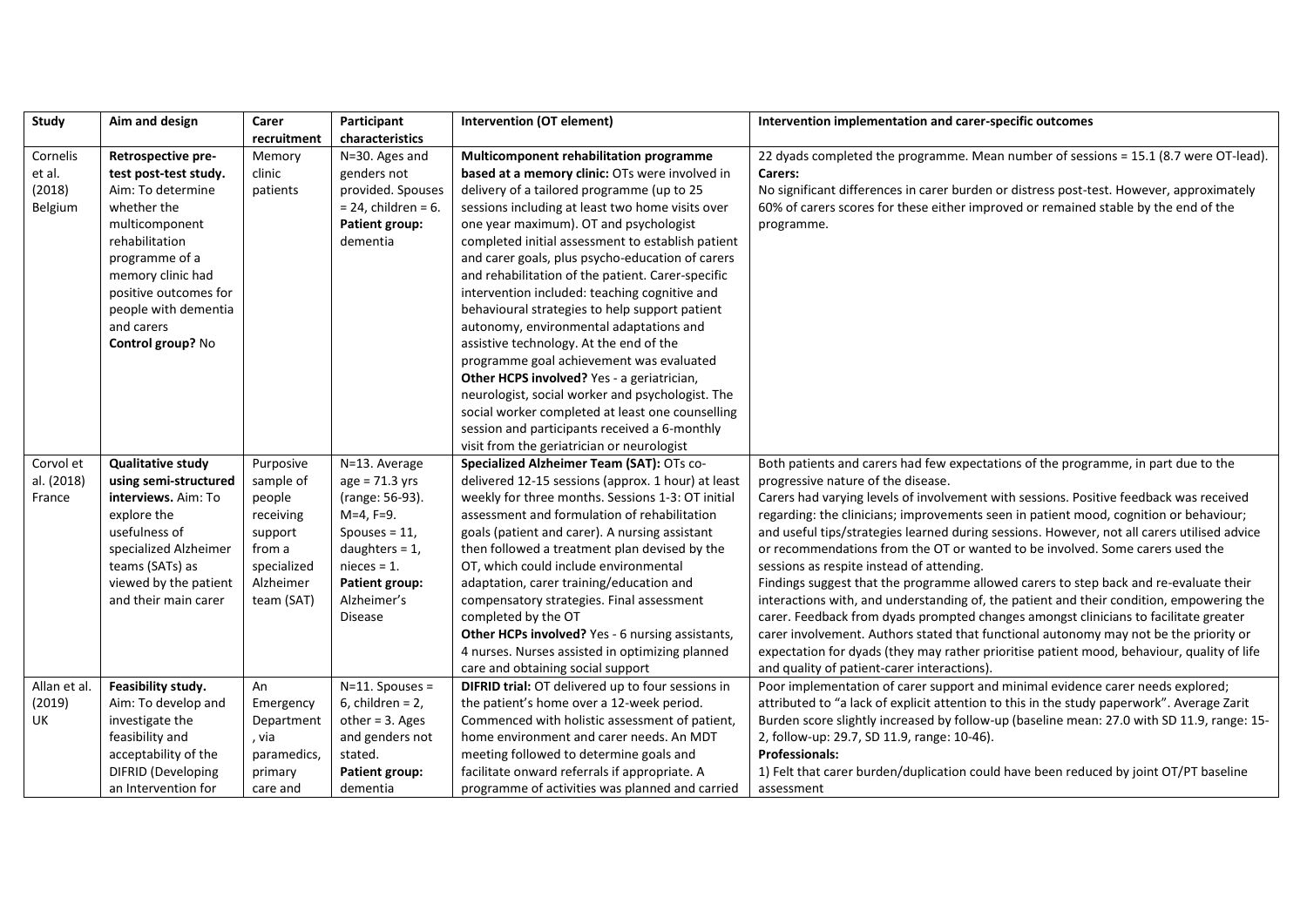| Study      | Aim and design           | Carer        | Participant             | Intervention (OT element)                               | Intervention implementation and carer-specific outcomes                                   |
|------------|--------------------------|--------------|-------------------------|---------------------------------------------------------|-------------------------------------------------------------------------------------------|
|            |                          | recruitment  | characteristics         |                                                         |                                                                                           |
|            | Fall-Related Injuries in | other        |                         | out to fulfil selected goals. Planned carer-specific    | 2) Raised concerns about specific measures being complex, unclear or repetitive (though   |
|            | Dementia)                | healthcare   |                         | input included: training (getting up after a fall,      | they were largely completed). Carer added: the process "was a bit long and drawn out".    |
|            | intervention             | professional |                         | positive risk, managing patient resistance to           |                                                                                           |
|            | Control group? No        | S            |                         | engaging), carer assessment and identification of       |                                                                                           |
|            |                          |              |                         | support services, upskilling with regards to falls      |                                                                                           |
|            |                          |              |                         | management and prevention                               |                                                                                           |
|            |                          |              |                         | Other HCPs involved? Yes - physiotherapists             |                                                                                           |
|            |                          |              |                         | delivered up to 4 sessions; therapy                     |                                                                                           |
|            |                          |              |                         | assistants/assistant practitioners delivered up to      |                                                                                           |
|            |                          |              |                         | 14                                                      |                                                                                           |
| Clare et   | RCT. Aim: To             | Via NHS      | $N = 474$ (238 in       | <b>GREAT trial: OT delivered 10 sessions over three</b> | Retention was 94% at 3 months, 90% at 9 months. 90% of participants completed at least    |
| al. (2019) | determine whether or     | services     | intervention            | months followed by four maintenance sessions            | 10 sessions, with 70% completing all 14. Therapy sessions lasted between 43-120           |
| UK         | not cognitive            | (including   | group).                 | over six months. Following initial assessment of        | minutes, average = $75.5$ minutes (SD = 12.4)                                             |
|            | rehabilitation is a      | memory       | Intervention:           | the patient and goal identification, cognitive          | Cost-effectiveness: No evidence of cost-effectiveness with regards to QALY gains, though  |
|            | clinically effective and | clinics and  | Average age $=$         | rehabilitation was used to maximise patient             | intervention was potentially cost-effective in relation to functional gains from the      |
|            | cost-effective           | older age    | 68.5 yrs. $M = 75$ ,    | function. Carers assisted patients in working to        | perspective of health and social care and societal costs when Willingness-To-Pay values   |
|            | intervention for         | psychiatry   | $F = 163.$              | achieve goals between sessions. Carers-specific         | were ≥£2500. Average intervention cost over 9 months per patient was £1736.               |
|            | people with mild to      | services),   | Spouse/partners         | components included: discussion of carer well-          | No between-group statistically significant differences for carer outcomes.                |
|            | moderate Alzheimer's     | support      | $= 167$ , children =    | being and stress, education, identification of          | Therapists reported:                                                                      |
|            | disease or vascular or   | groups, a    | 58, other = 13.         | strategies to manage stress, signposting to             | 1) The importance of carer engagement for intervention success. Therapy logs indicated    |
|            | mixed dementia, and      | charitable   | <b>Control: Average</b> | further support. When carers were not directly          | that the carer-patient relationship may have influenced the likelihood of poor/good       |
|            | their carers             | organisation | $age = 69$ yrs. M =     | present they were kept informed regarding               | outcomes.                                                                                 |
|            |                          | and a        | $67, F = 169.$          | session content.                                        | 2) That support provided to carers included education, socioemotional support, onward     |
|            |                          | dementia     | Spouse/partners         | Other HCPs involved? Yes - a nurse also helped          | referral to other services (including social services to seek respite). Therapists also   |
|            |                          | research     | $= 164$ , children =    | deliver the intervention sessions; the other nine       | mentioned occasionally needing to manage patient-carer relationship conflict.             |
|            |                          | network      | 60, other = $12$ .      | interventionists were OTs                               | Carers reported:                                                                          |
|            |                          |              | <b>Patient group:</b>   |                                                         | 1) Enjoying the therapeutic relationship with therapists and finding education about      |
|            |                          |              | Alzheimer's             |                                                         | dementia beneficial.                                                                      |
|            |                          |              | disease and             |                                                         | 2) Increased patience with the patient and reduced conflicts and misunderstandings.       |
|            |                          |              | dementia                |                                                         | 3) Appreciating being able to talk and being offered support, and therapists stating that |
|            |                          |              |                         |                                                         | other carers also experienced similar problems.                                           |
|            |                          |              |                         |                                                         | 4) Strategies provided were particularly useful if they reduced caregiving burden.        |
|            |                          |              |                         |                                                         | 5) Sessions helped carers develop a "problem-focused and practical viewpoint".            |
|            |                          |              |                         |                                                         | 6) How strategies had been successful in increasing the confidence and independence of    |
|            |                          |              |                         |                                                         | patients, which was seen as beneficial.                                                   |
|            |                          |              |                         |                                                         | 7) That they appreciated the flexibility and person-centred approach.                     |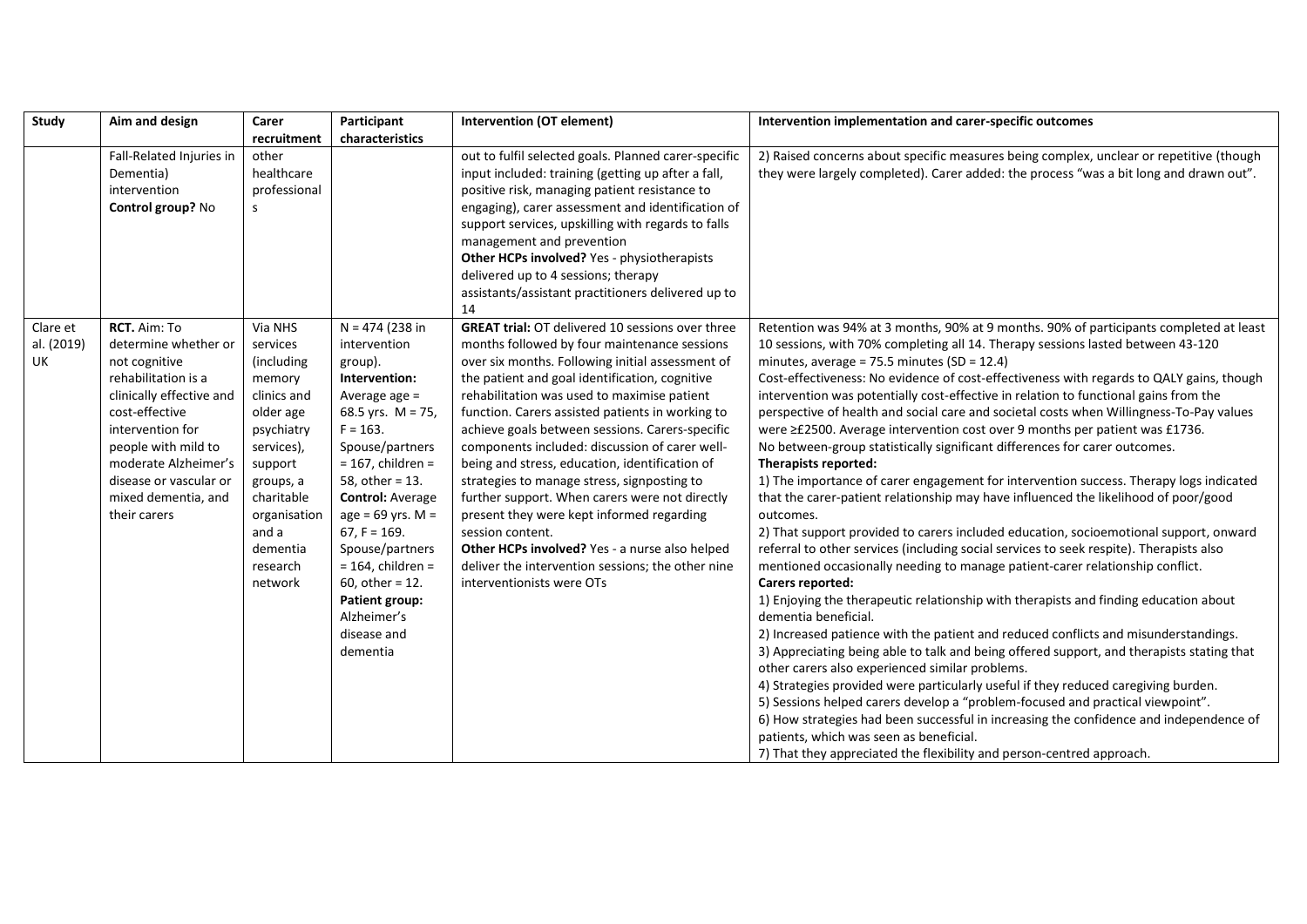| Study       | Aim and design            | Carer        | Participant               | <b>Intervention (OT element)</b>                     | Intervention implementation and carer-specific outcomes                                       |
|-------------|---------------------------|--------------|---------------------------|------------------------------------------------------|-----------------------------------------------------------------------------------------------|
|             |                           | recruitment  | characteristics           |                                                      |                                                                                               |
| Ariza-      | Feasibility study.        | Ward         | $N = 210(103)$            | Post-hip fracture instructional workshop: OT         | >90% of carers answered all three knowledge questions correctly following workshop            |
| Vega et al. | Aim: To develop and       | nurses       | completed                 | delivered 60-90 minute workshops consisting of       | completion.                                                                                   |
| (2020)      | test feasibility for a    | (acute       | outcome                   | 1) education on hip fracture and recovery            | Median utility and satisfaction rating: 10 (maximum score). 78% of carers scored the          |
| Spain       | post-hip fracture         | hospitals);  | measures).                | (including hip anatomy, pain management,             | workshop 10.                                                                                  |
|             | inpatient instructional   | posters      | Average age =             | devices to aid ADLs and the home environment)        | Qualitative feedback: general satisfaction with workshop design; suggestions for              |
|             | workshop for              |              | 52.1 yrs. $M = 32$ , F    | and 2) practicing hands-on skills to facilitate safe | improvement (longer sessions; additional resources for those caring for patients who are      |
|             | caregivers of older       |              | $= 70.$ Children $=$      | manual handling, completion of ADLs and              | less independent).                                                                            |
|             | adults with hip           |              | 74, spouse or             | mobility. Balance and strength exercises were        |                                                                                               |
|             | fracture                  |              | partner = $11$ ,          | also demonstrated. Content was individualized        |                                                                                               |
|             | Control group? No         |              | grandchild = $3$ ,        | to the needs of participants                         |                                                                                               |
|             |                           |              | niece or nephew           | Other HCPs involved? Yes - orthopaedic surgeon       |                                                                                               |
|             |                           |              | $= 3$ , other = 12.       | and nurse helped develop workshops; PT helped        |                                                                                               |
|             |                           |              | Patient group: hip        | deliver them                                         |                                                                                               |
|             |                           |              | fracture                  |                                                      |                                                                                               |
| Jeon et     | Pilot study. Aim: To      | Multiple     | $N = 18$ (9 carers        | I-HARP: Series of OT home visits of 1.5hrs each      | Average cost of intervention delivery: A\$4500 (inc. home modifications and assistive         |
| al., (2020) | test feasibility and      | sites inc.   | per group).               | (OT delivering 5-6 of these), plus ≤A\$1000 worth    | technology, which constituted an average of A\$476.50).                                       |
| Australia   | potential effects of      | memory       | Average age $= 64$        | support for home modifications and assistive         | 4 months: Increase in carer burden in the intervention group. Improved health-related         |
|             | the interdisciplinary     | and          | yrs, $M = 3$ , $F = 15$ . | technology. Components included: assessment          | quality of life (HRQOL) for carers in both groups.                                            |
|             | Home-bAsed                | outreach     | Patient group:            | of the patient and environment, creation of a        | 12 months: HRQOL increased in intervention group and declined in control group (effect        |
|             | <b>Reablement Program</b> | clinics plus | dementia and              | tailored multi-disciplinary plan and two             | size 1.40). Minimal change to depression or EuroQol-5D utility scores. Further increase to    |
|             | (I-HARP) for people       | public       | non-specific              | individualised carer support sessions                | carer burden.                                                                                 |
|             | living with mild          | announcem    | cognitive                 | Other HCPs involved? Yes - nurse delivered 3-4       | <b>Qualitative feedback:</b>                                                                  |
|             | cognitive impairment      | ents in      | impairment                | hours of programme and neuropsychologist             | Overall positive. Barriers included: carers feeling unable to talk about the patient in front |
|             | or mild/moderate          | Sydney area  |                           | delivered 1 hour of programme. 12 sessions in        | of them, patients struggling to understand intervention's purpose, and high carer             |
|             | dementia and their        |              |                           | total (including OT element)                         | stress/worry. Facilitators included: positive relationships with clinicians, a hands-on       |
|             | carers                    |              |                           |                                                      | approach, continuity, and the clinician advice being specialist but accessible.               |
|             | Control group? Yes        |              |                           |                                                      |                                                                                               |
| Morency     | Feasibility study. Aim:   | Via          | $N = 20$ at               | <b>CARE intervention: OT-facilitated adaptive</b>    | 14 (74%) of carers completed the intervention within an 8-week period.                        |
| et al.      | To explore a six-         | transplant   | baseline, 14              | coping of carers via six sessions focused on self-   | Carers set an average of 8.3 goals; the most common topics these related to were              |
| (2020)      | session wellness          | co-          | completed                 | selected strategies addressing stressors/buffers     | physical activity (15 carers - 56 goals), stress management (8 carers - 22 goals) and         |
| <b>USA</b>  | intervention for          | ordinators   | intervention.             | to wellbeing. Strategies were based within four      | caregiving activities (8 carers - 18 goals).                                                  |
|             | caregivers of cancer      | and social   | Average age $=$           | wellbeing domains (physical, psychological,          | Carers accepted opportunities to practice only 8% of the time (12/158 sessions).              |
|             | patients undergoing       | workers      | 59.3 yrs. $M = 8, F$      | social and spiritual). After introducing the         | Interviews suggested five main themes: appreciation of focus on the carer; and that the       |
|             | hematopoietic stem        |              | $= 12.$                   | intervention rationale (session 1), carers selected  | intervention a) was tailored to the carer's situation, b) led to insights that changed        |
|             | cell transplantation      |              | Patient group:            | goals and created action plans to fulfil these with  | perspectives or affirmed feelings, c) allowed carers to focus on goals/taking action instead  |
|             | (HSCT) entitled Ready     |              | cancer                    | support and guidance from the OT (sessions 2-6).     | of worrying, and d) fostered self-care. However, carers also reported struggling to find      |
|             | to CARE (Connect,         |              |                           | Carers also offered support to practice selected     | time for the intervention, despite flexibility being offered in terms of session timings.     |
|             |                           |              |                           | activities (e.g. meditation).                        |                                                                                               |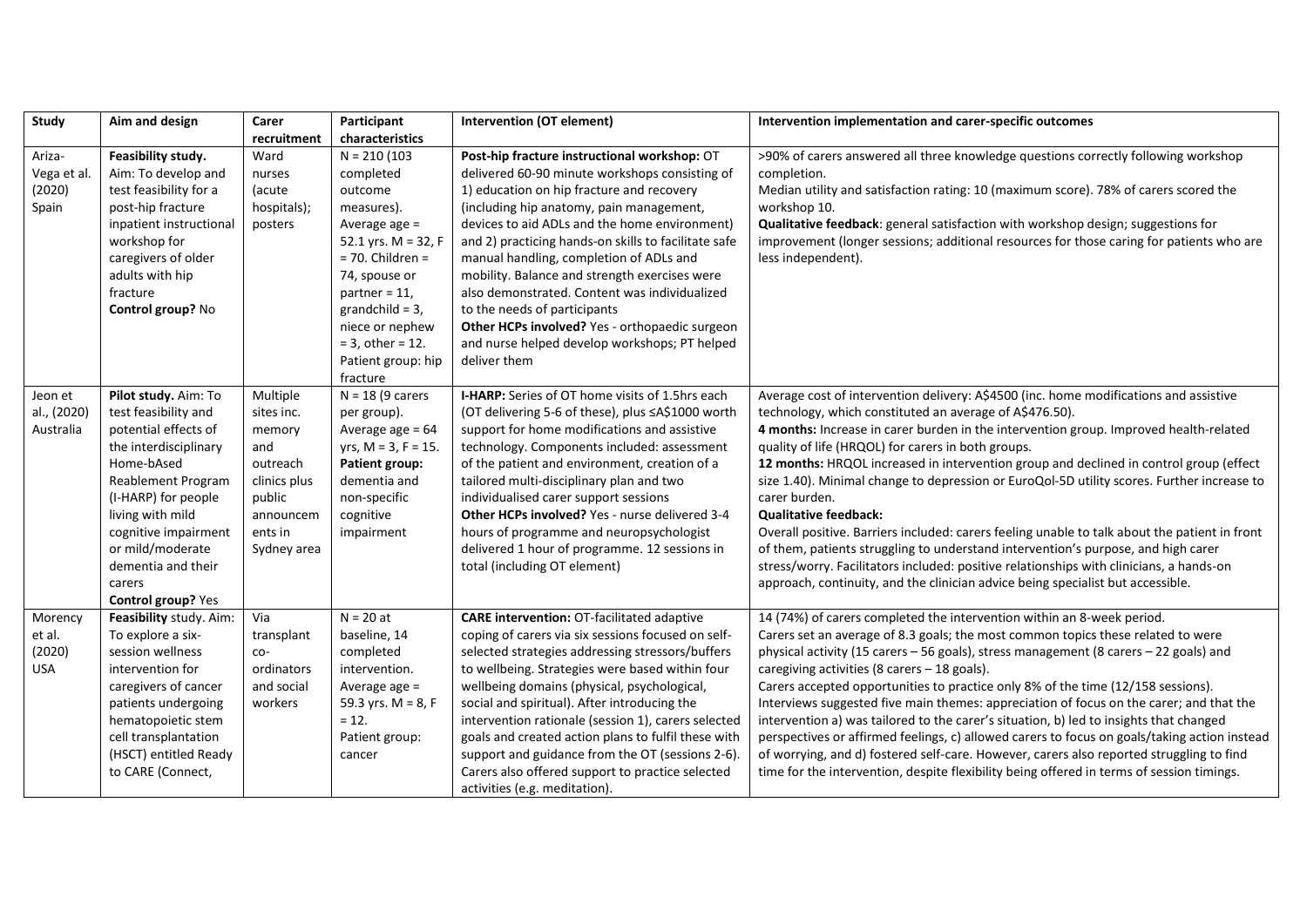| <b>Study</b> | Aim and design           | Carer       | Participant              | Intervention (OT element)                              | Intervention implementation and carer-specific outcomes                                      |
|--------------|--------------------------|-------------|--------------------------|--------------------------------------------------------|----------------------------------------------------------------------------------------------|
|              |                          | recruitment | characteristics          |                                                        |                                                                                              |
|              | Actively Relax, and      |             |                          | <b>Other HCPs involved?</b> No (OT facilitated)        | 50% of carers completed outcome measures at the 2nd timepoint (patient admission to          |
|              | Exercise)                |             |                          |                                                        | hospital), but this improved (90% and 80% at timepoints 3 and 4 respectively).               |
|              | Control group? No        |             |                          |                                                        |                                                                                              |
| O'Connor     | Feasibility study.       | Via a       | $N = 4$ . Average        | <b>PBS intervention:</b> Initial OT assessment was via | Average session length = 80 minutes (range = 45-160 minutes). All carers implemented at      |
| et al.       | Aim: To examine the      | frontotemp  | $age = 64.4$ yrs. M      | functional assessment of behaviours and                | least one behavioural support plan (3 per patient); two implemented all three plans.         |
| (2020)       | functional basis of      | oral        | $= 1$ , F = 3. All lived | observations of the patient in the home                | Carers appeared to develop enhanced skills when dealing with challenging behaviours.         |
| Australia    | apathetic and            | dementia    | with the patient         | environment. An individualized Positive                | Carers appeared to feel PBS was an acceptable intervention and felt they had benefitted      |
|              | disinhibited             | research    | and were                 | Behaviour Support (PBS) plan targeting                 | from it. Three felt no changes were needed, one suggested more examples of potential         |
|              | behaviours in            | group       | spouses.                 | disinhibited or apathetic behaviours was then          | strategies "to manage things" would have been beneficial.                                    |
|              | frontotemporal           |             | Patient group:           | developed and completed over a 3-month period          | Carer distress associated with patient apathy ( $M = -23\%$ , range $-23\%$ to $-43\%$ ) and |
|              | dementia for four        |             | frontotemporal           | over 5-7 home visits. Carers received education        | disinhibited behaviours (M = $-27\%$ , range 14% to $-57\%$ ) decreased.                     |
|              | patient-carer dyads      |             | dementia                 | and skill training to facilitate management of         |                                                                                              |
|              | and to explore the       |             |                          | behaviours                                             |                                                                                              |
|              | acceptability of a       |             |                          | <b>Other HCPs involved?</b> No (OT facilitated)        |                                                                                              |
|              | Positive Behaviour       |             |                          |                                                        |                                                                                              |
|              | Support (PBS)            |             |                          |                                                        |                                                                                              |
|              | intervention             |             |                          |                                                        |                                                                                              |
|              | <b>Control group? No</b> |             |                          |                                                        |                                                                                              |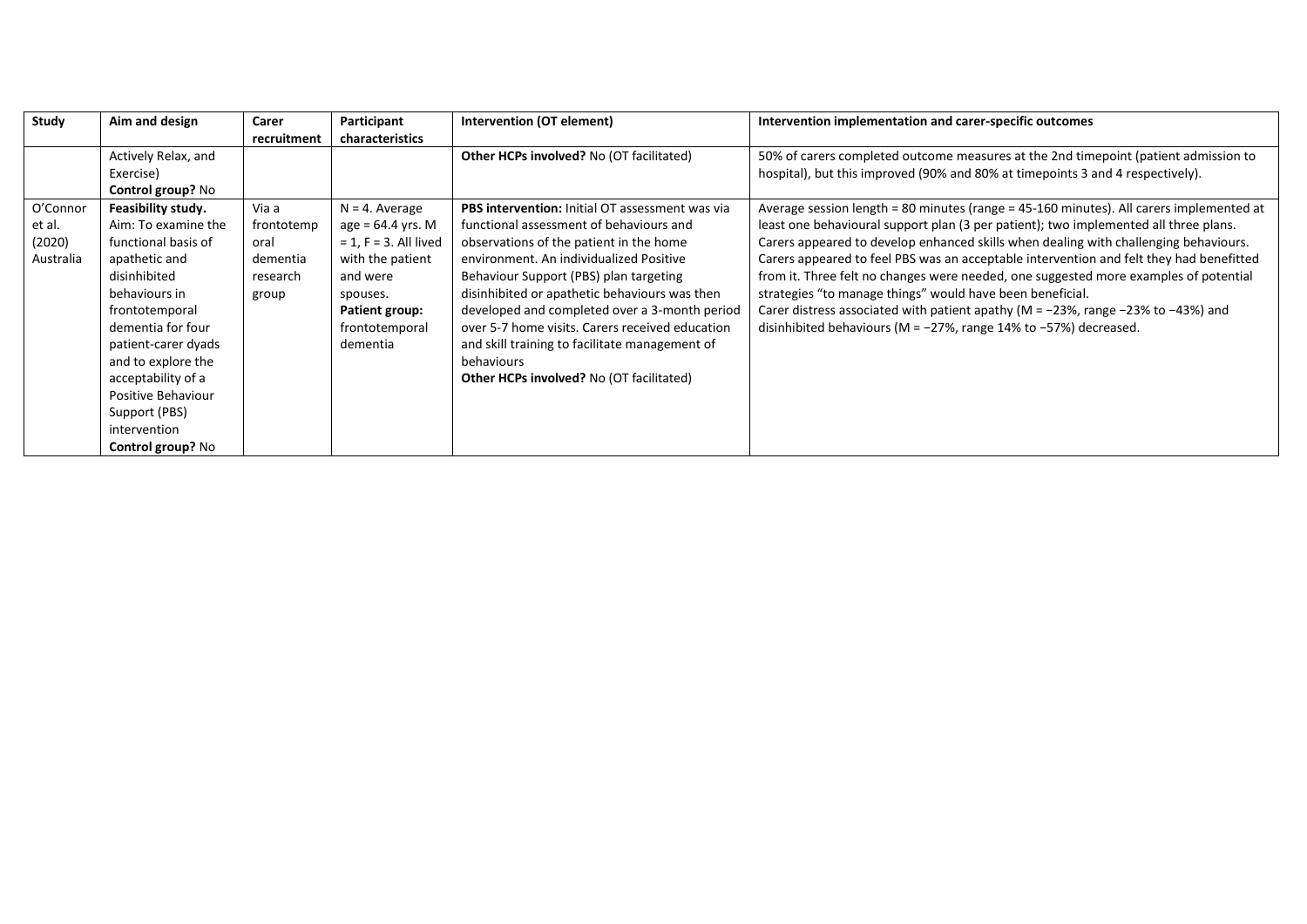Table 3. Outcome measures used in eligible studies. BID: Beck Depression Inventory; BADLS: Bristol Activities of Daily Living Scale; CES-D: Center for Epidemiologic Study Depression Scale; CMI: Caregiving Mastery Index; COPM: Canadian Occupational Performance Measure; CSI: Caregiver Strain Index; EQ5D: EuroQol five dimensions; EDSIS: Eating Disorders Symptom Impact Scale; GAD-7: Generalized Anxiety Disorder 7-item; GAS: Goal Attainment Scaling; GHQ-28: Goldberg General Health Questionnaire; GADS: Goldberg Anxiety and Depression Scale; HADS: Hospital Anxiety and Depression Scale; NPI: Neuropsychiatric Inventory; PCI: Perceived Change Index; PWI-A: Personal Well-Being Index for Adults; QOL-AD: Quality of Life Scale in Alzheimer's disease; RUD: Resource Utilisation in Dementia; RSS: Relatives Stress Scale; SCQ: Sense of Competence Questionnaire; SF-12: Short-Form 12 Health Survey Questionnaire; TMSI: Task Management Strategy Index; WHOQOL-BREF: The World Health Organisation Quality of Life-Brief; UPCC: Utrecht Proactive Coping Competence Scale; ZBI: Zarit Burden Interview. Note: papers reporting process evaluations or additional outcomes from the same study are presented together with the original paper.

| To right:<br>Papers                            |                                                                   |                                    |                                                                                       |                                                        |                                                                       |                                                                                              | (q/e<br>Ħ                                  |                                   |                                               |                                                                 |                       |                                                  |                                                  |                                             |                                                       |                                                           |                            |                                                                   |                                |                                |                           |                                                                  |                                                                     | 4/6)                                   |                              |                                    |                         |                                          |                            |                                                    |                                                          |                               |                           |                                                      |                                                        |
|------------------------------------------------|-------------------------------------------------------------------|------------------------------------|---------------------------------------------------------------------------------------|--------------------------------------------------------|-----------------------------------------------------------------------|----------------------------------------------------------------------------------------------|--------------------------------------------|-----------------------------------|-----------------------------------------------|-----------------------------------------------------------------|-----------------------|--------------------------------------------------|--------------------------------------------------|---------------------------------------------|-------------------------------------------------------|-----------------------------------------------------------|----------------------------|-------------------------------------------------------------------|--------------------------------|--------------------------------|---------------------------|------------------------------------------------------------------|---------------------------------------------------------------------|----------------------------------------|------------------------------|------------------------------------|-------------------------|------------------------------------------|----------------------------|----------------------------------------------------|----------------------------------------------------------|-------------------------------|---------------------------|------------------------------------------------------|--------------------------------------------------------|
| Below: Outcome<br>measures                     | (2010a)<br>$\dot{\bar{\bar{\sigma}}}$<br>$\overline{e}$<br>Gitlin | (2018)<br>$\vec{a}$<br>ಕ<br>Gitlin | (2018)<br>$\vec{a}$<br>$\overleftrightarrow{\mathrm{e}}$<br>Oliveira<br>$\frac{9}{6}$ | (2018)<br>$\vec{a}$<br>$\tilde{\mathtt{e}}$<br>Novelli | al. (2019)<br>$\overleftrightarrow{\mathtt{C}}$<br>Connor<br>$\delta$ | (2011)<br>$\dot{\bar{\bar{\sigma}}}$<br>$\overleftrightarrow{\mathrm{e}}$<br>t Leven<br>/an' | $\overline{c}$<br>π<br>t,<br>Voigt-Radloff | (2019)<br>ಕ<br>$\vec{e}$<br>Pozzi | al. (2021)<br>$\tilde{\mathtt{e}}$<br>Wenborn | al. (2020)<br>$\overleftrightarrow{\text{e}}$<br><b>Burgess</b> | Donkers et al. (2018) | (2010b)<br>$\dot{=}$<br>$\overline{e}$<br>Gitlin | (2020)<br>$\dot{=}$<br>$\overline{e}$<br>Clemson | al. (2020)<br>$\tilde{\mathbf{e}}$<br>Culph | (2020a)<br>$\vec{=}$<br>$\mathbf{\tilde{e}}$<br>Rahja | al. (2020b)<br>$\overleftrightarrow{\mathbf{e}}$<br>Rahja | et al. (2020)<br>Fortinsky | (2020)<br>$\dot{=}$<br>$\overleftrightarrow{\mathtt{C}}$<br>Laver | (2010)<br>$\dot{=}$<br>ť<br>me | (2013)<br>$\tilde{e}$<br>Eames | King (2013)<br>ಹ<br>Pépin | (2013)<br>$\dot{\bar{\bar{\sigma}}}$<br>$\overline{e}$<br>Wesson | (2014)<br>तं,<br>$\overleftrightarrow{\mathbf{e}}$<br>Martín-Martín | (201)<br>$\vec{a}$<br>đ<br>Sturkenboom | (2017)<br>ಕ<br>ť<br>nahallat | et al. (2017/20)<br>DiZazzo-Miller | (2017)<br>έť<br>Nishida | al. (2018)<br>$\overline{e}$<br>Cornelis | (2018)<br>ಕ<br>ť<br>Corvol | (2019)<br>$\dot{\bar{\bar{\sigma}}}$<br>ť<br>Allan | al. (2019)<br>$\overleftrightarrow{\mathbf{e}}$<br>Clare | al. (2020)<br>đ<br>Ariza-Vega | (2020)<br>et al.,<br>Jeon | (2020)<br>$\dot{\bar{\bar{\sigma}}}$<br>đ<br>Morency | al. (2020)<br>$\mathbf{e}^{\mathbf{t}}$<br>Connor<br>ò |
|                                                |                                                                   |                                    | <b>TAP</b>                                                                            |                                                        |                                                                       |                                                                                              |                                            | COTID (and SPF)                   |                                               |                                                                 |                       |                                                  |                                                  |                                             | <b>COPE</b>                                           |                                                           |                            |                                                                   |                                |                                |                           |                                                                  |                                                                     |                                        |                              | Other interventions                |                         |                                          |                            |                                                    |                                                          |                               |                           |                                                      |                                                        |
| ADL Knowledge Test                             |                                                                   |                                    |                                                                                       |                                                        |                                                                       |                                                                                              |                                            |                                   |                                               |                                                                 |                       |                                                  |                                                  |                                             |                                                       |                                                           |                            |                                                                   |                                |                                |                           |                                                                  |                                                                     |                                        |                              | X                                  |                         |                                          |                            |                                                    |                                                          |                               |                           |                                                      |                                                        |
| <b>BADLS</b>                                   |                                                                   |                                    |                                                                                       |                                                        |                                                                       |                                                                                              |                                            |                                   |                                               |                                                                 |                       |                                                  |                                                  |                                             |                                                       |                                                           |                            |                                                                   |                                |                                |                           |                                                                  |                                                                     |                                        |                              | X                                  |                         |                                          |                            |                                                    |                                                          |                               |                           |                                                      |                                                        |
| <b>BDI</b>                                     |                                                                   |                                    |                                                                                       |                                                        |                                                                       |                                                                                              |                                            |                                   |                                               |                                                                 |                       |                                                  |                                                  |                                             |                                                       |                                                           |                            |                                                                   |                                |                                |                           |                                                                  |                                                                     |                                        |                              | X                                  |                         |                                          |                            |                                                    |                                                          |                               |                           |                                                      |                                                        |
| Caregiver Confidence<br>Scale                  |                                                                   |                                    |                                                                                       |                                                        |                                                                       |                                                                                              |                                            |                                   |                                               |                                                                 |                       |                                                  |                                                  |                                             |                                                       |                                                           |                            |                                                                   |                                |                                |                           |                                                                  |                                                                     |                                        |                              | X                                  |                         |                                          |                            |                                                    |                                                          |                               |                           |                                                      |                                                        |
| Caregiver Vigilance<br>Scale (Vigilance Items) |                                                                   |                                    |                                                                                       |                                                        | X                                                                     |                                                                                              |                                            |                                   |                                               |                                                                 |                       |                                                  |                                                  |                                             |                                                       |                                                           |                            |                                                                   |                                |                                |                           |                                                                  |                                                                     |                                        |                              |                                    |                         |                                          |                            |                                                    |                                                          |                               |                           |                                                      |                                                        |
| CES-D                                          |                                                                   | X                                  |                                                                                       |                                                        |                                                                       |                                                                                              |                                            |                                   |                                               |                                                                 |                       |                                                  |                                                  |                                             |                                                       |                                                           |                            |                                                                   |                                |                                |                           |                                                                  |                                                                     |                                        |                              |                                    |                         |                                          |                            |                                                    |                                                          |                               |                           |                                                      |                                                        |
| CMI                                            |                                                                   |                                    |                                                                                       |                                                        |                                                                       |                                                                                              |                                            |                                   |                                               |                                                                 |                       |                                                  |                                                  |                                             |                                                       |                                                           |                            | X                                                                 |                                |                                |                           |                                                                  |                                                                     |                                        |                              |                                    |                         |                                          |                            |                                                    |                                                          |                               |                           |                                                      |                                                        |
| COPM                                           |                                                                   |                                    |                                                                                       |                                                        |                                                                       |                                                                                              |                                            |                                   |                                               |                                                                 |                       |                                                  |                                                  |                                             |                                                       |                                                           |                            |                                                                   |                                |                                |                           |                                                                  |                                                                     | X                                      |                              | X                                  |                         |                                          |                            |                                                    |                                                          |                               |                           |                                                      |                                                        |
| Cost                                           | $\mathsf{X}$                                                      |                                    |                                                                                       |                                                        |                                                                       |                                                                                              |                                            |                                   |                                               |                                                                 |                       |                                                  |                                                  |                                             |                                                       | Χ                                                         |                            |                                                                   |                                |                                |                           |                                                                  |                                                                     |                                        |                              |                                    |                         |                                          |                            |                                                    |                                                          |                               |                           |                                                      |                                                        |
| <b>CSI</b>                                     |                                                                   |                                    |                                                                                       |                                                        |                                                                       |                                                                                              |                                            |                                   |                                               |                                                                 |                       |                                                  |                                                  |                                             |                                                       |                                                           |                            |                                                                   |                                | Χ                              |                           |                                                                  |                                                                     |                                        |                              |                                    |                         |                                          |                            |                                                    |                                                          |                               |                           |                                                      |                                                        |
| EQ5D (and variants)                            |                                                                   |                                    |                                                                                       |                                                        |                                                                       |                                                                                              |                                            |                                   |                                               |                                                                 |                       |                                                  |                                                  |                                             |                                                       |                                                           |                            |                                                                   |                                |                                |                           |                                                                  |                                                                     | X                                      |                              |                                    |                         |                                          |                            |                                                    |                                                          | Χ                             | Χ                         |                                                      |                                                        |
| GAD-7                                          |                                                                   |                                    |                                                                                       |                                                        |                                                                       |                                                                                              |                                            |                                   |                                               |                                                                 |                       |                                                  |                                                  |                                             |                                                       |                                                           |                            |                                                                   |                                |                                |                           |                                                                  |                                                                     |                                        | X                            |                                    |                         |                                          |                            |                                                    |                                                          |                               |                           |                                                      |                                                        |
| GADS                                           |                                                                   |                                    |                                                                                       |                                                        |                                                                       |                                                                                              |                                            |                                   |                                               |                                                                 |                       |                                                  |                                                  |                                             |                                                       |                                                           |                            |                                                                   |                                |                                |                           |                                                                  | X                                                                   |                                        |                              |                                    |                         |                                          |                            |                                                    |                                                          |                               |                           |                                                      |                                                        |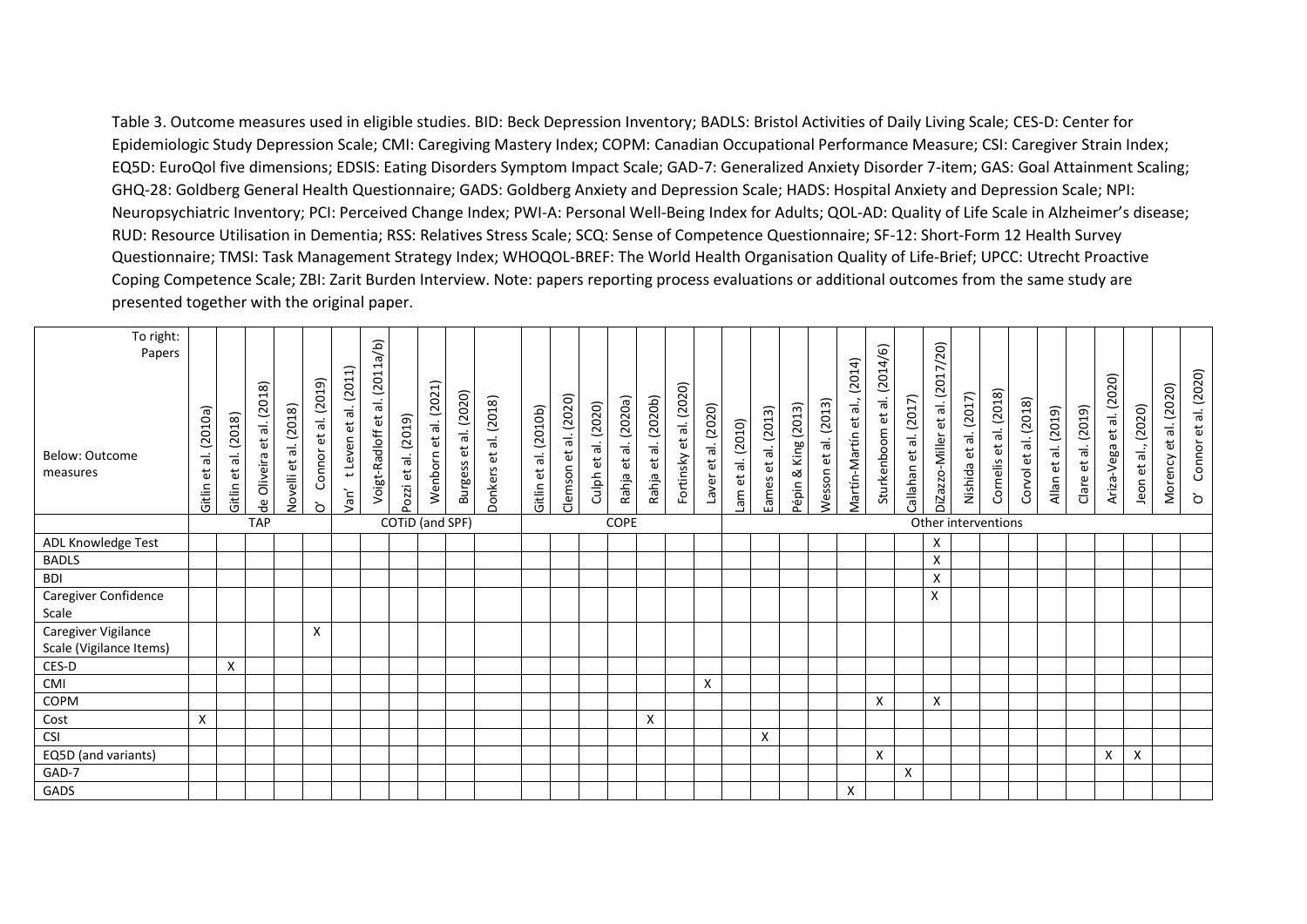| To right:<br>Papers                  |                                                                  |                           |                           |                       |                           |                               | al. (2011a/b)    |                     |                       |                       |                       |                       |                       |                     |                      |                           |                         |                           |                    |                     |                     |                      |                       |                             |                        |                                 |                       |                        |                      |                     |                     |                          |                     |                       |                                         |
|--------------------------------------|------------------------------------------------------------------|---------------------------|---------------------------|-----------------------|---------------------------|-------------------------------|------------------|---------------------|-----------------------|-----------------------|-----------------------|-----------------------|-----------------------|---------------------|----------------------|---------------------------|-------------------------|---------------------------|--------------------|---------------------|---------------------|----------------------|-----------------------|-----------------------------|------------------------|---------------------------------|-----------------------|------------------------|----------------------|---------------------|---------------------|--------------------------|---------------------|-----------------------|-----------------------------------------|
|                                      |                                                                  |                           |                           |                       |                           |                               |                  |                     |                       |                       |                       |                       |                       |                     |                      |                           |                         |                           |                    |                     |                     |                      | (2014)                |                             |                        |                                 |                       |                        |                      |                     |                     |                          |                     |                       |                                         |
| Below: Outcome<br>measures           | (2010a)<br>$\overline{\overline{\sigma}}$<br>$\vec{e}$<br>Gitlin | et al. (2018)<br>Gitlin   | de Oliveira et al. (2018) | Novelli et al. (2018) | Connor et al. (2019)<br>ò | t Leven et al. (2011)<br>Van' | Voigt-Radloff et | Pozzi et al. (2019) | Wenborn et al. (2021) | Burgess et al. (2020) | Donkers et al. (2018) | Gitlin et al. (2010b) | Clemson et al. (2020) | Culph et al. (2020) | Rahja et al. (2020a) | al. (2020b)<br>Rahja et a | Fortinsky et al. (2020) | Laver et al. (2020)       | Lam et al. (2010)  | Eames et al. (2013) | Pépin & King (2013) | Wesson et al. (2013) | Martín-Martín et al., | Sturkenboom et al. (2014/6) | Callahan et al. (2017) | DiZazzo-Miller et al. (2017/20) | Nishida et al. (2017) | Cornelis et al. (2018) | Corvol et al. (2018) | Allan et al. (2019) | Clare et al. (2019) | Ariza-Vega et al. (2020) | Jeon et al., (2020) | Morency et al. (2020) | Connor et al. (2020)<br>$\rm \grave{o}$ |
| GAS                                  |                                                                  |                           |                           |                       |                           |                               |                  |                     |                       |                       |                       |                       |                       |                     |                      |                           |                         |                           |                    |                     |                     |                      |                       |                             |                        |                                 |                       |                        |                      | X                   |                     |                          |                     |                       |                                         |
| <b>GHQ-28</b>                        |                                                                  |                           |                           |                       |                           |                               |                  |                     |                       |                       |                       |                       |                       |                     |                      |                           |                         |                           |                    |                     |                     |                      | $\mathsf{X}$          |                             |                        |                                 |                       |                        |                      |                     |                     |                          |                     |                       |                                         |
| <b>HADS</b>                          |                                                                  |                           |                           |                       |                           |                               |                  |                     | X                     |                       |                       |                       |                       |                     |                      |                           |                         |                           |                    |                     |                     |                      |                       | Χ                           |                        |                                 |                       |                        |                      |                     |                     |                          |                     |                       |                                         |
| Investigator-developed<br>measure(s) |                                                                  |                           |                           |                       |                           |                               |                  |                     |                       |                       |                       | X                     | X                     |                     | X                    |                           | X                       | X                         |                    | X                   | X                   |                      |                       |                             |                        |                                 |                       |                        |                      |                     |                     | X                        |                     | X                     |                                         |
| Knowledge of Stroke<br>Questionnaire |                                                                  |                           |                           |                       |                           |                               |                  |                     |                       |                       |                       |                       |                       |                     |                      |                           |                         |                           |                    | X                   |                     |                      |                       |                             |                        |                                 |                       |                        |                      |                     |                     |                          |                     |                       |                                         |
| <b>NPI</b>                           |                                                                  |                           |                           | X                     |                           |                               |                  |                     |                       |                       |                       |                       |                       |                     |                      |                           |                         |                           |                    |                     |                     |                      |                       |                             |                        |                                 |                       |                        |                      |                     |                     |                          |                     |                       |                                         |
| NPI-C (Clinician-                    |                                                                  | $\boldsymbol{\mathsf{X}}$ |                           |                       |                           |                               |                  |                     |                       |                       |                       |                       |                       |                     |                      |                           | X                       |                           |                    |                     |                     |                      |                       |                             |                        |                                 |                       |                        |                      |                     |                     |                          |                     |                       |                                         |
| completed)                           |                                                                  |                           |                           |                       |                           |                               |                  |                     |                       |                       |                       |                       |                       |                     |                      |                           |                         |                           |                    |                     |                     |                      |                       |                             |                        |                                 |                       |                        |                      |                     |                     |                          |                     |                       |                                         |
| PCI                                  |                                                                  |                           |                           |                       |                           |                               |                  |                     |                       |                       |                       | X                     | X                     |                     |                      |                           | X                       | $\boldsymbol{\mathsf{X}}$ |                    |                     |                     |                      |                       |                             |                        |                                 |                       |                        |                      |                     |                     |                          |                     |                       |                                         |
| PWI-A                                |                                                                  |                           |                           |                       |                           |                               |                  |                     |                       |                       |                       |                       |                       |                     |                      |                           |                         |                           | $\pmb{\mathsf{X}}$ |                     |                     |                      |                       |                             |                        |                                 |                       |                        |                      |                     |                     |                          |                     |                       |                                         |
| QOL-AD                               |                                                                  |                           |                           |                       |                           |                               |                  | X                   |                       |                       |                       |                       |                       |                     |                      |                           |                         |                           |                    |                     |                     |                      |                       |                             |                        |                                 |                       |                        |                      |                     |                     |                          |                     |                       |                                         |
| Qualitative data                     |                                                                  |                           |                           |                       | X                         |                               |                  |                     |                       | X                     | X                     |                       |                       |                     | X                    |                           |                         |                           |                    |                     |                     |                      |                       |                             |                        |                                 |                       |                        | X                    |                     | X                   |                          | X                   | X                     | $\mathsf{X}$                            |
| Quality of Life Scale                |                                                                  |                           |                           | X                     |                           |                               |                  |                     |                       |                       |                       |                       |                       |                     |                      |                           |                         |                           |                    |                     |                     |                      |                       |                             |                        |                                 |                       |                        |                      |                     |                     |                          |                     |                       |                                         |
| <b>RUD</b>                           |                                                                  |                           |                           |                       |                           |                               | $\pmb{\times}$   |                     |                       |                       |                       |                       |                       |                     |                      |                           |                         |                           |                    |                     |                     |                      |                       |                             |                        |                                 |                       |                        |                      |                     |                     |                          |                     |                       |                                         |
| <b>RSS</b>                           |                                                                  |                           |                           |                       |                           |                               |                  |                     |                       |                       |                       |                       |                       |                     |                      |                           |                         |                           |                    |                     |                     |                      |                       |                             |                        |                                 |                       |                        |                      |                     | X                   |                          |                     |                       |                                         |
| scq                                  |                                                                  |                           |                           |                       |                           |                               | X                | X                   | X                     |                       |                       |                       |                       |                     |                      |                           |                         |                           |                    |                     |                     |                      |                       |                             |                        |                                 |                       |                        |                      |                     |                     |                          |                     |                       |                                         |
| $SF-12$                              |                                                                  |                           |                           |                       |                           |                               | Χ                | X                   |                       |                       |                       |                       |                       |                     |                      |                           |                         |                           |                    |                     |                     |                      |                       |                             |                        |                                 |                       |                        |                      |                     |                     |                          |                     |                       |                                         |
| <b>TMSI</b>                          |                                                                  |                           |                           |                       |                           |                               |                  |                     |                       |                       |                       |                       |                       |                     |                      |                           |                         |                           |                    |                     |                     | $\pmb{\mathsf{X}}$   |                       |                             |                        |                                 |                       |                        |                      |                     |                     |                          |                     |                       |                                         |
| The Brief COPE<br><b>EDSIS</b>       |                                                                  |                           |                           |                       |                           |                               |                  |                     |                       |                       |                       |                       |                       |                     |                      |                           |                         |                           |                    |                     | X                   |                      |                       |                             |                        |                                 |                       |                        |                      |                     |                     |                          |                     |                       |                                         |
| WHOQOL-BREF                          |                                                                  |                           |                           |                       |                           |                               |                  |                     |                       |                       |                       |                       |                       |                     |                      |                           |                         |                           |                    |                     |                     |                      |                       |                             |                        | X                               |                       |                        |                      |                     | X                   |                          |                     |                       |                                         |
| <b>UPCC</b>                          |                                                                  |                           |                           |                       |                           |                               |                  |                     |                       |                       |                       |                       |                       |                     |                      |                           |                         |                           |                    |                     |                     |                      |                       | X                           |                        |                                 |                       |                        |                      |                     |                     |                          |                     |                       |                                         |
| ZBI                                  |                                                                  | $\pmb{\mathsf{X}}$        | $\pmb{\mathsf{X}}$        | $\pmb{\mathsf{X}}$    |                           |                               |                  | $\pmb{\mathsf{X}}$  |                       |                       |                       |                       |                       |                     |                      |                           |                         |                           | $\pmb{\mathsf{X}}$ |                     |                     | $\pmb{\mathsf{X}}$   |                       | $\pmb{\times}$              |                        |                                 | $\mathsf{X}^-$        | $\pmb{\times}$         |                      | $\pmb{\mathsf{X}}$  |                     |                          | Χ                   |                       |                                         |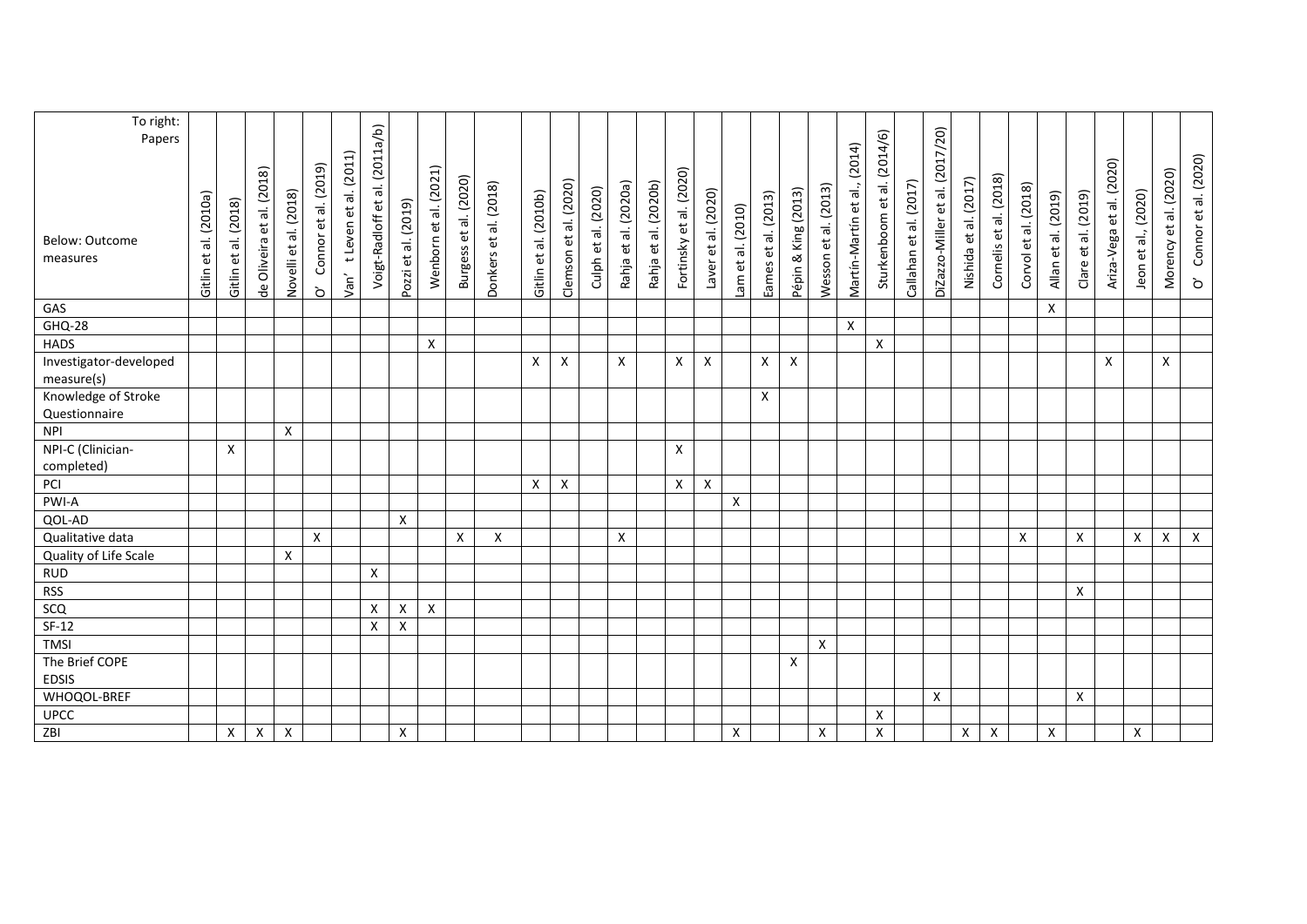### **APPENDIX 1**

### **Inclusion criteria**

| <b>Inclusion criteria</b>                                                     | <b>Rationale</b>                                                                                                   |
|-------------------------------------------------------------------------------|--------------------------------------------------------------------------------------------------------------------|
|                                                                               |                                                                                                                    |
| Papers relating to interventions that                                         | The review is intended to focus on interventions for                                                               |
| target carers specifically (or if for                                         | carers and their effect on the carer themselves                                                                    |
| patient-carer dyads, independently<br>evaluate the effect of the intervention |                                                                                                                    |
| on the carer)                                                                 |                                                                                                                    |
| Papers/studies that relate to adult                                           | Interventions primarily targeting a) adult carers for                                                              |
| carers supporting adult patients                                              | children and b) young carers necessitate separate                                                                  |
|                                                                               | reviews. Potential areas for intervention and how                                                                  |
|                                                                               | interventions are conducted are likely to vary                                                                     |
|                                                                               | considerably between these groups                                                                                  |
| Papers including interventions where                                          | This review aims to provide information to show how                                                                |
| outcomes were measured                                                        | outcomes were measured or identified and the efficacy of                                                           |
| (quantitative) or identified (qualitative)                                    | the interventions examined                                                                                         |
| Interventions that involve occupational                                       | The purpose of the review is to identify interventions led                                                         |
| therapists                                                                    | by occupational therapists or including a defined                                                                  |
|                                                                               | occupational therapy component in order to inform future                                                           |
|                                                                               | practice                                                                                                           |
| Editorials, opinion pieces, case studies                                      | The review will exclude lower quality evidence to increase                                                         |
| and non-empirical material<br>Interventions for informal/unpaid               | the strength of the findings<br>The focus of the review is informal carers. The needs -                            |
| carers                                                                        | and potential interventions to address these needs - are                                                           |
|                                                                               | likely to differ between informal carers and paid care staff                                                       |
|                                                                               | due to differences in their caring roles and their                                                                 |
|                                                                               | relationship to the patient                                                                                        |
| English language only                                                         | Papers will be in English only due to constraints in time                                                          |
|                                                                               | (the PI also holds a part time clinical role as an OT) and                                                         |
|                                                                               | to ensure the effective use of resources                                                                           |
| Empirical research papers (qualitative,                                       | The review aims to be as comprehensive as possible                                                                 |
| quantitative and mixed method                                                 |                                                                                                                    |
| studies)                                                                      |                                                                                                                    |
| Papers from 2010-present                                                      | This review aims to cover contemporary research to                                                                 |
|                                                                               | ensure its relevance to current practitioners/those                                                                |
|                                                                               | involved with occupational therapy services. Furthermore,<br>any recent changes to national healthcare policies in |
|                                                                               | relation to how healthcare professionals support informal                                                          |
|                                                                               | carers are more likely to be reflected in research from this                                                       |
|                                                                               | period.                                                                                                            |
|                                                                               |                                                                                                                    |

This review aims to establish:

a) the extent to which occupational therapists are involved in interventions targeting adult informal carers as described within research literature

b) the quality of research evidence that has been produced relating to these interventions

c) the nature and breadth of these interventions

d) information relating to the efficacy of these interventions reported within the literature.

The review aims to focus primarily on interventions led or delivered by occupational therapists. However, it is acknowledged that occupational therapists often work as part of a multi-disciplinary approach. As such, papers that included a distinct intervention by an occupational therapist within a wider group of professionals were also considered as long as the contribution of the therapist was clearly defined and directly involving carers. For example, a study examining a multidisciplinary intervention for carer-patient dyads was excluded if the occupational therapy element only involved the patient. There was no specific threshold for intensity/frequency of therapeutic input by occupational therapists required in multidisciplinary studies for inclusion but occupational therapists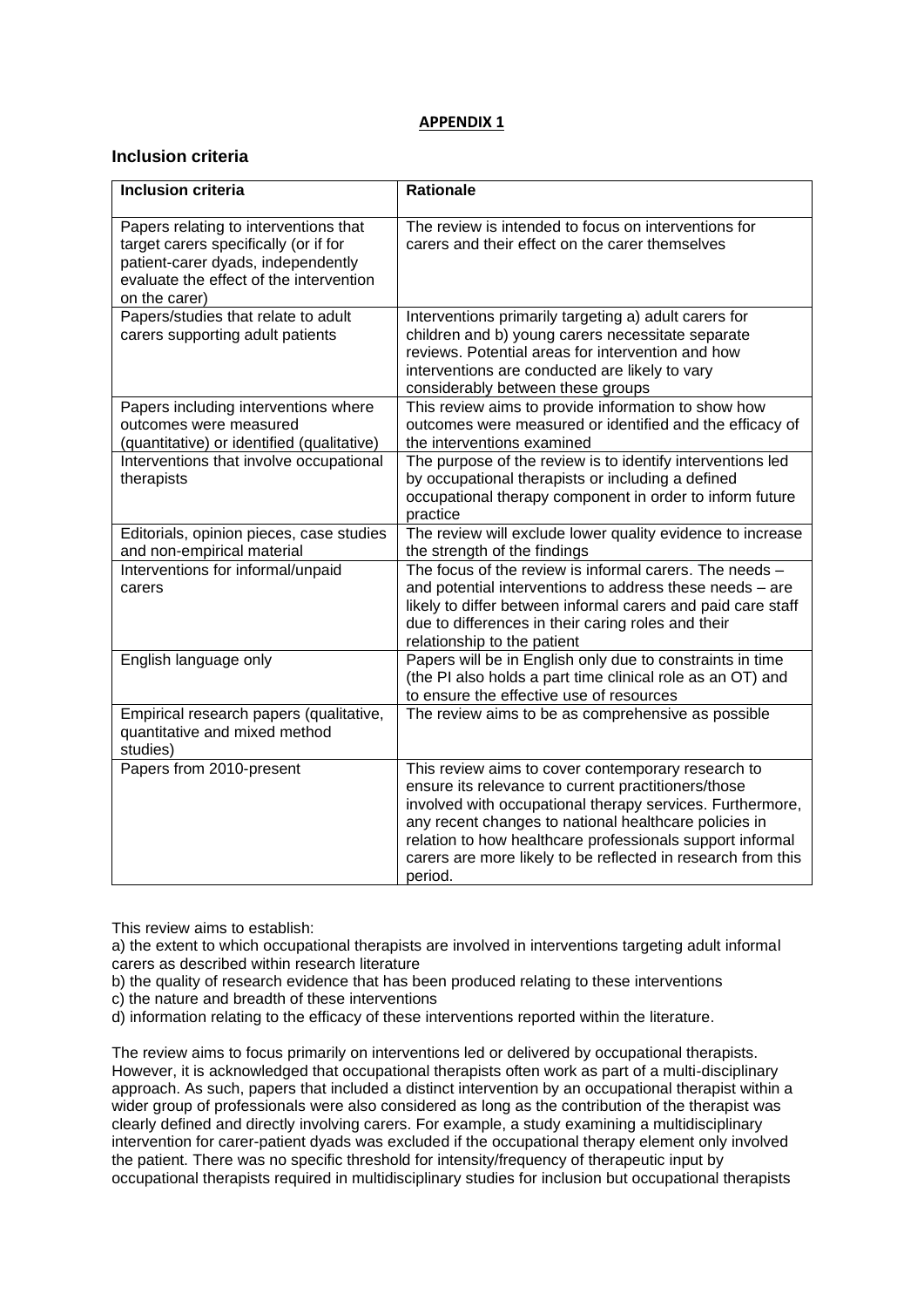had to be delivering a component specifically targeting carers and their role within this intervention had to be considered clear. Studies where carers were included solely to facilitate improved outcomes for the patient (for example, assisting patients to complete an exercise/rehabilitation programme) without clear incorporation of a well-defined component designed to address carer-specific needs were not considered; the review aims to provide insight into the contribution of occupational therapists to carer-specific support (though it is acknowledged that carers may find participation in such programmes supportive through improvement of patient wellbeing and/or independence).

For further detail, please see the **PICOTS** below:

**P (Population):** Adult informal carers for adult patients (18+ years of age)

**I (Intervention):** Occupational therapy interventions developed to improve outcomes for/wellbeing of informal carers

**C (Comparator):** Standard care (where comparator present)

**O (Outcomes):** Any outcome measure used to demonstrate the efficacy/effect of the intervention including measures of quality of life, health (physical or psychological, e.g. measures of anxiety, depression, physical disability), carer-specific outcomes (e.g. carer strain or burden), process or outcome data related to the delivery of the intervention or the experience of the occupational therapist delivering it (e.g. staffing implications, views of the therapist in relation to delivering the intervention). Both quantitative and qualitative data will be included

**T (Time):** Interventions of any length will be considered

**S (Study Design):** Qualitative or quantitative empirical research

### **Search terms used in database searching**

| <b>Search terms</b>                                                                                  |     |                                            |
|------------------------------------------------------------------------------------------------------|-----|--------------------------------------------|
| Profession                                                                                           |     | Population                                 |
|                                                                                                      |     | 'OR' between terms                         |
| (IN TITLE OR ABSTRACT)                                                                               |     | (IN TITLE OR ABSTRACT)                     |
|                                                                                                      |     | Carer* (allows carers)                     |
| Occupational therap*                                                                                 |     | Caregiver* (allows caregivers)             |
| (Allows occupational therapy,                                                                        | AND | Supporter* (allows supporters)             |
| occupational therapist, occupational                                                                 |     | Informal                                   |
| therapists)                                                                                          |     | Famil* (allows family, families, familial) |
|                                                                                                      |     | Lay* (allows layman, laymen)               |
|                                                                                                      |     | Spous* (allows spouses, spousal)           |
| Expanders: similar terms *                                                                           |     |                                            |
| Limiters: 2010-2021, English language, adult carers for adult patients only, interventions delivered |     |                                            |

by occupational therapists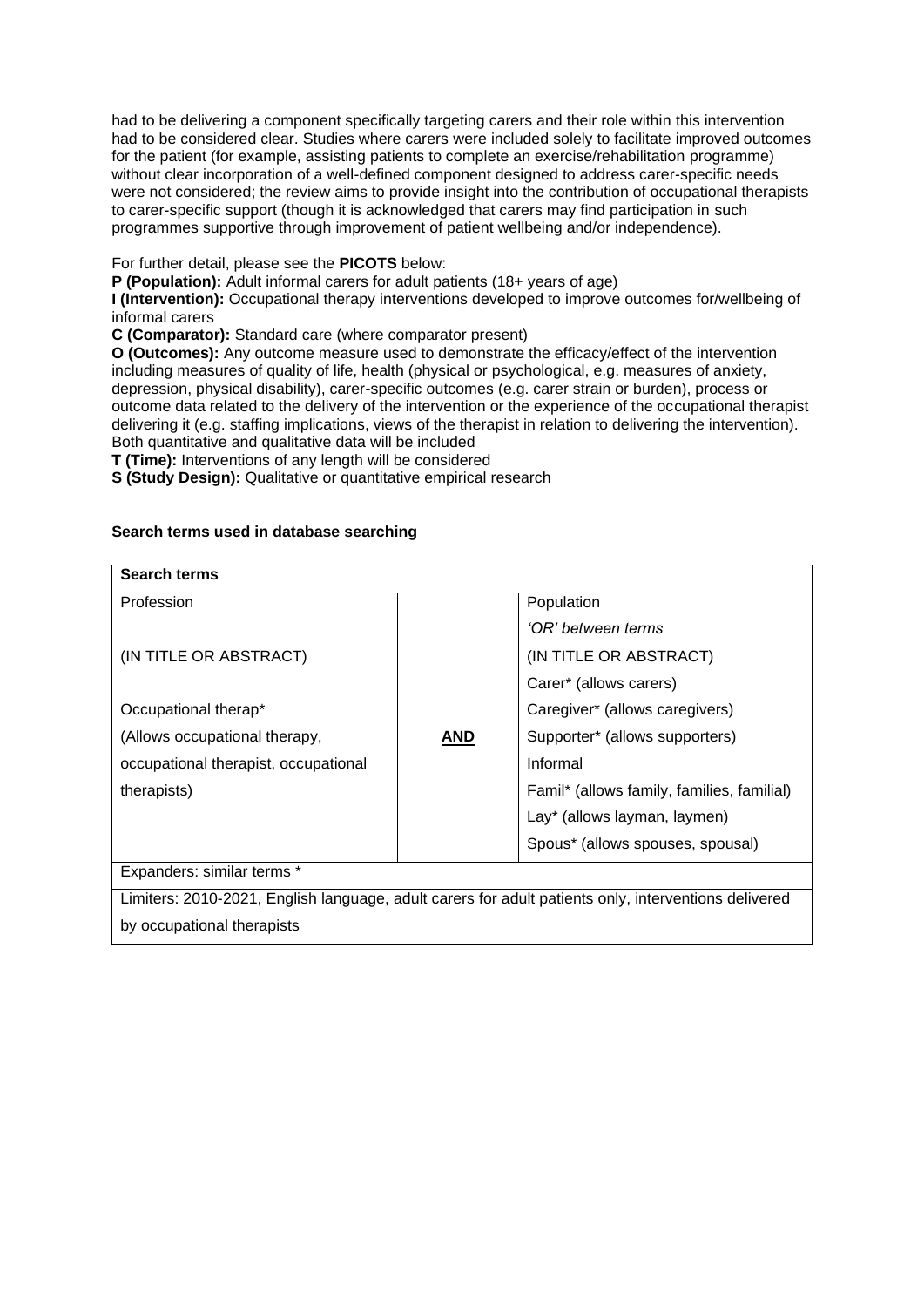# **APPENDIX 2**

Table A: Summary of quality appraisal using CASP tool for qualitative studies.

| Selected   | Was there | Is a         | Was the     | Was the     | Was the data   | Has the    | Have ethical   | Was the      | Is there a | Appraisal summary                             |
|------------|-----------|--------------|-------------|-------------|----------------|------------|----------------|--------------|------------|-----------------------------------------------|
| articles   | a clear   | qualitative  | research    | recruitment | collected in a | relations  | issues been    | data         | clear      |                                               |
|            | statement | methodology  | design      | strategy    | way that       | hip        | taken into     | analysis     | stateme    |                                               |
|            | of the    | appropriate? | appropriate | appropriate | addressed      | between    | consideration? | sufficiently | nt of      |                                               |
|            | aims of   |              | to address  | to the aims | the research   | research   |                | rigorous?    | findings?  |                                               |
|            | the       |              | the aims of | of the      | issue?         | er and     |                |              |            |                                               |
|            | research? |              | the         | research?   |                | participa  |                |              |            |                                               |
|            |           |              | research?   |             |                | nts been   |                |              |            |                                               |
|            |           |              |             |             |                | adequat    |                |              |            |                                               |
|            |           |              |             |             |                | ely        |                |              |            |                                               |
|            |           |              |             |             |                | consider   |                |              |            |                                               |
|            |           |              |             |             |                | ed?        |                |              |            |                                               |
| Van't      | Yes       | Yes          | Yes         | Yes         | Yes            | Can't tell | Can't tell     | Yes          | Yes        | Data saturation, ethical approval/issues and  |
| Leven et   |           |              |             |             |                |            |                |              |            | examination of the researcher's own role      |
| al. (2011) |           |              |             |             |                |            |                |              |            | not discussed. However, design appropriate    |
|            |           |              |             |             |                |            |                |              |            | for aims, findings clear and paper valuable   |
|            |           |              |             |             |                |            |                |              |            | re: insight into study implementation.        |
| Burgess et | Yes       | Yes          | Yes         | Yes         | Yes            | Yes        | Yes            | Yes          | Yes        | Well-designed and well-reported qualitative   |
| al. (2020) |           |              |             |             |                |            |                |              |            | paper.                                        |
| Rahja et   | Yes       | Yes          | Yes         | Yes         | Yes            | Can't tell | Yes            | Yes          | Yes        | Data saturation and examination of the        |
| al. (2020) |           |              |             |             |                |            |                |              |            | researcher's own role not discussed.          |
|            |           |              |             |             |                |            |                |              |            | However, design appropriate for aims,         |
|            |           |              |             |             |                |            |                |              |            | findings clear and paper valuable re: insight |
|            |           |              |             |             |                |            |                |              |            | into intervention participation.              |
| Corvol et  | Yes       | Yes          | Yes         | Yes         | Yes            | Can't tell | Yes            | Yes          | Yes        | Examination of the researcher's own role      |
| al. (2018) |           |              |             |             |                |            |                |              |            | not discussed in detail. May have benefitted  |
|            |           |              |             |             |                |            |                |              |            | from additional reporting re: data analysis.  |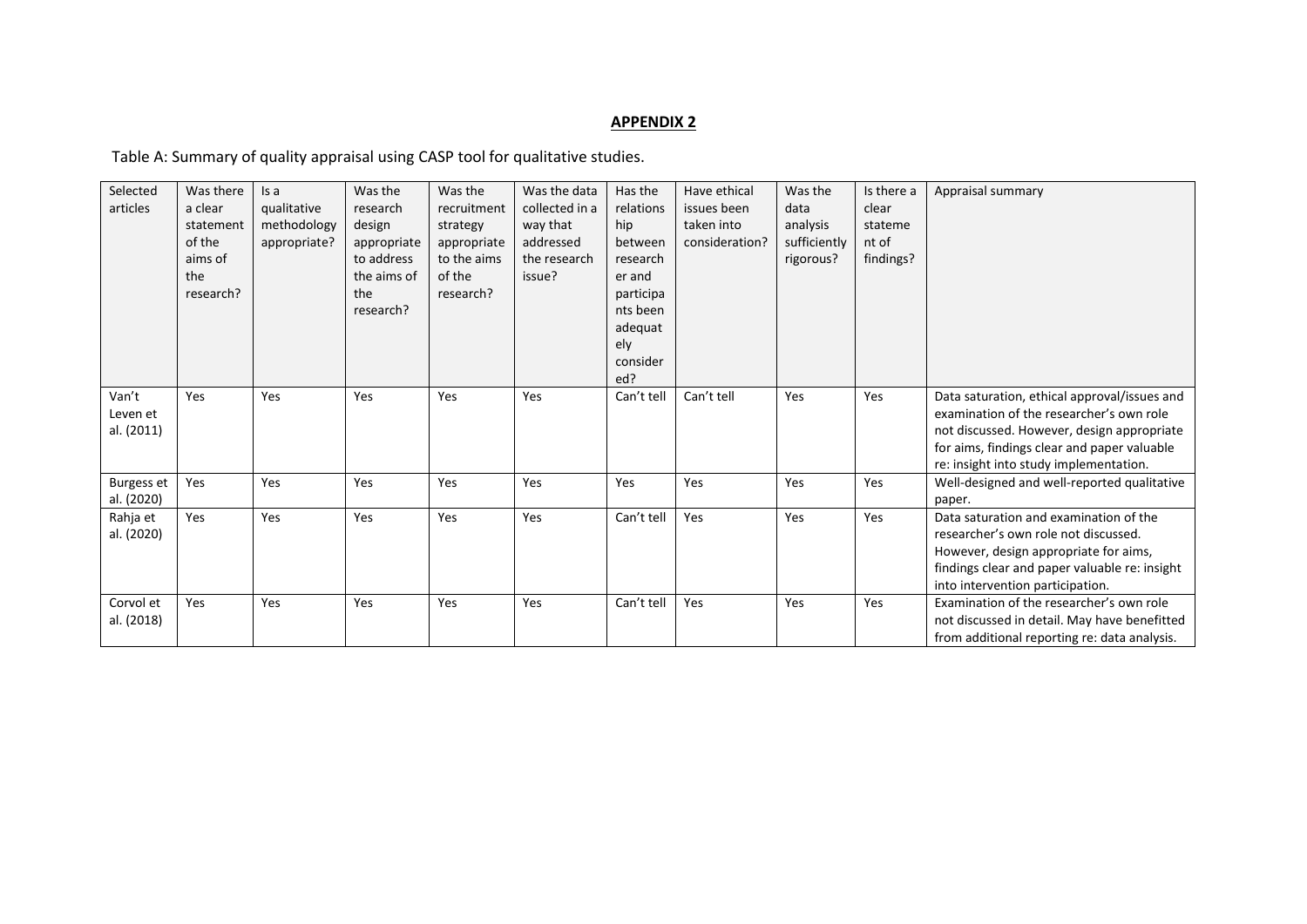| Selected<br>articles                               | Did the<br>study<br>address a<br>clearly<br>focused<br>research<br>question? | Was the<br>assignment<br>of<br>participants<br>to<br>interventions<br>randomised? | Were all<br>participant<br>s who<br>entered the<br>study<br>accounted<br>for at its<br>conclusion? | Blinding $-$<br>were<br>participants<br>(P),<br>investigator<br>s (I) and<br>assessors<br>(A)<br>blinded? | Were study<br>groups<br>similar at the<br>start of the<br>RCT?<br>(Carers) | Apart<br>from the<br>interven<br>tion,<br>were<br>each<br>group<br>treated<br>equally? | Were the<br>effects of the<br>intervention<br>reported<br>comprehensiv<br>elv? | Was the<br>precision<br>of the<br>estimate<br>of the<br>interventi<br>on/treatm<br>ent effect<br>reported? | Do<br>benefits of<br>the<br>interventio<br>n outweigh<br>the harms/<br>costs?<br>(Carers)      | Appraisal summary/comments                                                                                                                                                                                                                                                                                                                                                                                    |
|----------------------------------------------------|------------------------------------------------------------------------------|-----------------------------------------------------------------------------------|----------------------------------------------------------------------------------------------------|-----------------------------------------------------------------------------------------------------------|----------------------------------------------------------------------------|----------------------------------------------------------------------------------------|--------------------------------------------------------------------------------|------------------------------------------------------------------------------------------------------------|------------------------------------------------------------------------------------------------|---------------------------------------------------------------------------------------------------------------------------------------------------------------------------------------------------------------------------------------------------------------------------------------------------------------------------------------------------------------------------------------------------------------|
|                                                    | Randomised controlled trials                                                 |                                                                                   |                                                                                                    |                                                                                                           |                                                                            |                                                                                        |                                                                                |                                                                                                            |                                                                                                |                                                                                                                                                                                                                                                                                                                                                                                                               |
| Callahan<br>et al.<br>(2017)                       | Yes                                                                          | Yes                                                                               | Yes                                                                                                | $P - No$<br>$I - No$<br>A - Yes                                                                           | Yes                                                                        | Yes                                                                                    | Yes (Though<br>difficult<br>initially to<br>separate out<br>carer<br>outcomes) | Yes                                                                                                        | No<br>particular<br>benefit or<br>harm<br>found                                                | Cannot discount possible bias as single-<br>blind. Intervention was vs. TAU. Had to<br>use study protocol to clarify carer<br>outcome measures.                                                                                                                                                                                                                                                               |
| Clare et<br>al. (2019)                             | Yes                                                                          | Yes                                                                               | Yes                                                                                                | $P - No$<br>$I - No$<br>A - Yes                                                                           | Yes                                                                        | Yes                                                                                    | Yes                                                                            | Yes                                                                                                        | Quantitativ<br>e data<br>demonstra<br>ted no<br>benefit;<br>qualitative<br>suggests<br>helpful | Intervention was vs. TAU. Cannot discount<br>possible bias as single-blind. For primary<br>outcomes, patient and carer report was<br>accompanied by therapist report of goal<br>attainment.                                                                                                                                                                                                                   |
| DiZazzo-<br>Miller et<br>al.<br>(2017)/(2)<br>020) | Yes                                                                          | Yes                                                                               | No attrition<br>reported                                                                           | $P - No$<br>$I - No$<br>A - Unclear                                                                       | Some group<br>differences<br>re: gender<br>ratio and<br>age.               | $Yes -$<br>interven<br>tion<br>later<br>repeater<br>for<br>control<br>group            | Yes                                                                            | Yes                                                                                                        | No harm<br>found;<br>evidence<br>of gains to<br>QoL and<br>knowledge                           | Unclear reporting re: who gathered<br>outcome data. If this was the<br>interventionists, they would not have<br>been blinded to group allocation. Small<br>sample sizes, researchers justify by stating<br>sample size decision made using a power<br>analysis calculated using data from their<br>feasibility study. Combined with 2020<br>paper which reports a further outcome<br>from the original study. |
| Donkers<br>et al.<br>(2018)                        | Yes                                                                          | Yes                                                                               | N/A - Trial<br>not<br>completed                                                                    | $P - No$<br>$I - No$<br>A - Yes                                                                           | Yes (until<br>trial ended<br>prematurely)                                  | Yes                                                                                    | Yes                                                                            | Yes                                                                                                        | Trial<br>incomplete<br>. No harms<br>apparent                                                  | Trial did not complete - paper largely<br>describes process evaluation. Utilised<br>protocol to supplement this where<br>methodology not fully reported in main                                                                                                                                                                                                                                               |

Table B: Summary of quality appraisal using CASP tool for randomised controlled trials (RCTs).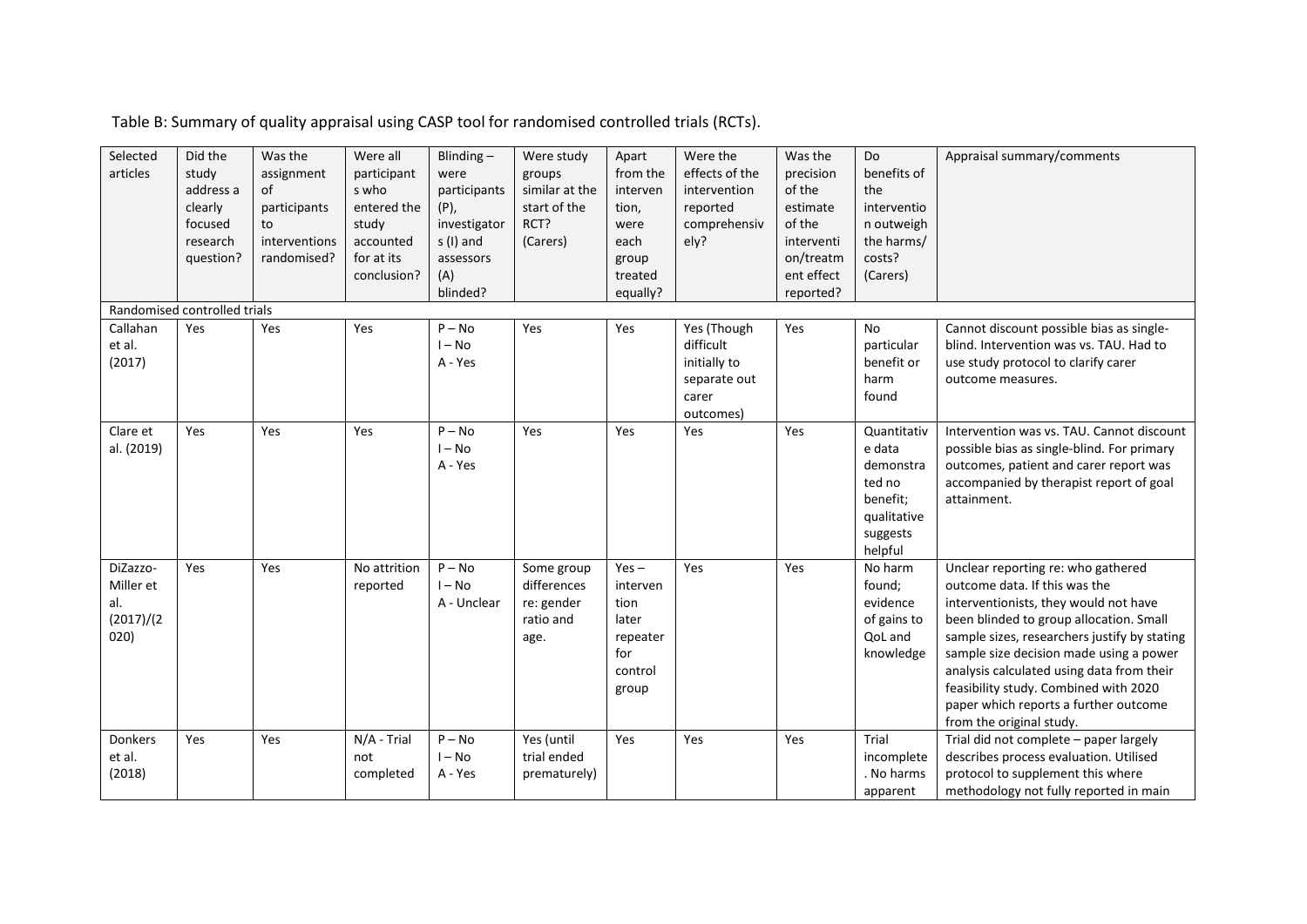| Selected<br>articles          | Did the<br>study<br>address a<br>clearly<br>focused<br>research<br>question? | Was the<br>assignment<br>of<br>participants<br>to<br>interventions<br>randomised? | Were all<br>participant<br>s who<br>entered the<br>study<br>accounted<br>for at its<br>conclusion? | Blinding $-$<br>were<br>participants<br>$(P)$ ,<br>investigator<br>s (I) and<br>assessors<br>(A)<br>blinded? | Were study<br>groups<br>similar at the<br>start of the<br>RCT?<br>(Carers)                                                           | Apart<br>from the<br>interven<br>tion,<br>were<br>each<br>group<br>treated<br>equally?                 | Were the<br>effects of the<br>intervention<br>reported<br>comprehensiv<br>ely? | Was the<br>precision<br>of the<br>estimate<br>of the<br>interventi<br>on/treatm<br>ent effect<br>reported? | Do<br>benefits of<br>the<br>interventio<br>n outweigh<br>the harms/<br>costs?<br>(Carers)                            | Appraisal summary/comments<br>paper (provided as additional file).<br>Intended to be intervention vs. TAU, then                                                                                                              |
|-------------------------------|------------------------------------------------------------------------------|-----------------------------------------------------------------------------------|----------------------------------------------------------------------------------------------------|--------------------------------------------------------------------------------------------------------------|--------------------------------------------------------------------------------------------------------------------------------------|--------------------------------------------------------------------------------------------------------|--------------------------------------------------------------------------------|------------------------------------------------------------------------------------------------------------|----------------------------------------------------------------------------------------------------------------------|------------------------------------------------------------------------------------------------------------------------------------------------------------------------------------------------------------------------------|
|                               |                                                                              |                                                                                   |                                                                                                    |                                                                                                              |                                                                                                                                      |                                                                                                        |                                                                                |                                                                                                            |                                                                                                                      | control group to receive intervention after<br>last assessment.                                                                                                                                                              |
| Eames et<br>al. (2013)        | Yes                                                                          | Yes                                                                               | Yes                                                                                                | $P - No$<br>$I - No$<br>A - Yes                                                                              | Largely,<br>intervention<br>group<br>slightly<br>younger on<br>average                                                               | Yes                                                                                                    | Yes                                                                            | Yes                                                                                                        | <b>No</b><br>particular<br>benefit or<br>harm<br>found                                                               | Intervention was vs. TAU. Cannot discount<br>possible bias as single-blind. Some<br>positive outcomes for patients, but no<br>particular significant outcomes for carers<br>(burden only carer-specific outcome<br>measure). |
| Fortinsky<br>et al.<br>(2020) | Yes                                                                          | $\overline{Can'}$ t tell -<br>(randomised<br>but method<br>unclear)               | Yes<br>(modified<br>intent to<br>treat<br>analysis<br>used)                                        | $P - No$<br>$I - No$<br>A - Yes                                                                              | Unclear -<br>more female<br>carers in<br>intervention<br>group;<br>higher levels<br>of depressive<br>symptoms in<br>control<br>group | Mostly-<br>effect of<br>care<br>manager<br>s using<br><b>COPE</b><br>prescript<br>ions<br>unknow<br>n? | Yes                                                                            | Yes                                                                                                        | Small but<br>significant<br>benefits;<br>however<br>any<br>adverse<br>effects (if<br>any) not<br>clearly<br>reported | Intervention compared to treatment as<br>usual. Majority of outcomes relied on<br>patient/carer report (and may have<br>introduced bias). Cannot discount<br>possible bias as single-blind.                                  |
| Gitlin et<br>al. (2010)       | Yes                                                                          | Yes                                                                               | Yes                                                                                                | $P -$ Unclear<br>(unlikely?)<br>$I - No$<br>A - Yes                                                          | Unclear                                                                                                                              | Yes                                                                                                    | Yes                                                                            | Yes                                                                                                        | Small<br>benefit but<br>no adverse<br>effects                                                                        | Cannot discount possible bias as single-<br>blind. Majority of outcomes relied on<br>carer report (and may have introduced<br>bias). Control group intervention used.                                                        |
| Gitlin et<br>al. (2018)       | Yes                                                                          | Can't tell                                                                        | Yes                                                                                                | $P - No$<br>$I - No$<br>A - Yes                                                                              | Yes                                                                                                                                  | Yes                                                                                                    | Yes                                                                            | Yes                                                                                                        | Yes                                                                                                                  | Cost-effectiveness of COPE has been<br>investigated elsewhere. Cannot discount<br>possible bias as single-blind. Control<br>group intervention used.                                                                         |
| Lam et al.<br>(2010)          | Yes                                                                          | Yes                                                                               | Yes                                                                                                | $P - No$<br>$I - No$<br>A - Yes                                                                              | Smaller<br>control<br>group but                                                                                                      | Control<br>group<br>received                                                                           | Yes                                                                            | Yes                                                                                                        | No harm<br>found;                                                                                                    | May have benefitted from more detailed<br>reporting of what the home visit the<br>control group received consisted of.                                                                                                       |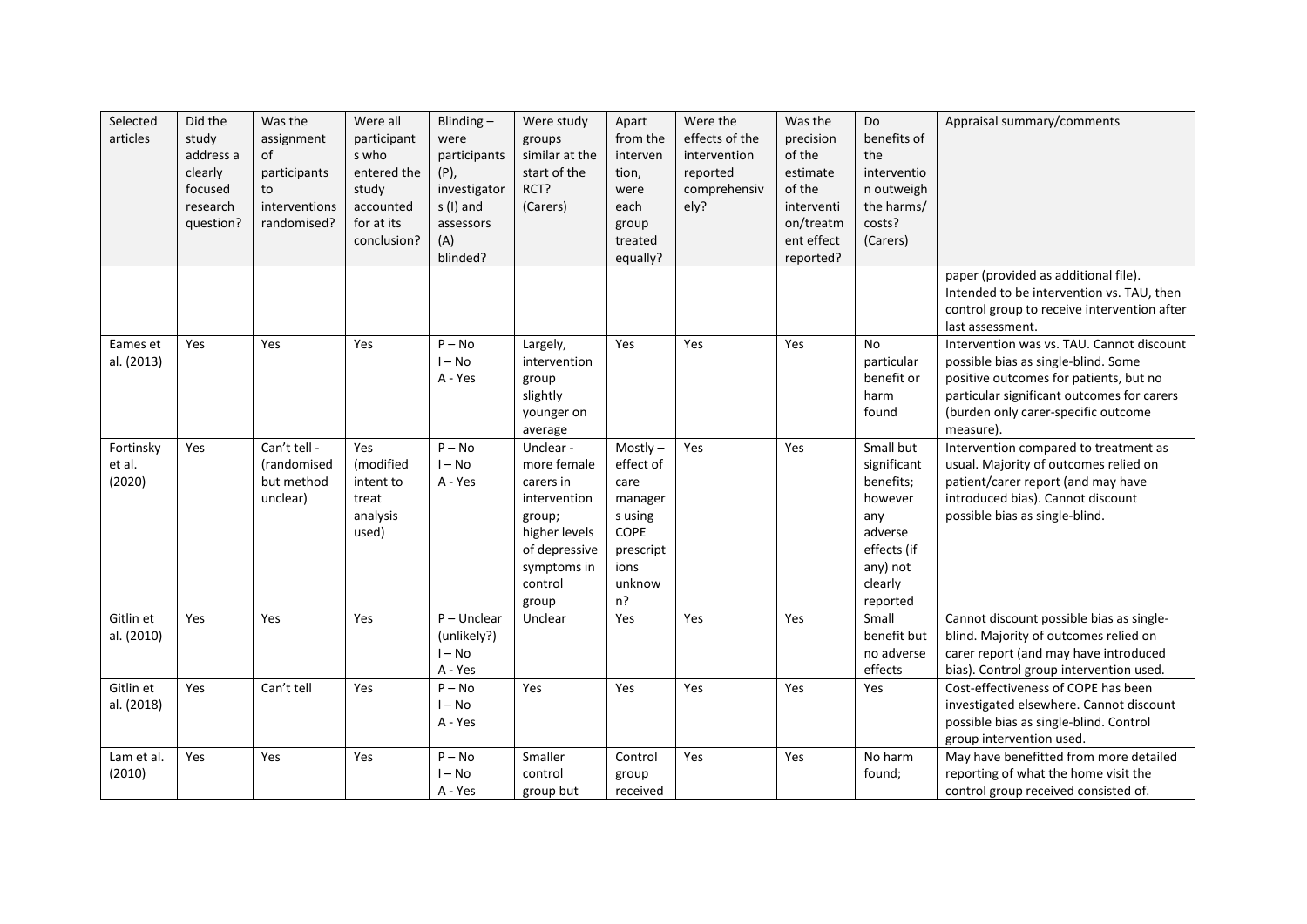| Selected<br>articles                        | Did the<br>study<br>address a<br>clearly<br>focused<br>research<br>question? | Was the<br>assignment<br>of<br>participants<br>to<br>interventions<br>randomised? | Were all<br>participant<br>s who<br>entered the<br>study<br>accounted<br>for at its<br>conclusion? | Blinding $-$<br>were<br>participants<br>$(P)$ ,<br>investigator<br>s (I) and<br>assessors<br>(A) | Were study<br>groups<br>similar at the<br>start of the<br>RCT?<br>(Carers) | Apart<br>from the<br>interven<br>tion,<br>were<br>each<br>group<br>treated             | Were the<br>effects of the<br>intervention<br>reported<br>comprehensiv<br>ely? | Was the<br>precision<br>of the<br>estimate<br>of the<br>interventi<br>on/treatm<br>ent effect | Do<br>benefits of<br>the<br>interventio<br>n outweigh<br>the harms/<br>costs?<br>(Carers) | Appraisal summary/comments                                                                                                                                                                                                                                                                                                                           |
|---------------------------------------------|------------------------------------------------------------------------------|-----------------------------------------------------------------------------------|----------------------------------------------------------------------------------------------------|--------------------------------------------------------------------------------------------------|----------------------------------------------------------------------------|----------------------------------------------------------------------------------------|--------------------------------------------------------------------------------|-----------------------------------------------------------------------------------------------|-------------------------------------------------------------------------------------------|------------------------------------------------------------------------------------------------------------------------------------------------------------------------------------------------------------------------------------------------------------------------------------------------------------------------------------------------------|
|                                             |                                                                              |                                                                                   |                                                                                                    | blinded?                                                                                         | demographic<br>s appear<br>relatively<br>similar                           | equally?<br>one visit<br>for<br>home<br>safety,<br>otherwis<br>e the<br>same           |                                                                                | reported?                                                                                     | minimal<br>benefits                                                                       | Cannot discount possible bias as single-<br>blind. One case manager for 59 dyads for<br>4 months - median number of follow-ups<br>by type are reported but would be<br>interesting to know how long was spent<br>for each and if intensity of intervention<br>was felt to be feasible with only one case<br>manager.                                 |
| Laver et<br>al. (2020)                      | Yes                                                                          | Can't tell<br><i>(randomised)</i><br>but method<br>unclear)                       | Yes (though<br>ITT/imputa<br>tion<br>unclear?)                                                     | $P - No$<br>$I - No$<br>A - Yes                                                                  | Yes-(Small<br>differences<br>re: gender<br>but<br>otherwise<br>similar)    | Yes                                                                                    | Yes                                                                            | Yes                                                                                           | Small<br>benefit but<br>no adverse<br>effects                                             | Trial compared same intervention<br>delivered in two different ways. Majority<br>of outcomes relied on carer report (and<br>may have introduced bias). Cannot<br>discount possible bias as single-blind.                                                                                                                                             |
| Martín-<br>Martín et<br>al. (2014)          | Yes                                                                          | Yes                                                                               | Yes                                                                                                | $P - No$<br>$I - No$<br>A - Yes                                                                  | More men in<br>control<br>group but<br>otherwise<br>similar                | Control<br>group<br>received<br>30<br>minute<br>briefing,<br>otherwis<br>e the<br>same | Yes                                                                            | Yes                                                                                           | No harms<br>found;<br>evidence<br>of benefit                                              | Cannot discount possible bias as single-<br>blind. Note OT was not included within<br>the hospital protocol for hip fracture, so<br>30-minute briefing given to control group<br>is not TAU.                                                                                                                                                         |
| Sturkenbo<br>om et al.<br>(2014)/<br>(2016) | Yes                                                                          | Yes                                                                               | Yes                                                                                                | $P - No$<br>$I - No$<br>A - Yes                                                                  | Yes                                                                        | No OT<br>for<br>control<br>group at<br>all ?is<br>this<br>usual                        | Yes                                                                            | Yes                                                                                           | No harms<br>but<br>minimal<br>improvem<br>ent to<br>carer<br>outcomes                     | Intervention appeared to be vs. TAU but<br>control group was reported to have no<br>occupational therapy during the study<br>period - unclear if this is truly TAU (would<br>community therapy normally see these<br>patients if required? Was this prevented<br>during the study period?) Physical therapy<br>was monitored as a confounding factor |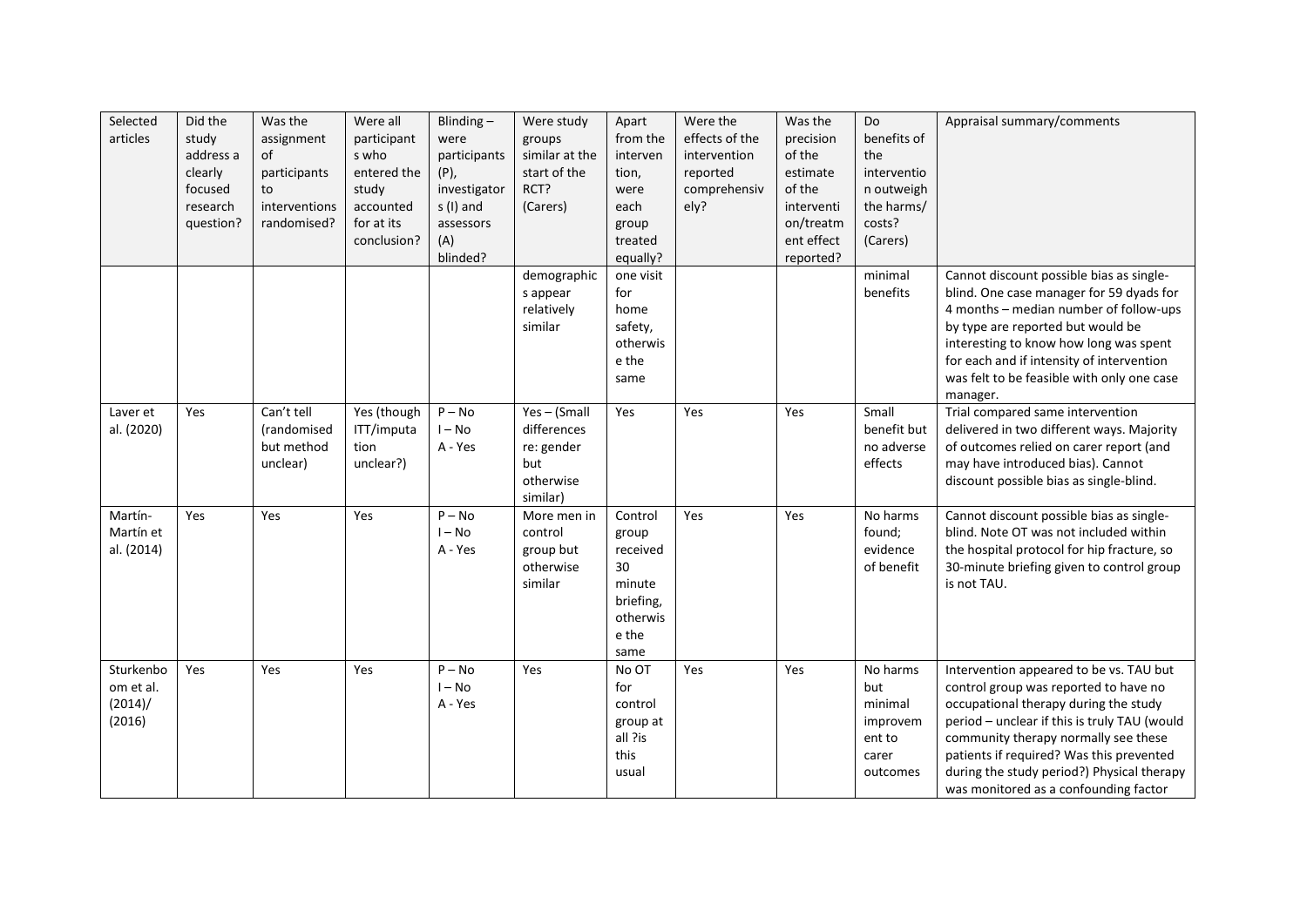| Selected<br>articles                                | Did the<br>study<br>address a<br>clearly<br>focused<br>research<br>question? | Was the<br>assignment<br>of<br>participants<br>to<br>interventions<br>randomised? | Were all<br>participant<br>s who<br>entered the<br>study<br>accounted<br>for at its<br>conclusion?         | $\overline{Blinding}$ –<br>were<br>participants<br>$(P)$ ,<br>investigator<br>s (I) and<br>assessors<br>(A)<br>blinded? | Were study<br>groups<br>similar at the<br>start of the<br>RCT?<br>(Carers)                           | Apart<br>from the<br>interven<br>tion,<br>were<br>each<br>group<br>treated<br>equally? | Were the<br>effects of the<br>intervention<br>reported<br>comprehensiv<br>ely? | Was the<br>precision<br>of the<br>estimate<br>of the<br>interventi<br>on/treatm<br>ent effect<br>reported? | Do<br>benefits of<br>the<br>interventio<br>n outweigh<br>the harms/<br>costs?<br>(Carers) | Appraisal summary/comments                                                                                                                                                                                                                                                                    |
|-----------------------------------------------------|------------------------------------------------------------------------------|-----------------------------------------------------------------------------------|------------------------------------------------------------------------------------------------------------|-------------------------------------------------------------------------------------------------------------------------|------------------------------------------------------------------------------------------------------|----------------------------------------------------------------------------------------|--------------------------------------------------------------------------------|------------------------------------------------------------------------------------------------------------|-------------------------------------------------------------------------------------------|-----------------------------------------------------------------------------------------------------------------------------------------------------------------------------------------------------------------------------------------------------------------------------------------------|
|                                                     |                                                                              |                                                                                   |                                                                                                            |                                                                                                                         |                                                                                                      | treatme<br>nt                                                                          |                                                                                |                                                                                                            |                                                                                           | (as well as levodopa equivalent dose).<br>Cannot discount possible bias as single-<br>blind. Combined with process evaluation<br>paper.                                                                                                                                                       |
| Voigt-<br>Randloff<br>et al.<br>(2011a)/(<br>2011b) | Yes                                                                          | Yes                                                                               | Yes                                                                                                        | $P - No$<br>$I - No$<br>A - Yes                                                                                         | $Yes - except$<br>for financial<br>status                                                            | Yes                                                                                    | Yes                                                                            | Yes (for<br>group<br>mean<br>difference<br>s)                                                              | <b>No</b><br>particular<br>benefit or<br>harm<br>found                                    | Cannot discount possible bias as single-<br>blind. Some measures relied on self-<br>report but did have additional analysis<br>from masked research assistants who<br>assessed recordings of task performance.<br>Control group intervention used.<br>Combined with process evaluation paper. |
| Wenborn<br>et al.<br>(2021)                         | Yes                                                                          | Yes                                                                               | $Yes -$<br>Intention<br>to Treat<br>(ITT) not<br>used but<br>data<br>analysed by<br>treatment<br>allocated | $P - No$<br>$I - No$<br>A - Yes                                                                                         | $Yes - mild$<br>difference in<br>gender ratios<br>between<br>groups but<br>otherwise<br>very similar | Yes                                                                                    | Yes                                                                            | Yes                                                                                                        | No<br>particular<br>benefit or<br>harm<br>found                                           | Cost-effectiveness of COTID-UK has been<br>investigated elsewhere, as has<br>intervention fidelity and qualitative<br>experiences relating to study<br>participation. Intervention compared to<br>treatment as usual (TAU).                                                                   |
| de<br>Oliveira et<br>al. (2018)<br><b>PILOT</b>     | Pilot/feasibility studies<br>Yes                                             | Yes                                                                               | Yes                                                                                                        | $P - No$<br>$I - No$<br>A - Yes                                                                                         | Slightly more<br>males and<br>non-relatives<br>in<br>intervention<br>group                           | Control<br>group<br>received<br>psychoe<br>ducation<br>group<br>sessions               | Yes                                                                            | Yes                                                                                                        | No harms<br>reported,<br>some<br>benefits<br>but small<br>sample<br>size (pilot<br>study) | All outcomes reported from pilot studies<br>must be treated with caution. N=11 in<br>intervention group.                                                                                                                                                                                      |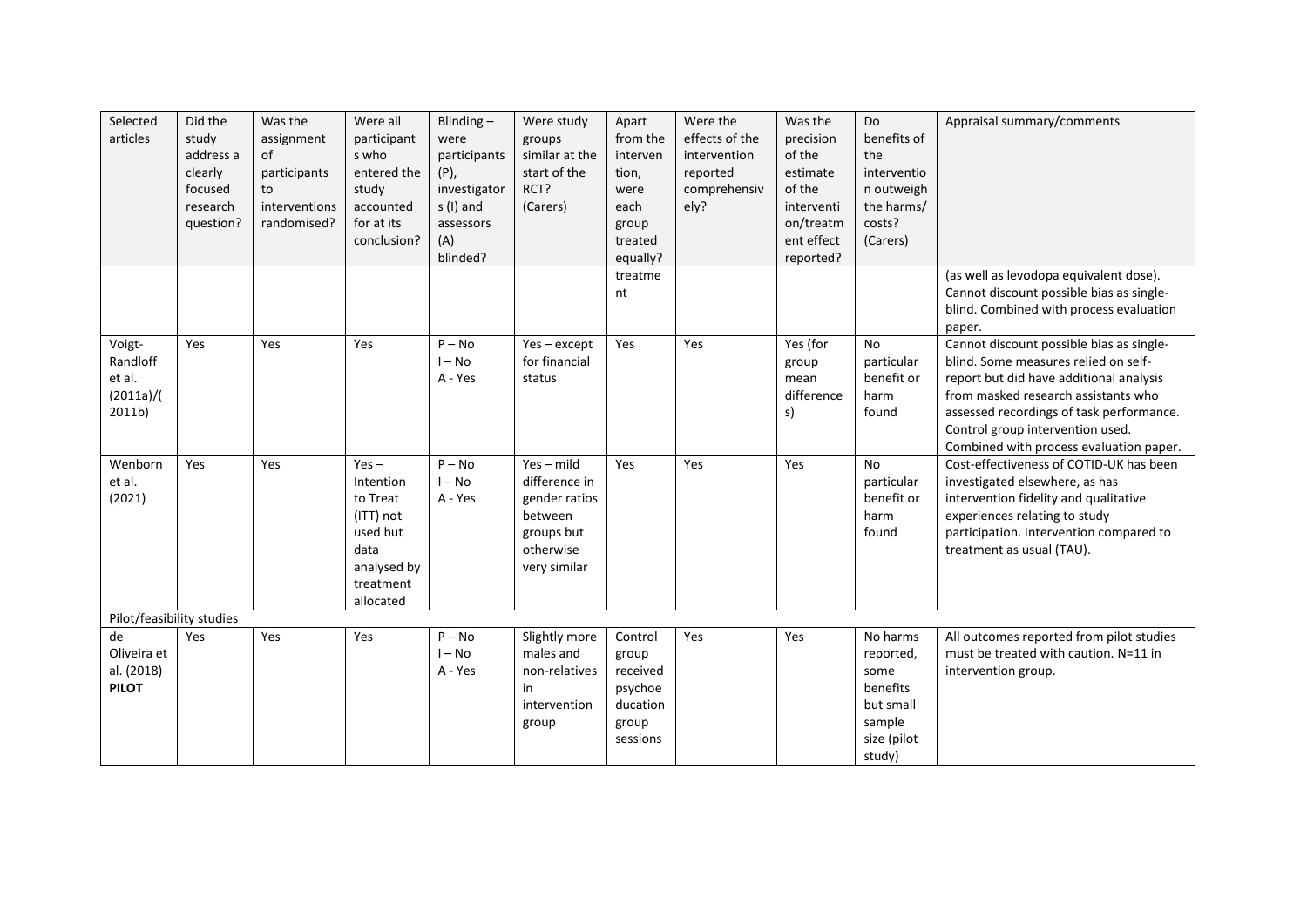| Selected<br>articles                                                | Did the<br>study<br>address a<br>clearly<br>focused<br>research<br>question? | Was the<br>assignment<br>of<br>participants<br>to<br>interventions<br>randomised? | Were all<br>participant<br>s who<br>entered the<br>study<br>accounted<br>for at its<br>conclusion? | Blinding $-$<br>were<br>participants<br>$(P)$ ,<br>investigator<br>s (I) and<br>assessors<br>(A)<br>blinded? | Were study<br>groups<br>similar at the<br>start of the<br>RCT?<br>(Carers)                      | Apart<br>from the<br>interven<br>tion,<br>were<br>each<br>group<br>treated<br>equally?  | Were the<br>effects of the<br>intervention<br>reported<br>comprehensiv<br>ely? | Was the<br>precision<br>of the<br>estimate<br>of the<br>interventi<br>on/treatm<br>ent effect<br>reported? | Do<br>benefits of<br>the<br>interventio<br>n outweigh<br>the harms/<br>costs?<br>(Carers) | Appraisal summary/comments                                                                                                                                                                                                                                        |
|---------------------------------------------------------------------|------------------------------------------------------------------------------|-----------------------------------------------------------------------------------|----------------------------------------------------------------------------------------------------|--------------------------------------------------------------------------------------------------------------|-------------------------------------------------------------------------------------------------|-----------------------------------------------------------------------------------------|--------------------------------------------------------------------------------|------------------------------------------------------------------------------------------------------------|-------------------------------------------------------------------------------------------|-------------------------------------------------------------------------------------------------------------------------------------------------------------------------------------------------------------------------------------------------------------------|
| Novelli et<br>al. (2018)<br><b>PILOT</b>                            | Yes                                                                          | Yes                                                                               | Yes                                                                                                | $P - No$<br>$I - No$<br>A - Yes                                                                              | Above<br>average<br>education<br>levels for<br>participating<br>carers<br>?generalisabi<br>lity | Yes                                                                                     | Yes                                                                            | Yes                                                                                                        | No harms<br>reported,<br>some<br>benefits<br>but small<br>sample<br>size                  | All outcomes reported from pilot studies<br>must be treated with caution. N=15 in<br>intervention group.                                                                                                                                                          |
| Jeon et al.<br>(2020)<br><b>PILOT</b>                               | Yes                                                                          | Yes                                                                               | Yes                                                                                                | $P - No$<br>$I - No$<br>A - Yes                                                                              | Yes                                                                                             | Control<br>group<br>offered<br>a book<br>and film<br>vouchers                           | Yes                                                                            | Yes                                                                                                        | No harms<br>reported,<br>some<br>evidence<br>of benefits                                  | Confidence intervals used contributed to<br>uncertainty in relation to results<br>interpretation. All outcomes reported<br>from pilot studies must be treated with<br>caution. N=9 in intervention group.                                                         |
| O'Connor<br>et al.<br>(2019)<br><b>FEASIBILI</b><br><b>TY/PILOT</b> | Yes                                                                          | $Yes - exact$<br>method of<br>randomisatio<br>n not clear                         | Yes                                                                                                | $P - No$<br>$I - No$<br>A - Yes                                                                              | Intervention<br>group<br>slightly older<br>and more<br>males.<br>Otherwise<br>similar           | Control<br>group<br>received<br>telephon<br>e<br>contacts<br>over<br>course<br>of study | Yes                                                                            | Yes                                                                                                        | No harms<br>reported,<br>some<br>benefits<br>but small<br>sample<br>size                  | All outcomes reported from pilot studies<br>must be treated with caution. N=9 in<br>intervention group.                                                                                                                                                           |
| Wesson et<br>al. (2013)<br><b>FEASIBILI</b><br><b>TY/PILOT</b>      | Yes                                                                          | Yes                                                                               | Yes                                                                                                | $P - No$<br>$I - No$<br>A - Yes                                                                              | Yes                                                                                             | Yes                                                                                     | Largely, some<br>measures<br>missing at<br>follow up                           | Yes                                                                                                        | No harms<br>reported,<br>burden<br>doubled in<br>interventio<br>n group                   | All outcomes reported from pilot studies<br>must be treated with caution. N=11 in<br>intervention group. Intervention vs. TAU.<br>May have benefited from capture of<br>qualitative data. ?burden increase for<br>carers caused by intervention or<br>incidental. |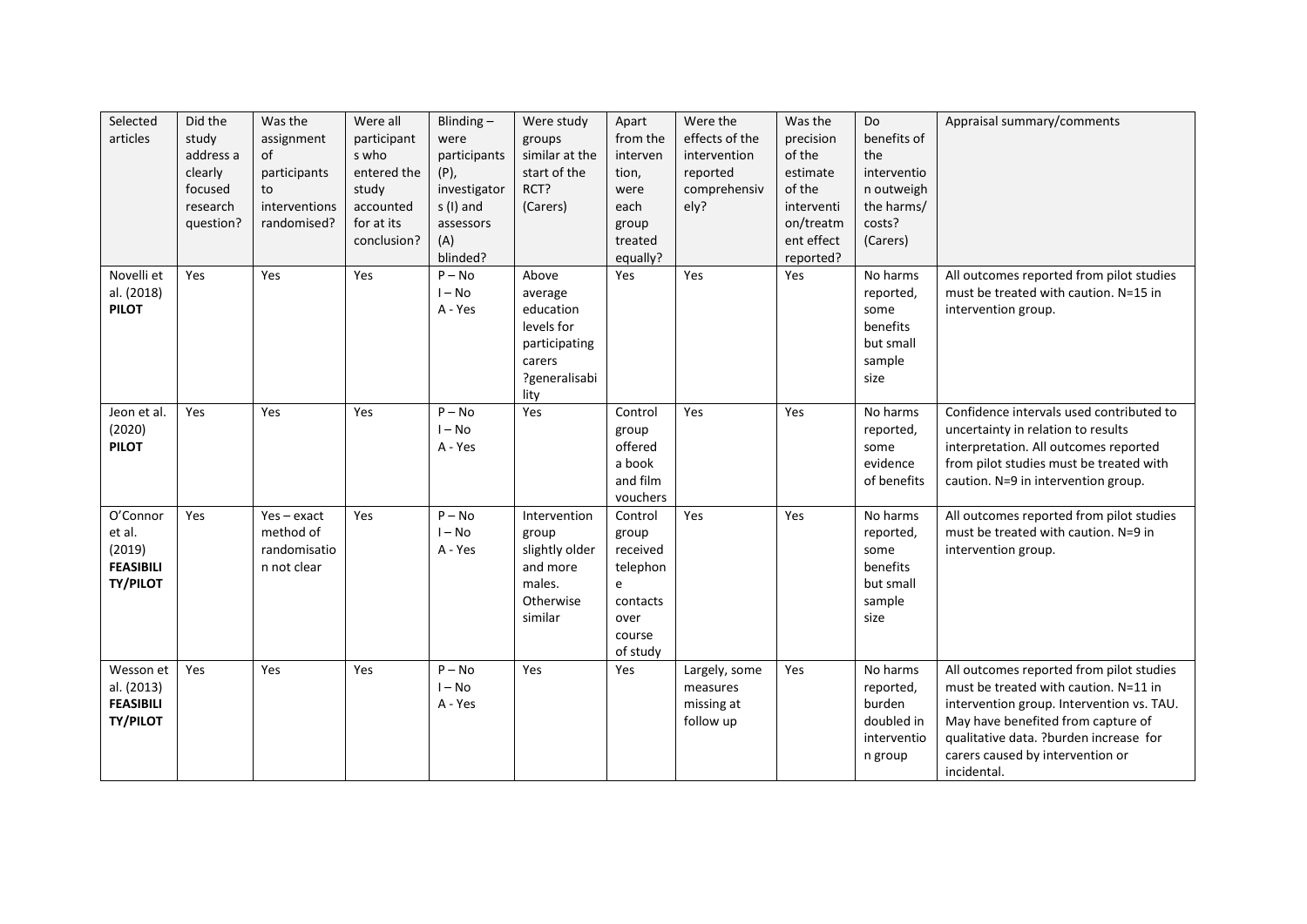Table C: Summary of quality appraisal using CASP tool for economic evaluations.

| Selected<br>articles    | Was a<br>well-<br>defined<br>question<br>posed? | Was a<br>comprehensi<br>ve<br>description<br>of the<br>competing<br>alternatives<br>given? | Does the<br>paper<br>provide<br>evidence<br>that the<br>programme<br>would be<br>effective? | Were the<br>effects of<br>the<br>interventio<br>n<br>identified,<br>measured<br>and valued<br>appropriate<br>ly? | Were all<br>important<br>and relevant<br>resources<br>required and<br>health<br>outcome<br>costs for<br>each<br>alternative<br>identified,<br>measured in<br>appropriate<br>units and<br>valued<br>credibly? | Were<br>costs<br>and<br>consequ<br>ences<br>adjusted<br>for<br>different<br>times at<br>which<br>they<br>occured<br>ς | Was an<br>incremental<br>analysis of the<br>consequences<br>and cost of<br>alternatives<br>performed? | Was an<br>adequate<br>sensitivity<br>analysis<br>performed | Are the<br>costs<br>translatabl<br>e to your<br>setting<br>(UK)? | Appraisal summary/comments                                            |
|-------------------------|-------------------------------------------------|--------------------------------------------------------------------------------------------|---------------------------------------------------------------------------------------------|------------------------------------------------------------------------------------------------------------------|--------------------------------------------------------------------------------------------------------------------------------------------------------------------------------------------------------------|-----------------------------------------------------------------------------------------------------------------------|-------------------------------------------------------------------------------------------------------|------------------------------------------------------------|------------------------------------------------------------------|-----------------------------------------------------------------------|
| Gitlin et<br>al. (2010) | Yes                                             | Evaluated<br>costs of<br>intervention<br>only                                              | Yes                                                                                         | Yes                                                                                                              | N/A                                                                                                                                                                                                          | N/A                                                                                                                   | Intervention<br>vs. control                                                                           | Yes                                                        | Unclear                                                          | Note: outcomes of analysis are reported<br>in main paper and Table 2. |
| Rahja et<br>al. (2020)  | Yes                                             | Examined if<br>intervention<br>would be of<br>net benefit<br>to society                    | Yes                                                                                         | Yes                                                                                                              | Yes                                                                                                                                                                                                          | Yes                                                                                                                   | Intervention<br>vs. normal<br>practice                                                                | Yes                                                        | Unclear                                                          | Note: outcomes of analysis are reported<br>in main paper and Table 2. |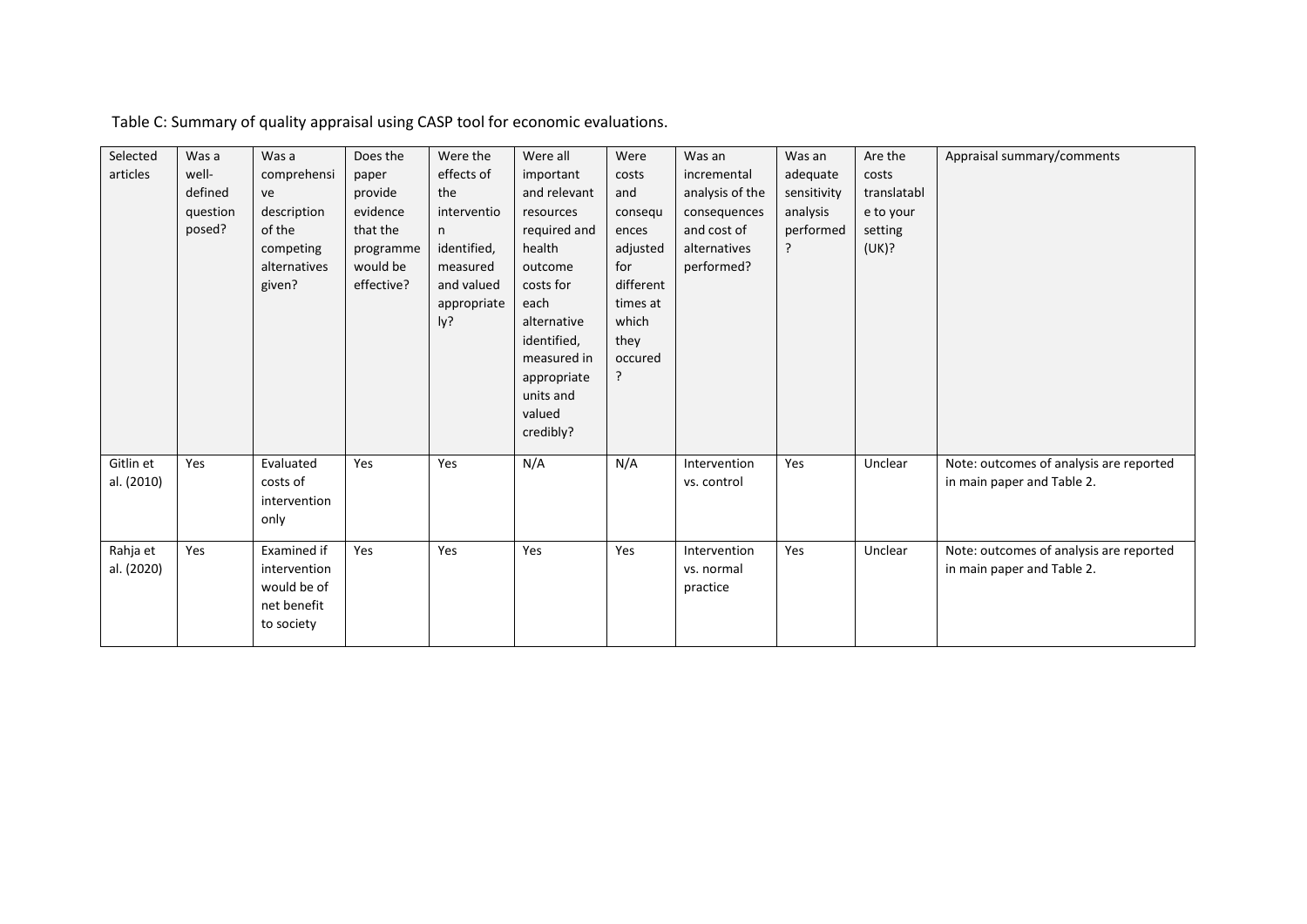Below: Individual amended Mixed Methods Appraisal Tools (MMAT) completed for studies deemed less appropriate for CASP tools (non-relevant fields from tool deleted for brevity).

1) Allan et al. (2019)

| Category of study    | Methodological quality criteria                                                                                                  |     | <b>Responses</b> |            |                                                                                                                                         |  |  |
|----------------------|----------------------------------------------------------------------------------------------------------------------------------|-----|------------------|------------|-----------------------------------------------------------------------------------------------------------------------------------------|--|--|
| designs              |                                                                                                                                  | Yes | <b>No</b>        | Can't tell | Comments                                                                                                                                |  |  |
| Screening questions  | S1. Are there clear research questions?                                                                                          | X   |                  |            |                                                                                                                                         |  |  |
| (for all types)      | S2. Do the collected data allow to address the research questions?                                                               | X   |                  |            |                                                                                                                                         |  |  |
|                      | Further appraisal may not be feasible or appropriate when the answer is 'No' or 'Can't tell' to one or both screening questions. |     |                  |            |                                                                                                                                         |  |  |
| 1. Qualitative       | 1.1. Is the qualitative approach appropriate to answer the research question?                                                    | X   |                  |            |                                                                                                                                         |  |  |
|                      | 1.2. Are the qualitative data collection methods adequate to address the research question?                                      | X   |                  |            | Authors<br>justify use of<br>FG<br>vs<br>interviews                                                                                     |  |  |
|                      | 1.3. Are the findings adequately derived from the data?                                                                          | X   |                  |            |                                                                                                                                         |  |  |
|                      | 1.4. Is the interpretation of results sufficiently substantiated by data?                                                        | X   |                  |            | Very detailed                                                                                                                           |  |  |
|                      | 1.5. Is there coherence between qualitative data sources, collection, analysis and interpretation?                               | Χ   |                  |            |                                                                                                                                         |  |  |
| 3. Quantitative non- | 3.1. Are the participants representative of the target population?                                                               | X   |                  |            |                                                                                                                                         |  |  |
| randomized           | 3.2. Are measurements appropriate regarding both the outcome and intervention (or exposure)?                                     | Χ   |                  |            |                                                                                                                                         |  |  |
|                      | 3.3. Are there complete outcome data?                                                                                            | Χ   |                  |            | For purpose<br>of study                                                                                                                 |  |  |
|                      | 3.4. Are the confounders accounted for in the design and analysis?                                                               | X   |                  |            |                                                                                                                                         |  |  |
|                      | 3.5. During the study period, is the intervention administered (or exposure occurred) as intended?                               | X   |                  |            | Largely, and<br>well-<br>reported, but<br>issues<br>some<br>GAS,<br>using<br>low evidence<br>οf<br>carer<br>support and<br>other issues |  |  |
| 5. Mixed methods     | 5.1. Is there an adequate rationale for using a mixed methods design to address the research question?                           | X   |                  |            | well<br>Very<br>explained<br>rationale.                                                                                                 |  |  |
|                      | 5.2. Are the different components of the study effectively integrated to answer the research question?                           | X   |                  |            |                                                                                                                                         |  |  |
|                      | 5.3. Are the outputs of the integration of qualitative and quantitative components adequately interpreted?                       | Χ   |                  |            |                                                                                                                                         |  |  |
|                      | 5.4. Are divergences and inconsistencies between quantitative and qualitative results adequately addressed?                      | X   |                  |            |                                                                                                                                         |  |  |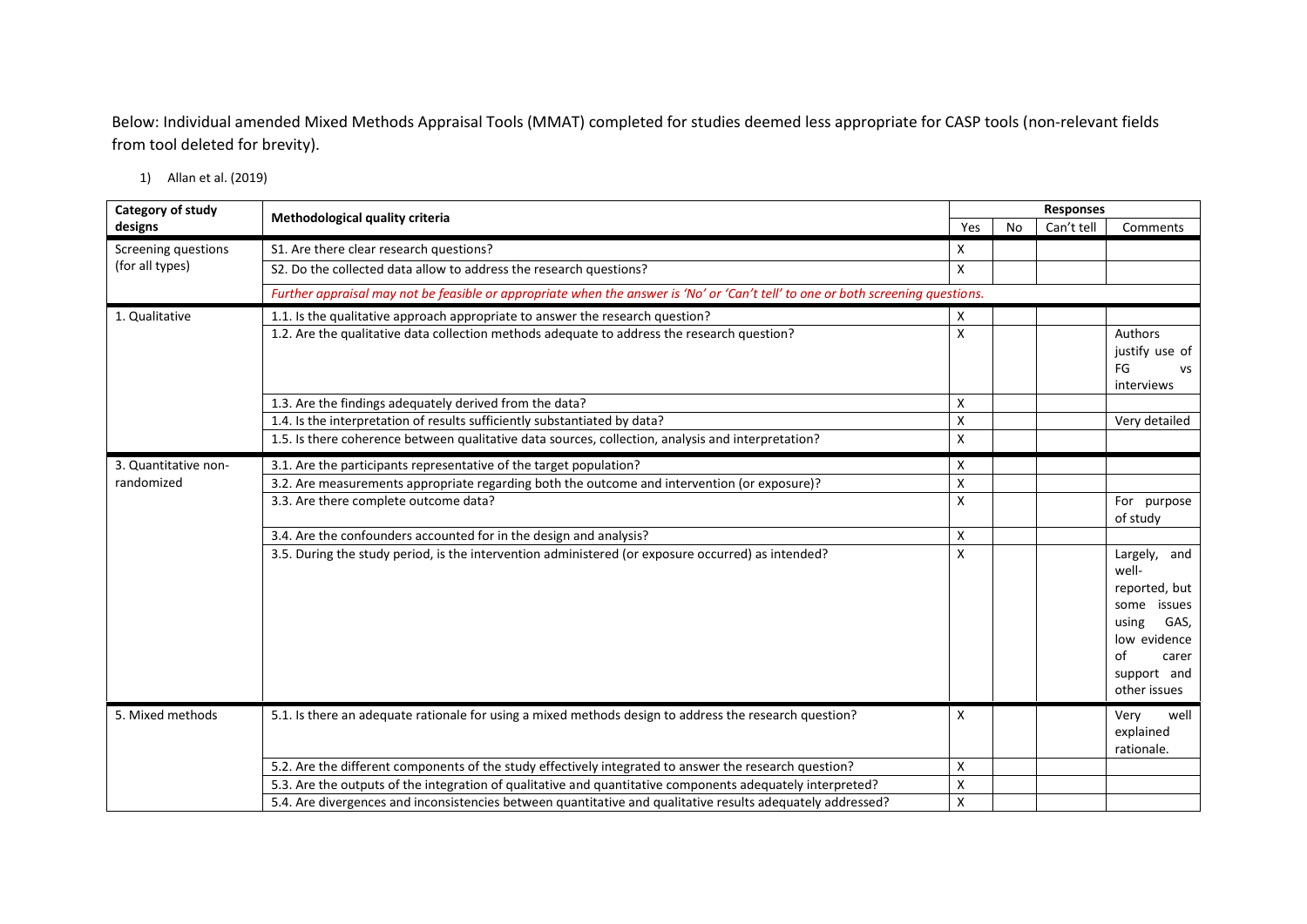| .<br>. .<br>.<br>. ethods∙<br>. .<br>:riteria<br>. quality <sup>.</sup><br>$\alpha$ radition of the m<br>invo.<br>. differen<br>, an oro<br>⊸rudy ⊺<br>$+ \sim$<br>c.<br>$\sim$<br>components<br>IJC<br>.<br>aunc<br>.<br>,,,,,, | ا مصرا |  |  |  |  |
|----------------------------------------------------------------------------------------------------------------------------------------------------------------------------------------------------------------------------------|--------|--|--|--|--|
|----------------------------------------------------------------------------------------------------------------------------------------------------------------------------------------------------------------------------------|--------|--|--|--|--|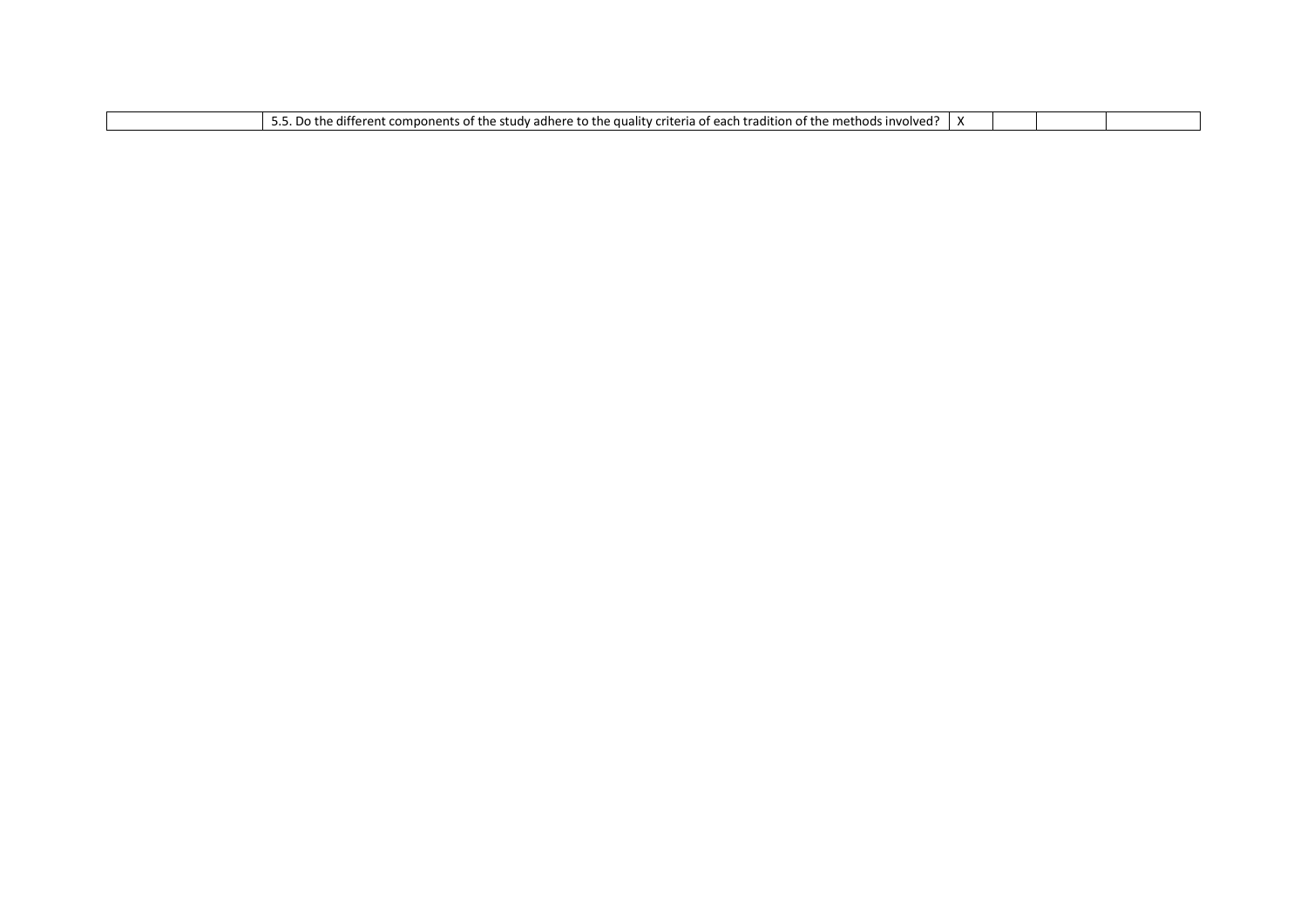### 2) Ariza-Vega et al. (2020)

| Category of study    |                                                                                                                                  | <b>Responses</b> |    |            |                                                 |  |
|----------------------|----------------------------------------------------------------------------------------------------------------------------------|------------------|----|------------|-------------------------------------------------|--|
| designs              | Methodological quality criteria                                                                                                  | Yes              | No | Can't tell | Comments                                        |  |
| Screening questions  | S1. Are there clear research questions?                                                                                          | X                |    |            |                                                 |  |
| (for all types)      | S2. Do the collected data allow to address the research questions?                                                               | X                |    |            |                                                 |  |
|                      | Further appraisal may not be feasible or appropriate when the answer is 'No' or 'Can't tell' to one or both screening questions. |                  |    |            |                                                 |  |
| 3. Quantitative non- | 3.1. Are the participants representative of the target population?                                                               | X                |    |            |                                                 |  |
| randomized           | 3.2. Are measurements appropriate regarding both the outcome and intervention (or exposure)?                                     | Χ                |    |            |                                                 |  |
|                      | 3.3. Are there complete outcome data?                                                                                            | X                |    |            |                                                 |  |
|                      | 3.4. Are the confounders accounted for in the design and analysis?                                                               | X                |    |            |                                                 |  |
|                      | 3.5. During the study period, is the intervention administered (or exposure occurred) as intended?                               | X                |    |            |                                                 |  |
|                      |                                                                                                                                  |                  |    |            |                                                 |  |
| 5. Mixed methods     | 5.1. Is there an adequate rationale for using a mixed methods design to address the research question?                           | X                |    |            | Use of open-<br>ended<br>questions<br>iustified |  |
|                      | 5.2. Are the different components of the study effectively integrated to answer the research question?                           | X                |    |            |                                                 |  |
|                      | 5.3. Are the outputs of the integration of qualitative and quantitative components adequately interpreted?                       | X                |    |            |                                                 |  |
|                      | 5.4. Are divergences and inconsistencies between quantitative and qualitative results adequately addressed?                      | X                |    |            |                                                 |  |
|                      | 5.5. Do the different components of the study adhere to the quality criteria of each tradition of the methods involved?          |                  |    | X          |                                                 |  |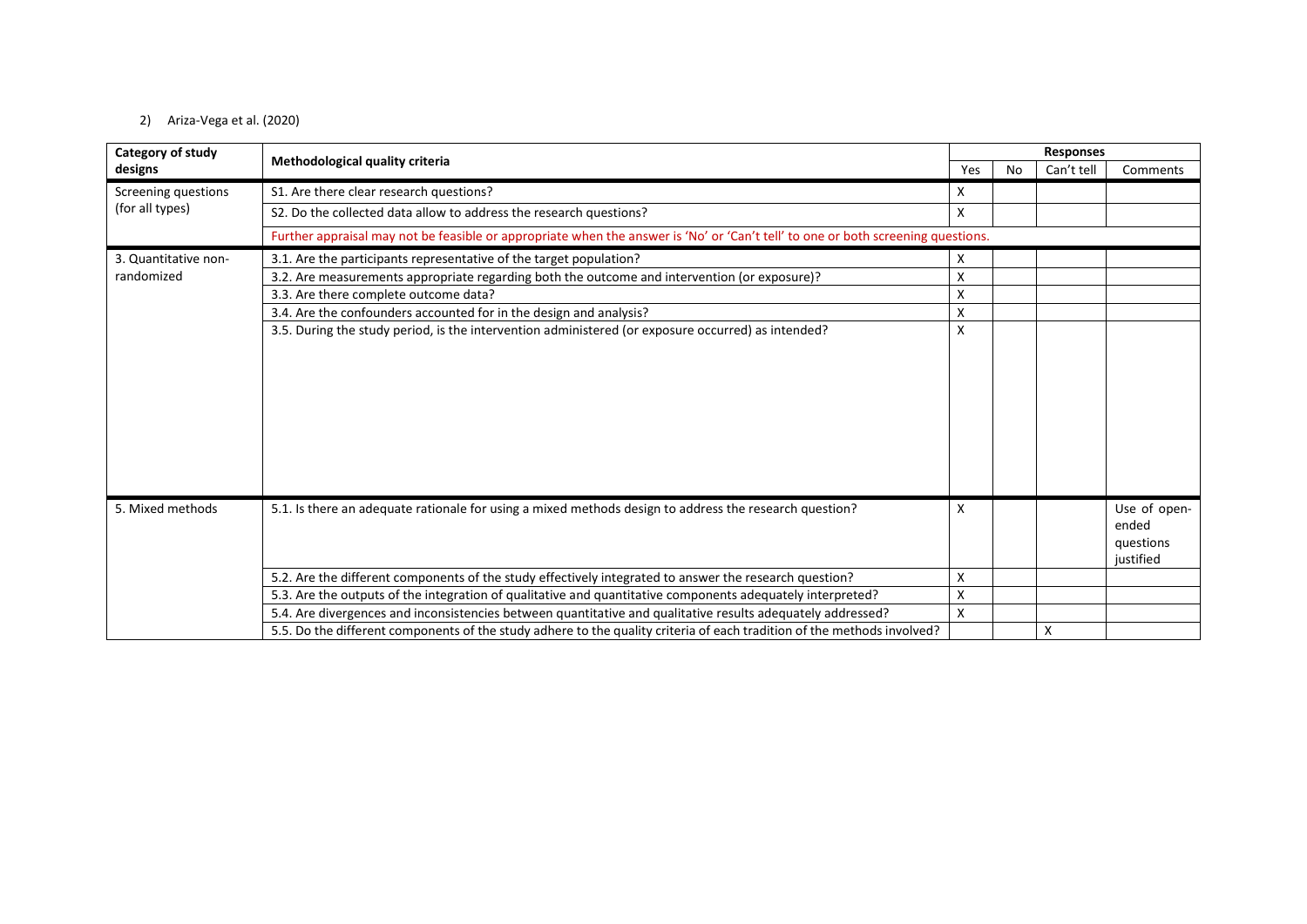| Category of study                  | Methodological quality criteria                                                                                                  | <b>Responses</b> |    |            |                                                                                                                  |  |
|------------------------------------|----------------------------------------------------------------------------------------------------------------------------------|------------------|----|------------|------------------------------------------------------------------------------------------------------------------|--|
| designs                            |                                                                                                                                  | Yes              | No | Can't tell | Comments                                                                                                         |  |
| Screening questions                | S1. Are there clear research questions?                                                                                          | X                |    |            |                                                                                                                  |  |
| (for all types)                    | S2. Do the collected data allow to address the research questions?                                                               | X                |    |            | Compared<br>outcomes to<br>original COPE<br>$RCT -$<br>"hybrid<br>implementati<br>on-<br>effectiveness<br>study" |  |
|                                    | Further appraisal may not be feasible or appropriate when the answer is 'No' or 'Can't tell' to one or both screening questions. |                  |    |            |                                                                                                                  |  |
| 3. Quantitative non-<br>randomized | 3.1. Are the participants representative of the target population?                                                               | X                |    |            |                                                                                                                  |  |
|                                    | 3.2. Are measurements appropriate regarding both the outcome and intervention (or exposure)?                                     | X                |    |            |                                                                                                                  |  |
|                                    | 3.3. Are there complete outcome data?                                                                                            | X                |    |            | For purpose<br>of study                                                                                          |  |
|                                    | 3.4. Are the confounders accounted for in the design and analysis?                                                               | X                |    |            |                                                                                                                  |  |
|                                    | 3.5. During the study period, is the intervention administered (or exposure occurred) as intended?                               | X                |    |            | Detailed<br>information<br>re: fidelity<br>and<br>implementati<br>on available                                   |  |

3) Clemson et al. (2020) – note Culph et al. (2020) is a linked mixed methods study (examines same intervention from perspectives of interventionists)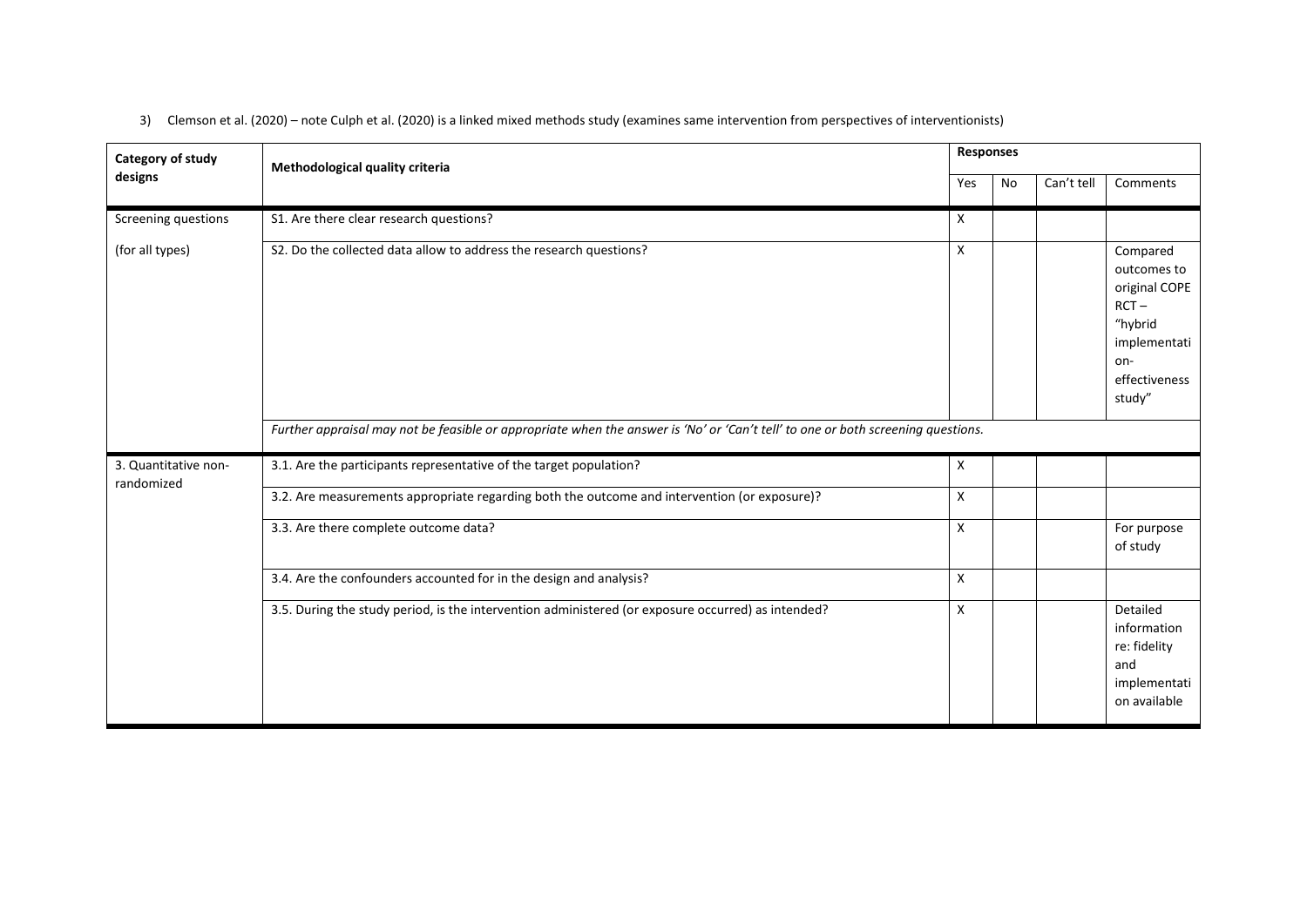### 4) Cornelis et al. (2018)

| Category of study<br>designs       | Methodological quality criteria                                                                                                  | <b>Responses</b> |     |            |                                                              |  |
|------------------------------------|----------------------------------------------------------------------------------------------------------------------------------|------------------|-----|------------|--------------------------------------------------------------|--|
|                                    |                                                                                                                                  | Yes              | No. | Can't tell | Comments                                                     |  |
| Screening questions                | S1. Are there clear research questions?                                                                                          | X                |     |            |                                                              |  |
| (for all types)                    | S2. Do the collected data allow to address the research questions?                                                               | X                |     |            |                                                              |  |
|                                    | Further appraisal may not be feasible or appropriate when the answer is 'No' or 'Can't tell' to one or both screening questions. |                  |     |            |                                                              |  |
| 3. Quantitative non-<br>randomized | 3.1. Are the participants representative of the target population?                                                               | X                |     |            | However<br>relatively<br>small sample<br>size (n=30)         |  |
|                                    | 3.2. Are measurements appropriate regarding both the outcome and intervention (or exposure)?                                     | X                |     |            | May<br>have<br>benefitted<br>from<br>qualitative<br>feedback |  |
|                                    | 3.3. Are there complete outcome data?                                                                                            | Χ                |     |            |                                                              |  |
|                                    | 3.4. Are the confounders accounted for in the design and analysis?                                                               |                  |     | X          |                                                              |  |
|                                    | 3.5. During the study period, is the intervention administered (or exposure occurred) as intended?                               | X                |     |            |                                                              |  |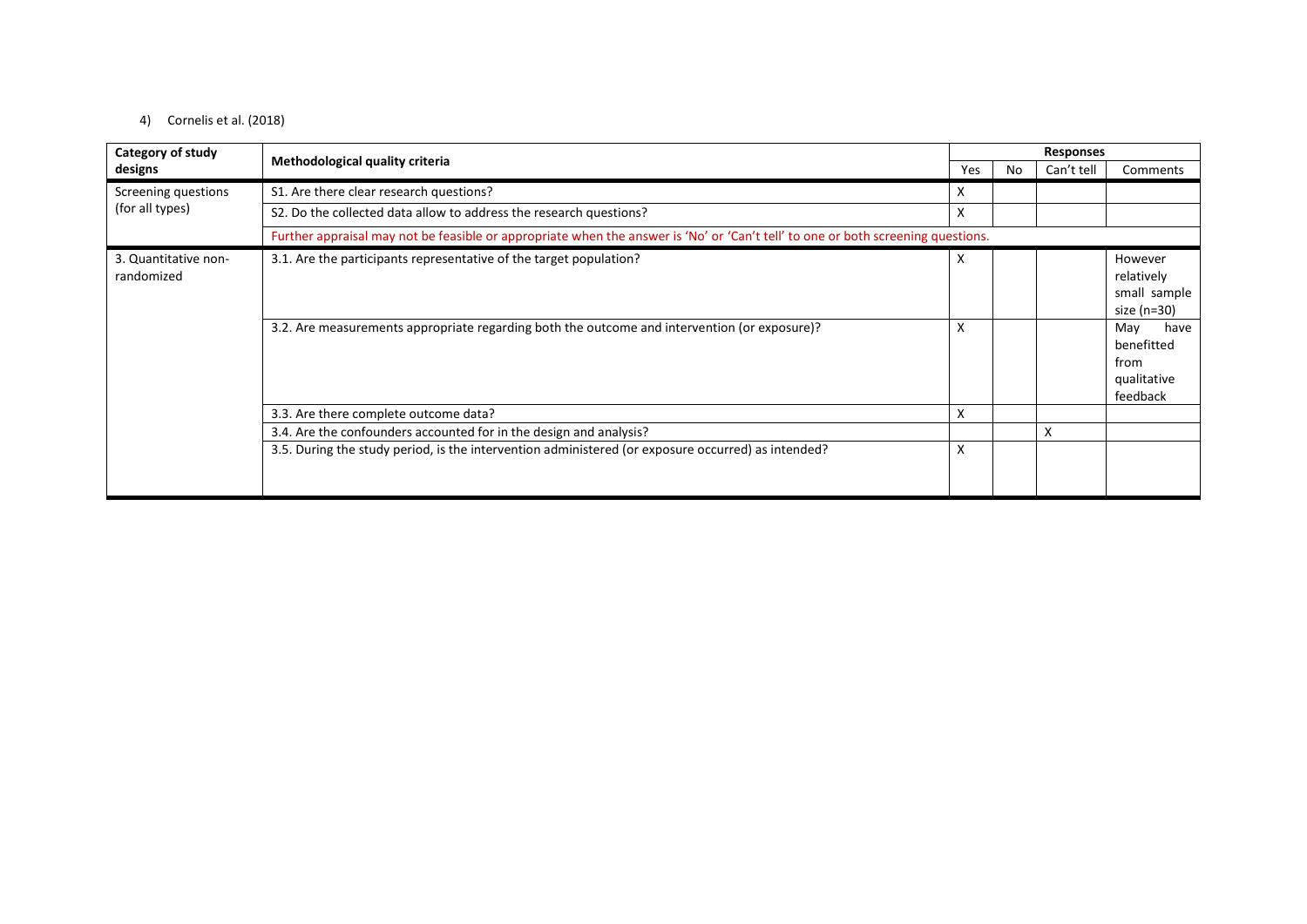### 5) Culph et al. (2020)

| Category of study   |                                                                                                                                  |     |    | <b>Responses</b> |                                                                                                                                                                             |  |
|---------------------|----------------------------------------------------------------------------------------------------------------------------------|-----|----|------------------|-----------------------------------------------------------------------------------------------------------------------------------------------------------------------------|--|
| designs             | Methodological quality criteria                                                                                                  | Yes | No | Can't tell       | Comments                                                                                                                                                                    |  |
| Screening questions | S1. Are there clear research questions?                                                                                          | X   |    |                  | Very clearly                                                                                                                                                                |  |
| (for all types)     |                                                                                                                                  |     |    |                  | stated                                                                                                                                                                      |  |
|                     | S2. Do the collected data allow to address the research questions?                                                               | X   |    |                  | Lower                                                                                                                                                                       |  |
|                     |                                                                                                                                  |     |    |                  | number of                                                                                                                                                                   |  |
|                     |                                                                                                                                  |     |    |                  | nurses<br>recruited but                                                                                                                                                     |  |
|                     |                                                                                                                                  |     |    |                  | reflected                                                                                                                                                                   |  |
|                     |                                                                                                                                  |     |    |                  | intervention                                                                                                                                                                |  |
|                     | Further appraisal may not be feasible or appropriate when the answer is 'No' or 'Can't tell' to one or both screening questions. |     |    |                  |                                                                                                                                                                             |  |
| 1. Qualitative      | 1.1. Is the qualitative approach appropriate to answer the research question?                                                    | x   |    |                  |                                                                                                                                                                             |  |
|                     | 1.2. Are the qualitative data collection methods adequate to address the research question?                                      | X   |    |                  |                                                                                                                                                                             |  |
|                     | 1.3. Are the findings adequately derived from the data?                                                                          | Χ   |    |                  |                                                                                                                                                                             |  |
|                     | 1.4. Is the interpretation of results sufficiently substantiated by data?                                                        | X   |    |                  |                                                                                                                                                                             |  |
|                     | 1.5. Is there coherence between qualitative data sources, collection, analysis and interpretation?                               | X   |    |                  |                                                                                                                                                                             |  |
| 5. Mixed methods    | 5.1. Is there an adequate rationale for using a mixed methods design to address the research question?                           | X   |    |                  | Used<br>to<br>enhance<br>researcher<br>understandin<br>g of team<br>dynamics.<br><b>Note</b><br>no<br>direct<br>oversight by<br>research<br>team when<br>diagrams<br>drawn. |  |
|                     | 5.2. Are the different components of the study effectively integrated to answer the research question?                           | X   |    |                  |                                                                                                                                                                             |  |
|                     | 5.3. Are the outputs of the integration of qualitative and quantitative components adequately interpreted?                       | X   |    |                  |                                                                                                                                                                             |  |
|                     | 5.4. Are divergences and inconsistencies between quantitative and qualitative results adequately addressed?                      | Χ   |    |                  |                                                                                                                                                                             |  |
|                     | 5.5. Do the different components of the study adhere to the quality criteria of each tradition of the methods involved?          |     |    |                  | $N/A$ .                                                                                                                                                                     |  |
|                     |                                                                                                                                  |     |    |                  | Researchers                                                                                                                                                                 |  |
|                     |                                                                                                                                  |     |    |                  | used<br>novel                                                                                                                                                               |  |
|                     |                                                                                                                                  |     |    |                  | diagrams to                                                                                                                                                                 |  |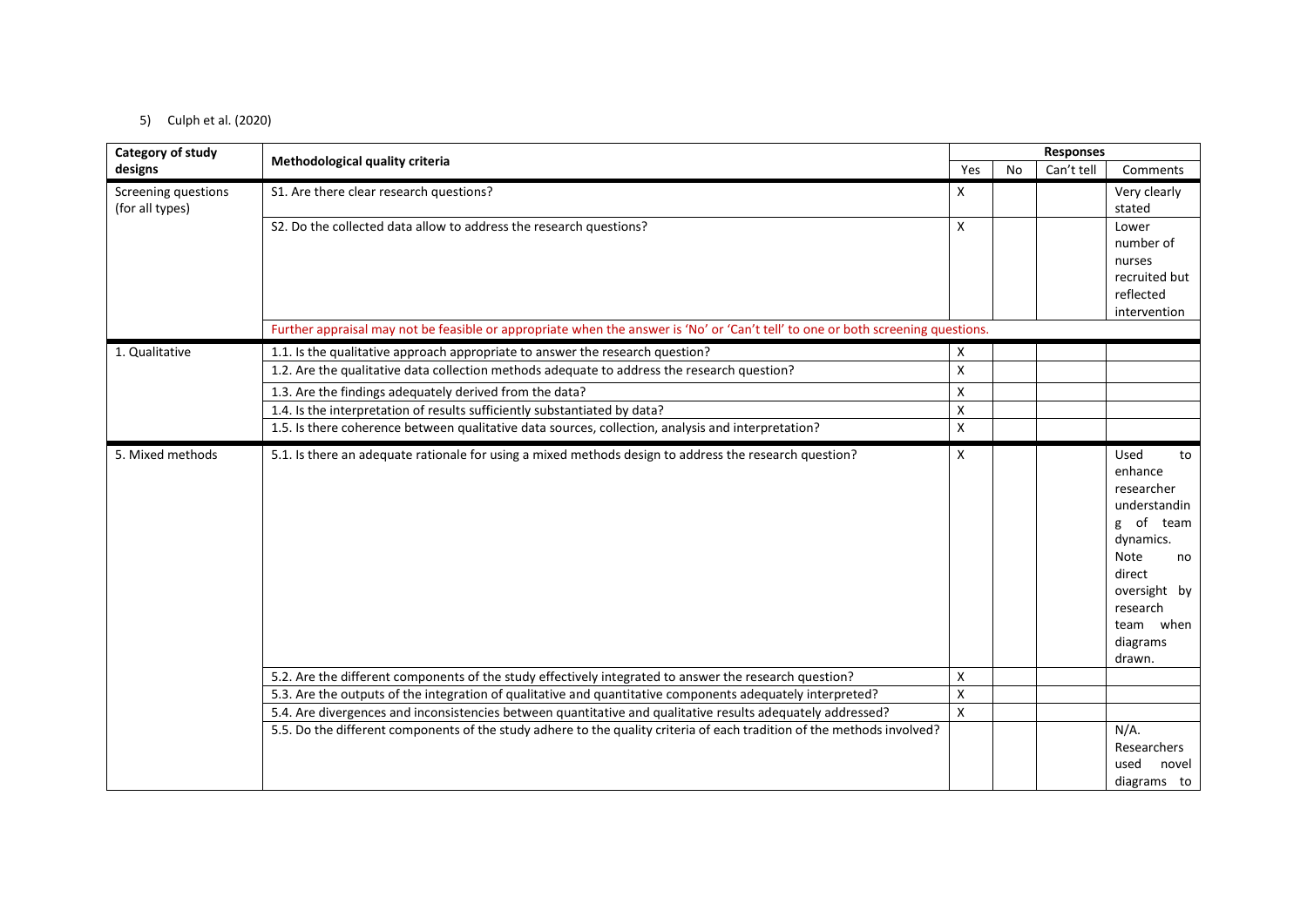|  |  | explore  |
|--|--|----------|
|  |  | astion ⊸ |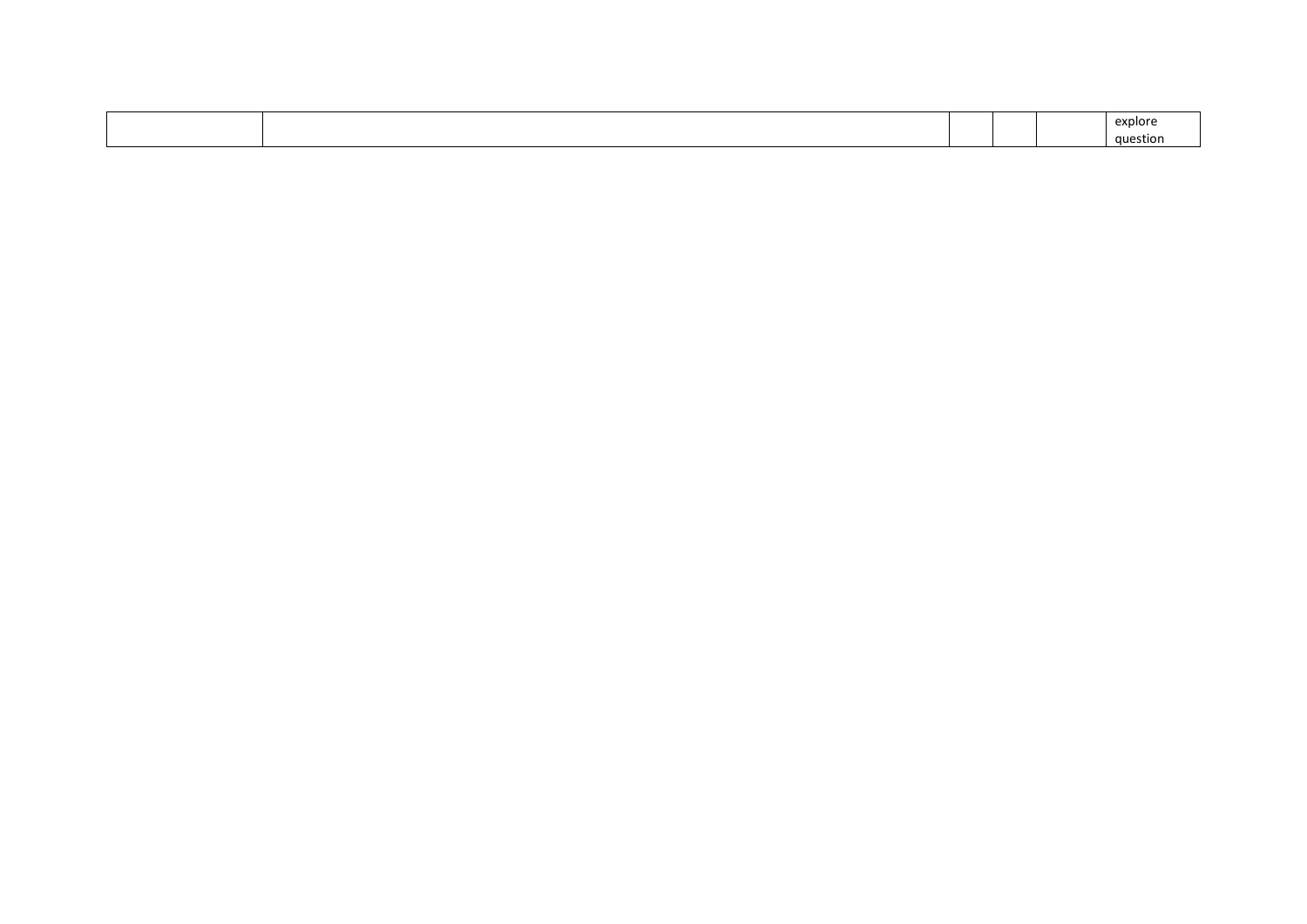### 6) Morency et al. (2020)

| Category of study   |                                                                                                                                  | <b>Responses</b>          |           |            |                          |  |
|---------------------|----------------------------------------------------------------------------------------------------------------------------------|---------------------------|-----------|------------|--------------------------|--|
| designs             | Methodological quality criteria                                                                                                  | Yes                       | <b>No</b> | Can't tell | Comments                 |  |
| Screening questions | S1. Are there clear research questions?                                                                                          | X                         |           |            |                          |  |
| (for all types)     | S2. Do the collected data allow to address the research questions?                                                               | X                         |           |            | Only one OT              |  |
|                     |                                                                                                                                  |                           |           |            | offered                  |  |
|                     |                                                                                                                                  |                           |           |            | treatment -              |  |
|                     |                                                                                                                                  |                           |           |            | ?scalability<br>and      |  |
|                     |                                                                                                                                  |                           |           |            | replicability            |  |
|                     | Further appraisal may not be feasible or appropriate when the answer is 'No' or 'Can't tell' to one or both screening questions. |                           |           |            |                          |  |
| 1. Qualitative      | 1.1. Is the qualitative approach appropriate to answer the research question?                                                    | X                         |           |            |                          |  |
|                     | 1.2. Are the qualitative data collection methods adequate to address the research question?                                      | $\pmb{\times}$            |           |            |                          |  |
|                     | 1.3. Are the findings adequately derived from the data?                                                                          | $\pmb{\times}$            |           |            |                          |  |
|                     | 1.4. Is the interpretation of results sufficiently substantiated by data?                                                        | X                         |           |            | of<br>Table              |  |
|                     |                                                                                                                                  |                           |           |            | quotes                   |  |
|                     |                                                                                                                                  |                           |           |            | provided                 |  |
|                     | 1.5. Is there coherence between qualitative data sources, collection, analysis and interpretation?                               | X                         |           |            |                          |  |
| 4. Quantitative     | 4.1. Is the sampling strategy relevant to address the research question?                                                         | X                         |           |            |                          |  |
| descriptive         | 4.2. Is the sample representative of the target population?                                                                      | $\boldsymbol{\mathsf{X}}$ |           |            |                          |  |
|                     | 4.3. Are the measurements appropriate?                                                                                           | $\pmb{\mathsf{X}}$        |           |            |                          |  |
|                     | 4.4. Is the risk of nonresponse bias low?                                                                                        |                           |           | X          | Low                      |  |
|                     |                                                                                                                                  |                           |           |            | response<br>rate for x1  |  |
|                     |                                                                                                                                  |                           |           |            | surveu                   |  |
|                     |                                                                                                                                  |                           |           |            | (hospital                |  |
|                     |                                                                                                                                  |                           |           |            | admission)               |  |
|                     | 4.5. Is the statistical analysis appropriate to answer the research question?                                                    |                           |           |            | N/A                      |  |
|                     |                                                                                                                                  |                           |           |            | Feasibility              |  |
|                     |                                                                                                                                  |                           |           |            | study<br>with<br>limited |  |
|                     |                                                                                                                                  |                           |           |            | statistical              |  |
|                     |                                                                                                                                  |                           |           |            | analysis                 |  |
|                     |                                                                                                                                  |                           |           |            | required                 |  |
| 5. Mixed methods    | 5.1. Is there an adequate rationale for using a mixed methods design to address the research question?                           | X                         |           |            |                          |  |
|                     | 5.2. Are the different components of the study effectively integrated to answer the research question?                           | $\pmb{\mathsf{X}}$        |           |            |                          |  |
|                     | 5.3. Are the outputs of the integration of qualitative and quantitative components adequately interpreted?                       | X                         |           |            |                          |  |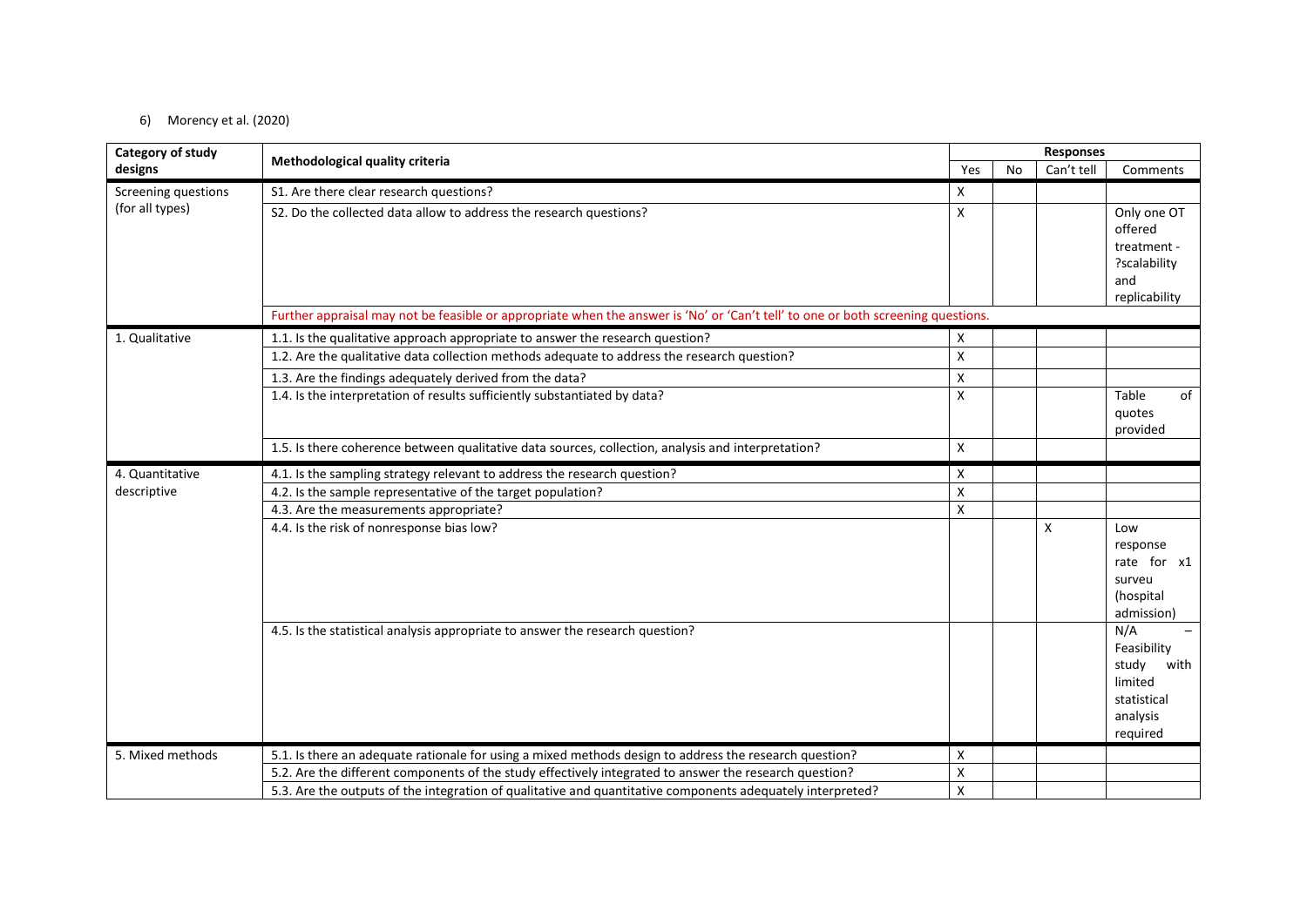| inconsistencies<br><sup>+</sup> ressed:<br>results<br><sup>.</sup> adequate<br>.<br>. auə<br>and<br>tes and<br>dive<br>Are<br>quantitativi<br>ildlive<br>$\overline{\phantom{a}}$ |  |  |
|-----------------------------------------------------------------------------------------------------------------------------------------------------------------------------------|--|--|
| $\cdots$<br>different !<br>involved<br>methods<br>adition c<br>. study adhere.<br>criteri<br>quality<br>components<br>the<br>0T.<br>r the<br>the<br>DO.<br>eac. '<br>vı<br>---    |  |  |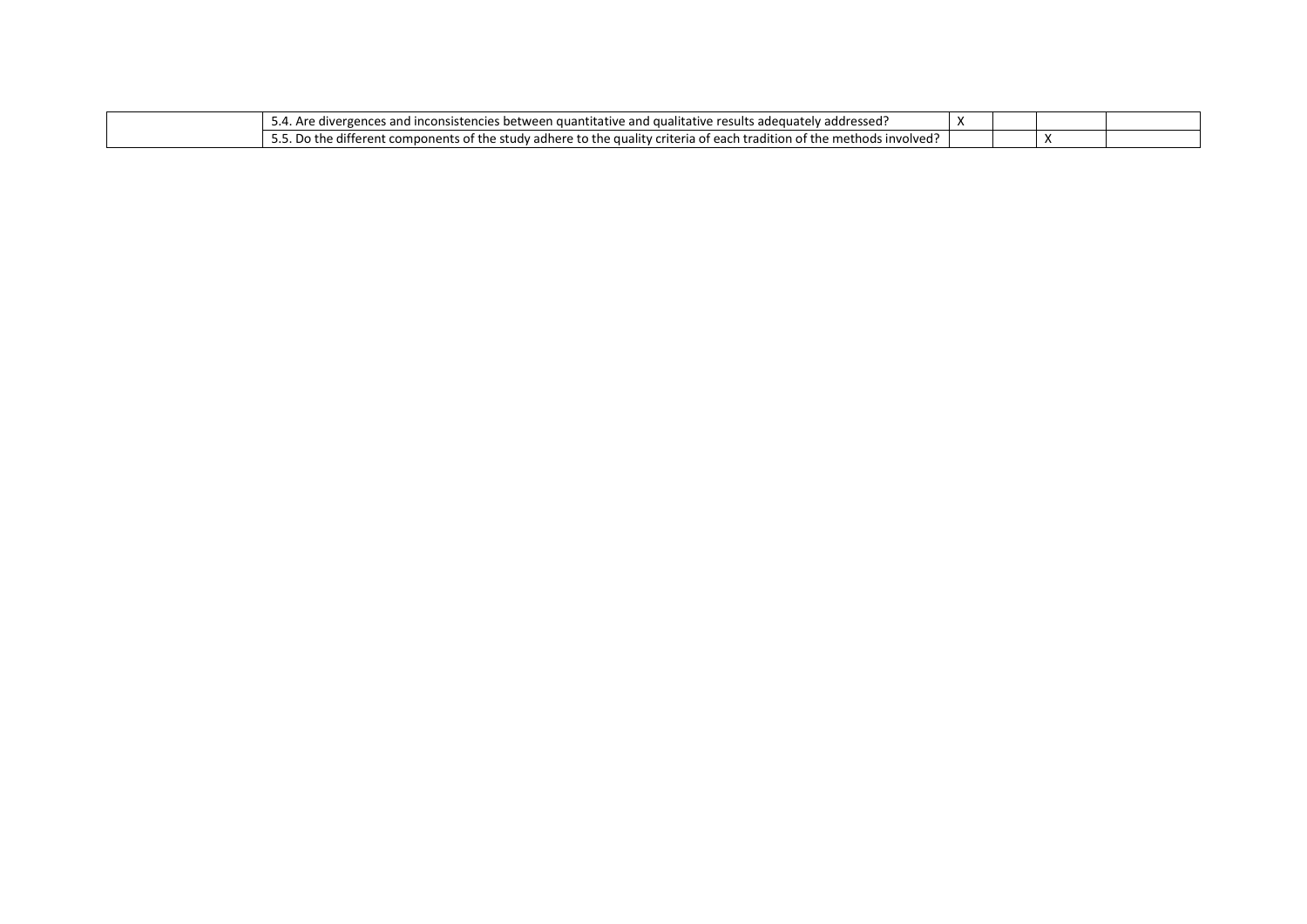### 7) Nishida et al. (2017)

| Category of study                  | Methodological quality criteria                                                                                                  |     | <b>Responses</b> |            |                                                                                       |
|------------------------------------|----------------------------------------------------------------------------------------------------------------------------------|-----|------------------|------------|---------------------------------------------------------------------------------------|
| designs                            |                                                                                                                                  | Yes | No.              | Can't tell | Comments                                                                              |
| Screening questions                | S1. Are there clear research questions?                                                                                          | X   |                  |            |                                                                                       |
| (for all types)                    | S2. Do the collected data allow to address the research questions?                                                               | X   |                  |            |                                                                                       |
|                                    | Further appraisal may not be feasible or appropriate when the answer is 'No' or 'Can't tell' to one or both screening questions. |     |                  |            |                                                                                       |
| 3. Quantitative non-<br>randomized | 3.1. Are the participants representative of the target population?                                                               | X   |                  |            | $Pilot - small$<br>sample study<br>after<br>$(n=9)$<br>drop outs)                     |
|                                    | 3.2. Are measurements appropriate regarding both the outcome and intervention (or exposure)?                                     | Χ   |                  |            |                                                                                       |
|                                    | 3.3. Are there complete outcome data?                                                                                            | X   |                  |            |                                                                                       |
|                                    | 3.4. Are the confounders accounted for in the design and analysis?                                                               |     |                  | X          | didn't<br>E.g.<br>look<br>at<br>0f<br>impacts<br>different<br>0f<br>types<br>dementia |
|                                    | 3.5. During the study period, is the intervention administered (or exposure occurred) as intended?                               | X   |                  |            |                                                                                       |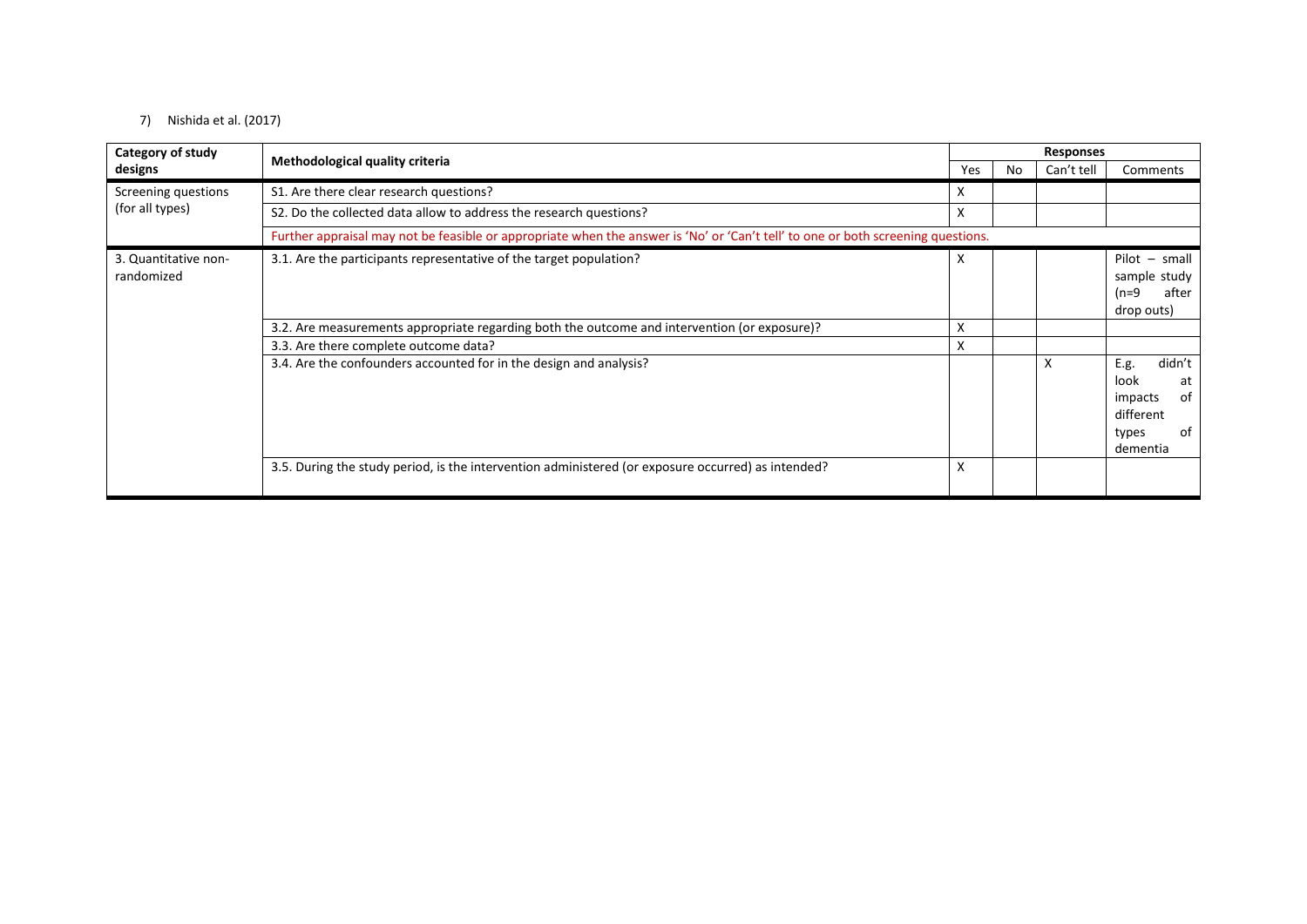### 8) O'Connor et al. (2020)

| Category of study                  |                                                                                                                                  | <b>Responses</b> |           |            |                                                                                                                           |  |
|------------------------------------|----------------------------------------------------------------------------------------------------------------------------------|------------------|-----------|------------|---------------------------------------------------------------------------------------------------------------------------|--|
| designs                            | Methodological quality criteria                                                                                                  | Yes              | <b>No</b> | Can't tell | Comments                                                                                                                  |  |
| Screening questions                | S1. Are there clear research questions?                                                                                          | X                |           |            |                                                                                                                           |  |
| (for all types)                    | S2. Do the collected data allow to address the research questions?                                                               | X                |           |            |                                                                                                                           |  |
|                                    | Further appraisal may not be feasible or appropriate when the answer is 'No' or 'Can't tell' to one or both screening questions. |                  |           |            |                                                                                                                           |  |
| 1. Qualitative                     | 1.1. Is the qualitative approach appropriate to answer the research question?                                                    | X                |           |            |                                                                                                                           |  |
|                                    | 1.2. Are the qualitative data collection methods adequate to address the research question?                                      | X                |           |            |                                                                                                                           |  |
|                                    | 1.3. Are the findings adequately derived from the data?                                                                          | X                |           |            |                                                                                                                           |  |
|                                    | 1.4. Is the interpretation of results sufficiently substantiated by data?                                                        | $\mathsf{x}$     |           |            |                                                                                                                           |  |
|                                    | 1.5. Is there coherence between qualitative data sources, collection, analysis and interpretation?                               | X                |           |            |                                                                                                                           |  |
| 3. Quantitative non-<br>randomized | 3.1. Are the participants representative of the target population?                                                               | X                |           |            | Note<br>small<br>sample size -<br>study<br>pilot<br>$(n=4)$ . Could<br>consider<br>seperating<br>SD and bvFTD<br>cohorts. |  |
|                                    | 3.2. Are measurements appropriate regarding both the outcome and intervention (or exposure)?                                     | X                |           |            |                                                                                                                           |  |
|                                    | 3.3. Are there complete outcome data?                                                                                            | X                |           |            |                                                                                                                           |  |
|                                    | 3.4. Are the confounders accounted for in the design and analysis?                                                               |                  |           | X          |                                                                                                                           |  |
|                                    | 3.5. During the study period, is the intervention administered (or exposure occurred) as intended?                               | X                |           |            | Pilot study                                                                                                               |  |
| 5. Mixed methods                   | 5.1. Is there an adequate rationale for using a mixed methods design to address the research question?                           | X                |           |            | To enhance<br>understandin<br>οf<br>g<br>experience of<br>participation                                                   |  |
|                                    | 5.2. Are the different components of the study effectively integrated to answer the research question?                           | X                |           |            |                                                                                                                           |  |
|                                    | 5.3. Are the outputs of the integration of qualitative and quantitative components adequately interpreted?                       | X                |           |            |                                                                                                                           |  |
|                                    | 5.4. Are divergences and inconsistencies between quantitative and qualitative results adequately addressed?                      | X                |           |            |                                                                                                                           |  |
|                                    | 5.5. Do the different components of the study adhere to the quality criteria of each tradition of the methods involved?          |                  |           | X          |                                                                                                                           |  |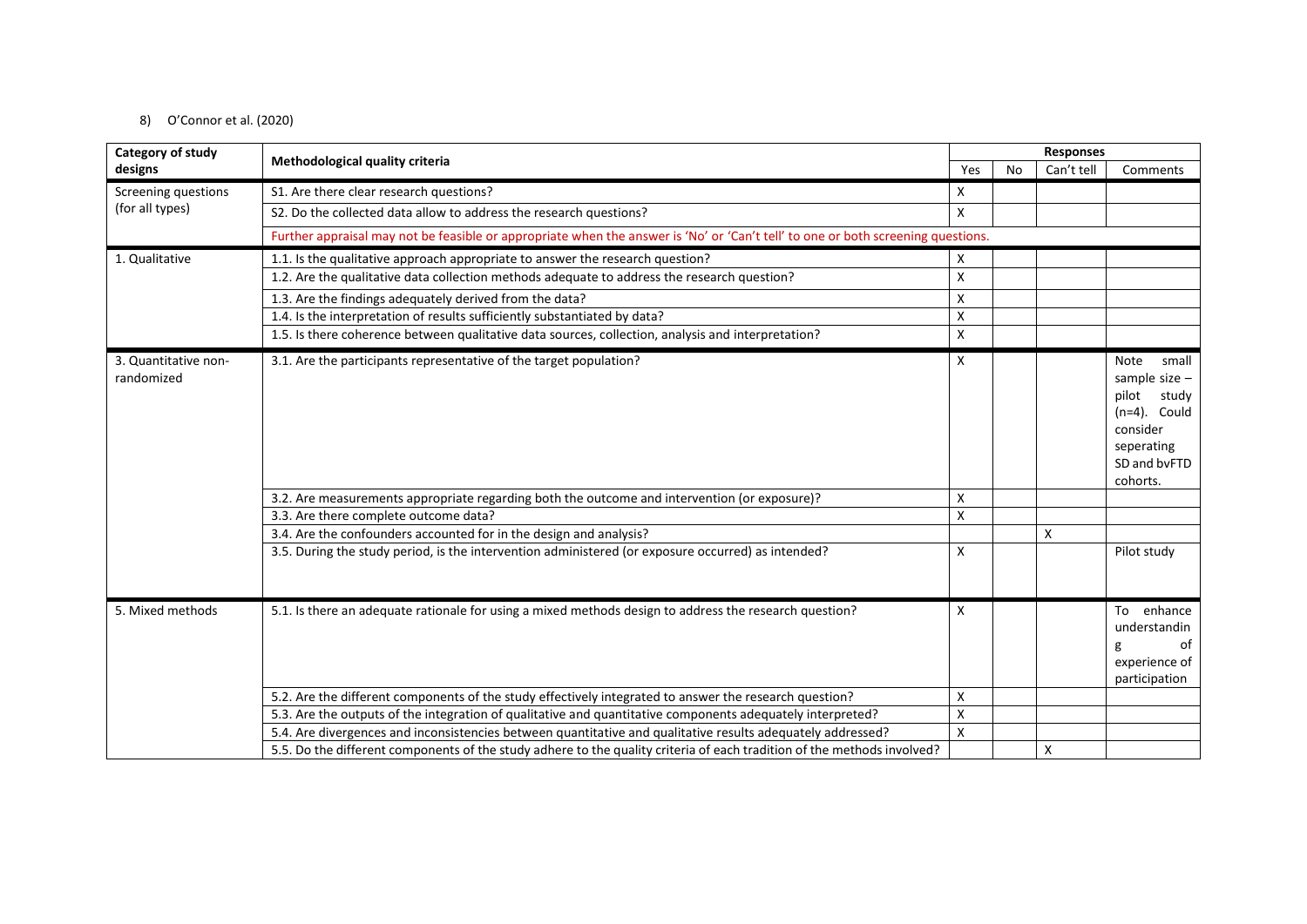### 9) Pépin et al. (2013)

| Category of study<br>designs       | Methodological quality criteria                                                                                                  | <b>Responses</b> |     |            |                                                                                                          |  |
|------------------------------------|----------------------------------------------------------------------------------------------------------------------------------|------------------|-----|------------|----------------------------------------------------------------------------------------------------------|--|
|                                    |                                                                                                                                  | Yes              | No. | Can't tell | Comments                                                                                                 |  |
| Screening questions                | S1. Are there clear research questions?                                                                                          | X                |     |            |                                                                                                          |  |
| (for all types)                    | S2. Do the collected data allow to address the research questions?                                                               | X                |     |            |                                                                                                          |  |
|                                    | Further appraisal may not be feasible or appropriate when the answer is 'No' or 'Can't tell' to one or both screening questions. |                  |     |            |                                                                                                          |  |
| 3. Quantitative non-<br>randomized | 3.1. Are the participants representative of the target population?                                                               | X                |     |            |                                                                                                          |  |
|                                    | 3.2. Are measurements appropriate regarding both the outcome and intervention (or exposure)?                                     | X                |     |            |                                                                                                          |  |
|                                    | 3.3. Are there complete outcome data?                                                                                            |                  |     | X          | Discussion<br>mentions<br>"qualitative<br>feedback"<br>but<br>not<br>clearly<br>reported<br>in<br>paper? |  |
|                                    | 3.4. Are the confounders accounted for in the design and analysis?                                                               |                  |     | X          |                                                                                                          |  |
|                                    | 3.5. During the study period, is the intervention administered (or exposure occurred) as intended?                               | X                |     |            |                                                                                                          |  |